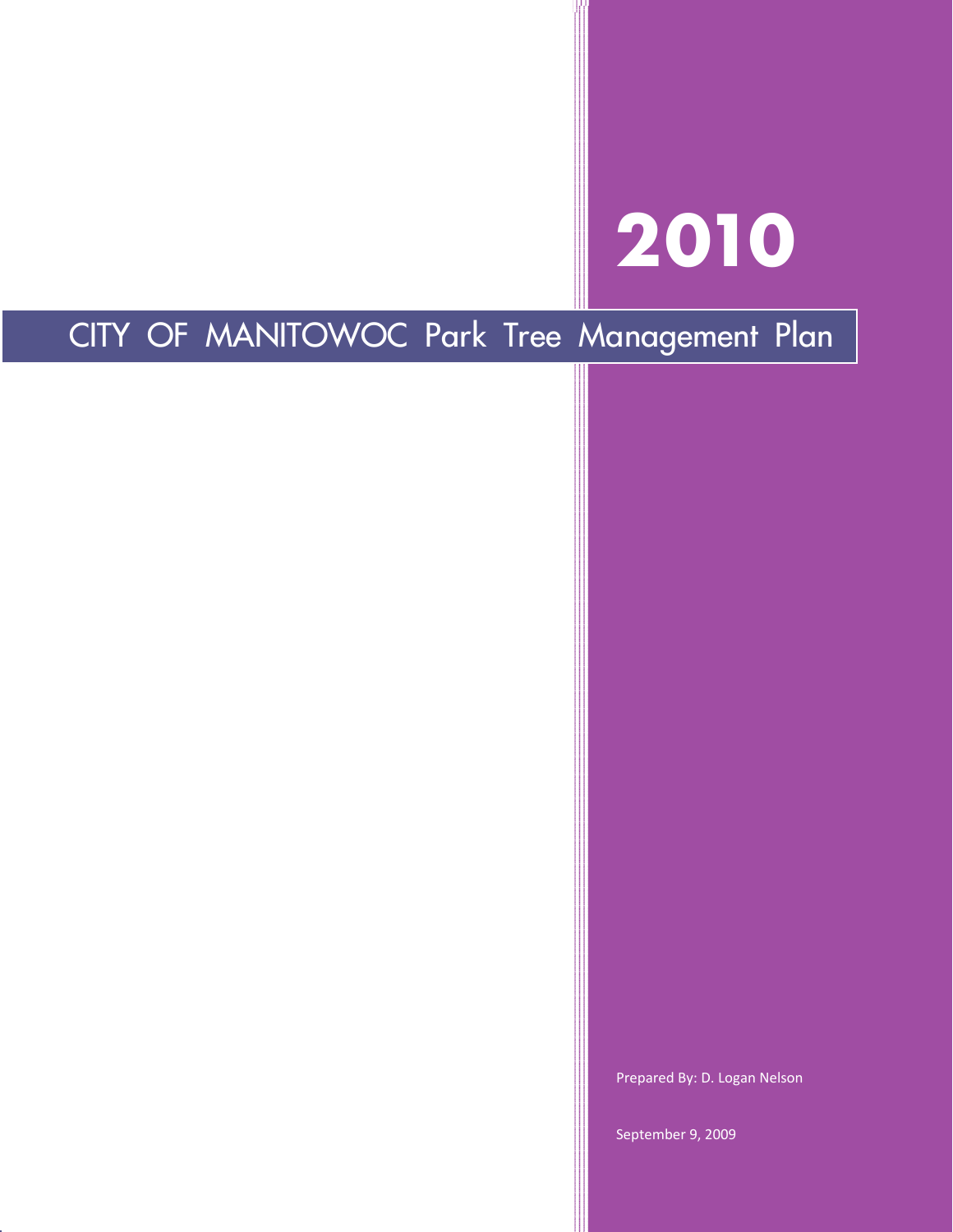#### **TABLE OF CONTENTS**

| What Are the Criteria of Park Tree Sustainability for Community and Administrative Support? 11 |  |
|------------------------------------------------------------------------------------------------|--|
|                                                                                                |  |
|                                                                                                |  |
|                                                                                                |  |
|                                                                                                |  |
|                                                                                                |  |
|                                                                                                |  |
|                                                                                                |  |
|                                                                                                |  |
|                                                                                                |  |
|                                                                                                |  |
|                                                                                                |  |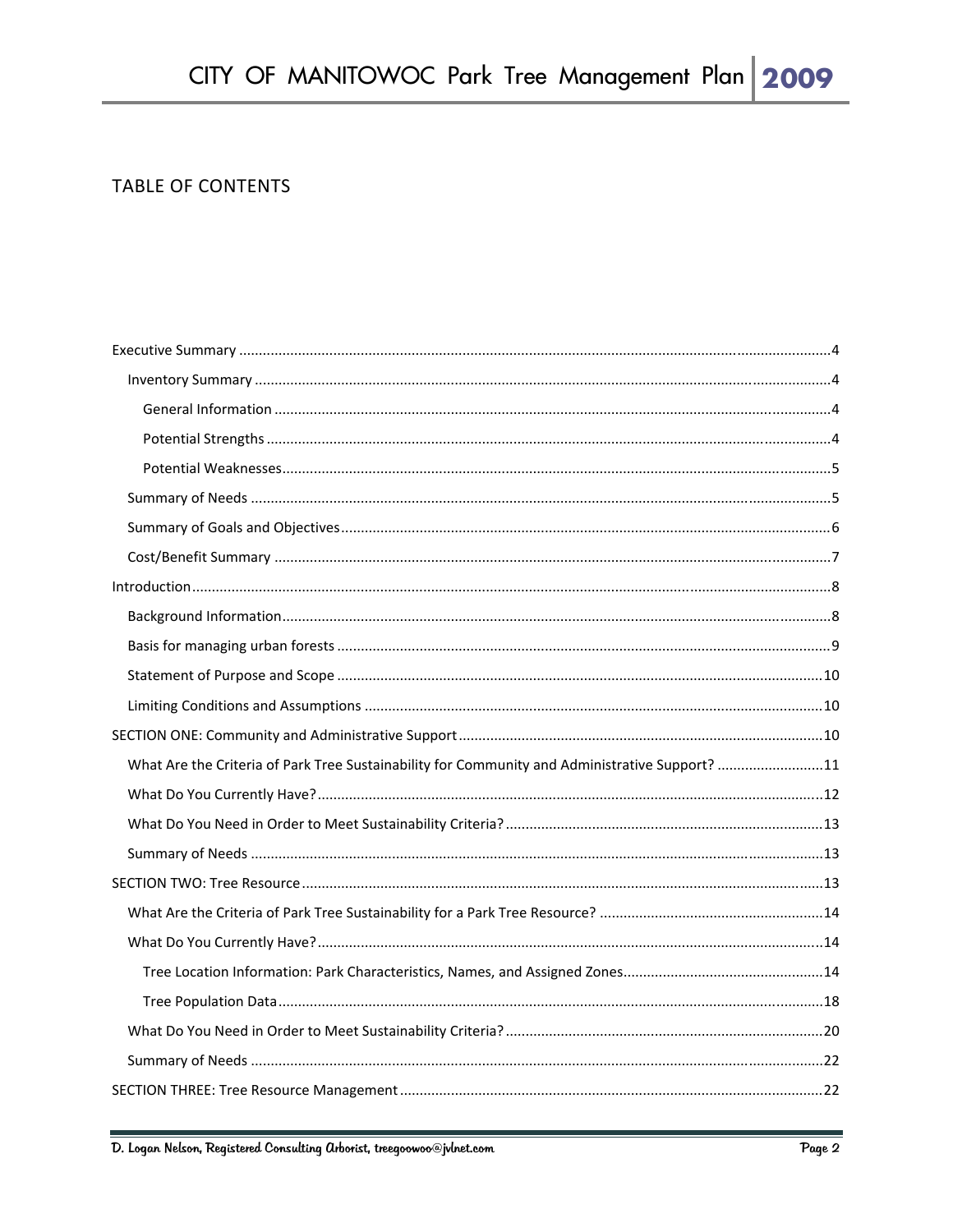| .58 |
|-----|
|     |
|     |
|     |
|     |
|     |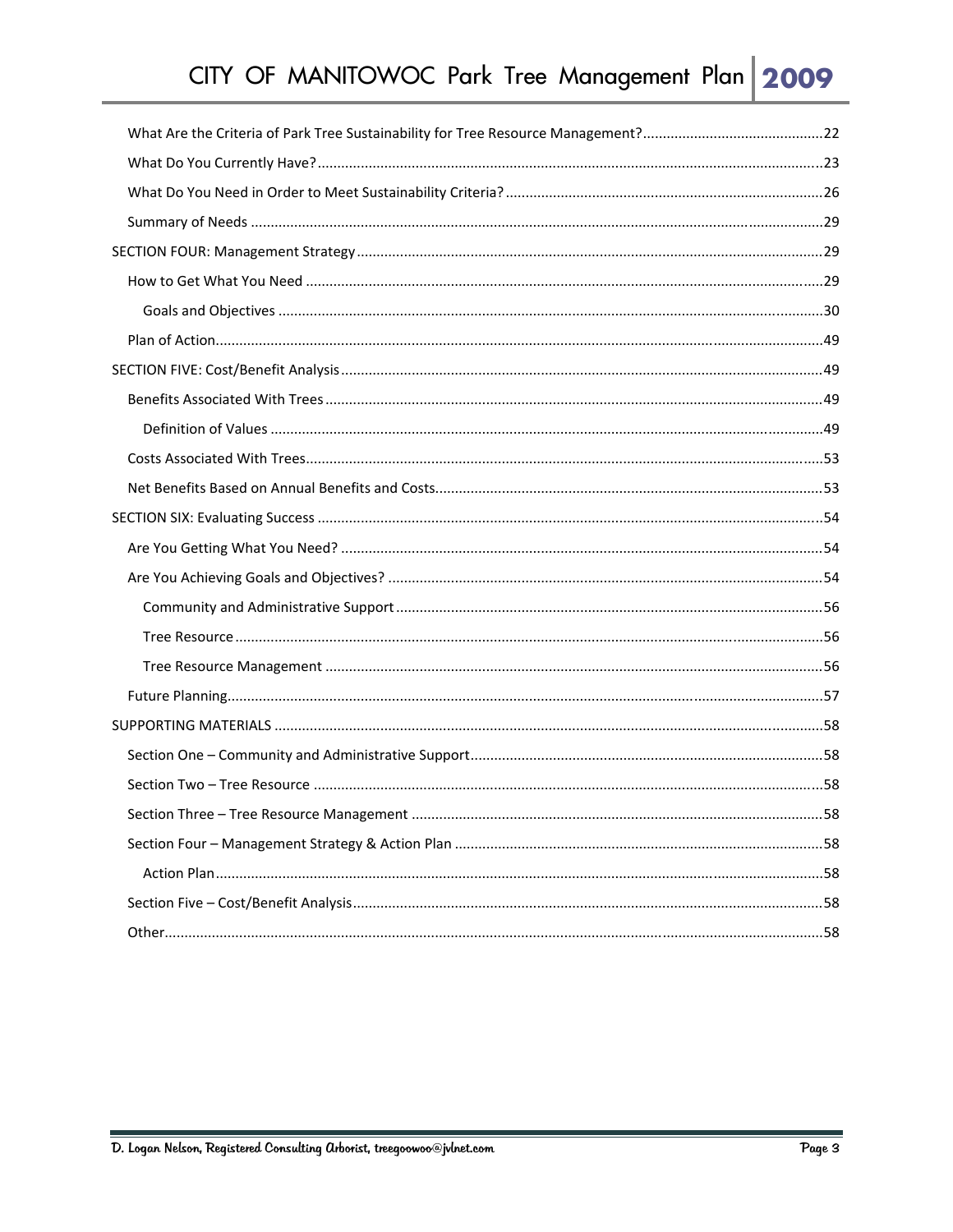## EXECUTIVE SUMMARY

The City of Manitowoc invested in the development of a park tree inventory, a park tree management plan, and a cost/benefit analysis of inventoried park trees with grant monies from the Wisconsin Department of Natural Resources. The inventory was conducted by Stratapoint Incorporated and the analysis and plan development was performed by registered consulting arborist, Logan Nelson.

Based on the recent inventory of Manitowoc park trees and an in‐depth interview with Recreation and Parks Director, Joe McLafferty and Assistant Parks Director Randy Albright, the following data analysis summary indicates the potential strengths and weaknesses identified within the Manitowoc parks tree population that will be addressed throughout this plan:

#### INVENTORY SUMMARY

#### GENERAL INFORMATION

- Largest Manitowoc park is Lincoln Park (114.69 acres)
- Smallest Manitowoc park is Mariners Landing West (.09 acre)
- Total park land in Manitowoc that was inventoried is approximately 430 acres
- Total inventoried park tree canopy cover is 56 acres
- Total inventoried park tree population is 4,817
- Total inventoried park tree species population is approximately 103
- Dominant age class for inventoried park tree population is middle‐aged (12‐24 inches)
- Total inventoried park tree priority removals are 173
- Total inventoried park tree priority prunes are 29
- Amount of trees that will need to be replaced in order to maintain current population are 1,484
- Total annual net benefits (annual benefits minus annual costs) of current park tree population are \$409,526 (\$85.67 per tree and 11.83 per capita)

#### POTENTIAL STRENGTHS

- Manitowoc park(s) with the largest inventoried canopy cover is Lincoln Park (15 acres)
- Manitowoc park(s) with the most amount of inventoried trees are Lincoln Park (1172), Silver Creek (678), and Henry Schuette (560)
- Manitowoc park(s) with the largest inventoried amount of age diversity is Henry Schuette
- Manitowoc park(s) with the largest variety of inventoried species is Lincoln Park with approximately 37 species
- Manitowoc park(s) with the best overall percentage of inventoried species diversity (number of species that make up no more than 10% of the population) are Dewey St. Park, Red Arrow, and Lincoln Park
- Manitowoc park(s) with the least amount of inventoried ash are Burger Boat (0), Dale St. (0), and Manitowoc Shipbuilders(0)
- Manitowoc park(s) with the least inventoried amount of reliance on ash are the same as above
- Total amount of Manitowoc inventoried park trees in good condition is 18
- Manitowoc park(s) with the greatest inventoried amount of trees in good condition are the Municipal Athletic Baseball Field (6), Henry Schuette (6), and Manitowoc River Walkway (5)
- Most **viable** park(s) in Manitowoc are Lincoln Park, Henry Schuette, and Silver Creek
- Total annual benefits of the inventoried park tree population are worth \$435,366 (\$91.08 per tree and 12.58 per capita)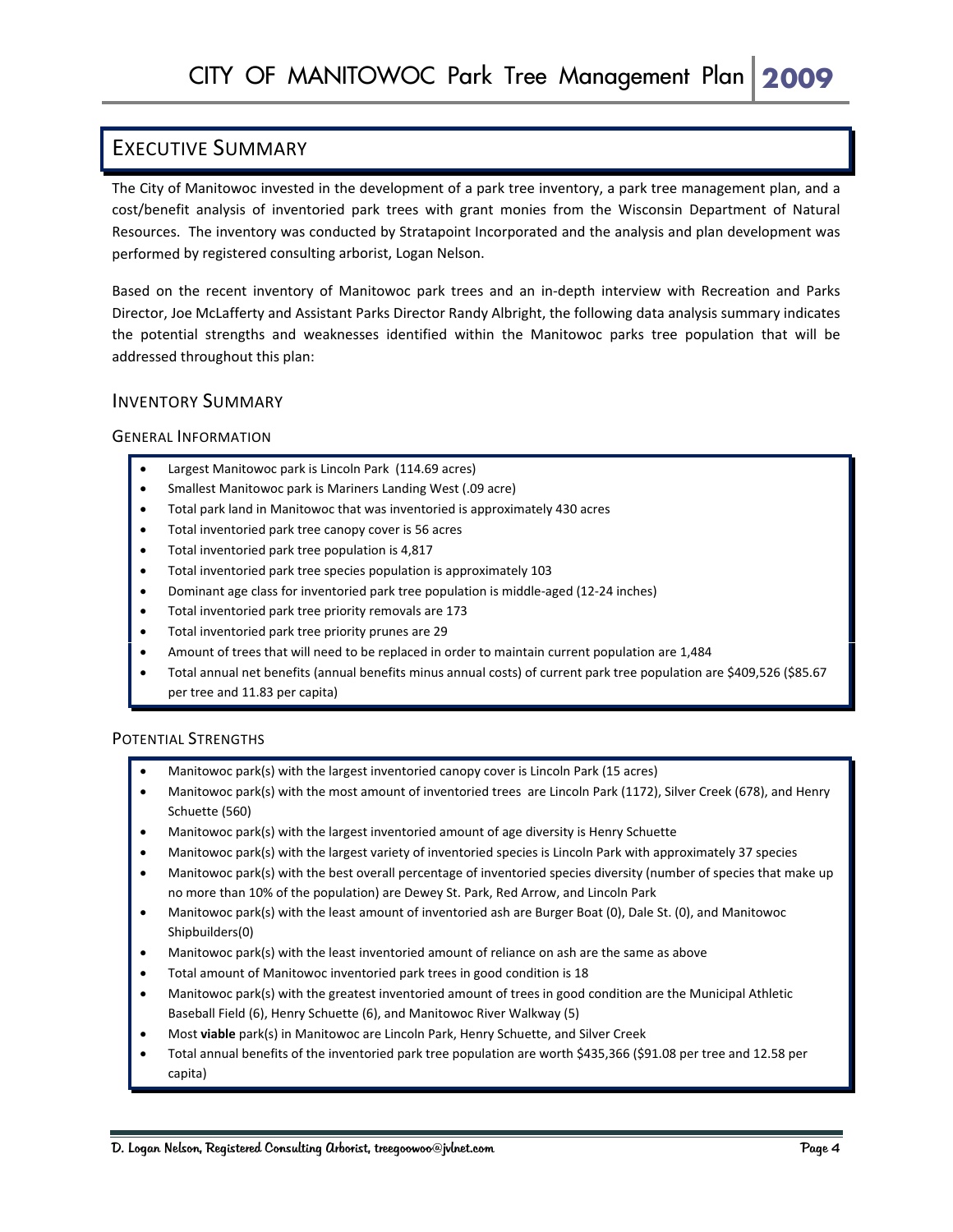#### POTENTIAL WEAKNESSES

- Manitowoc park(s) with the least amount of inventoried canopy cover is Emma Radant Park
- Manitowoc park(s) with the least amount of inventoried trees are Mariners Landing West (2), Emma Radant (2)
- Manitowoc park(s) with the least inventoried amount of age diversity is Lincoln Park
- Manitowoc park(s) with the least variety of inventoried species are Emma Radant (1) and Mariners Landing West(1)
- Manitowoc park(s) with the least overall percentage of inventoried species diversity (number of species that make up more than 10% of the population) are Manitowoc Shipbuilders, South Lakefront, and Little Manitowoc
- Manitowoc park(s) with the most reliance on any one inventoried species are Emma Radant (100% eastern cottonwood), Mariner's Landing West(100% honey locust), Municipal Athletic Baseball Field (85% arborvitae), Indian Creek (83% green ash), Fleetwood (82% green ash)
- Manitowoc park(s) in need of most canopy cover development are Emma Radant, Lakeview, and Indian Creek
- Manitowoc park(s) in need of the most inventoried priority removals and prunes are Lincoln Park, Red Arrow, and Indian Creek
- Estimated total costs for implementing a 10 year park tree management plan are \$817,500 (however these costs fall below the Midwest average cost per tree and capita)
- Total amount of Manitowoc inventoried park trees in poor condition is 293
- Manitowoc park(s) with most amount of inventoried trees in poor condition are Lincoln Park (87), Red Arrow (45), and Indian Creek (36)
- Total amount of ash trees within the inventoried park tree population is 1,311 ( 27.2% of park tree population)
- Manitowoc park(s) with the most amount of inventoried ash trees are Lincoln Park (314), Henry Schuette (212), and Silver Creek (191)
- Manitowoc park(s) with the most reliance on inventoried ash trees are Fleetwood (102 out of 124), Indian Creek (66 out of 80)
- Manitowoc park(s)most threatened by tree loss are Indian Creek, Fleetwood, and Lakeview
- Estimated annual loss in park tree benefits due to large inventoried ash population is \$119,012

#### SUMMARY OF NEEDS

Based on the inventory analysis, the following bulleted items outline what is necessary for Manitowoc to sustain and maintain the current inventoried park tree population.

- Development and implementation of a Manitowoc park tree or urban forest marketing plan that publicizes the quantified benefits of trees
- Development of regional community partnerships through shared marketing tools
- Begin pro‐actively removing ash trees now before trees need to be removed in reaction to the need for crisis maintenance
- Begin replacing removed trees with a variety of species to restore lost canopy cover and begin optimizing species diversity within each of the parks
- Reduce risk to citizens by removing and pruning high risk trees
- Reduce risk to citizens by removing stumps in accordance with Manitowoc's current tree ordinance
- Reduce risk by properly training staff and updating equipment needs
- Reduce risk to citizens, staff, and trees by making routine tree inspections and needs assessments
- Protect benefits by establishing a routine maintenance pruning cycle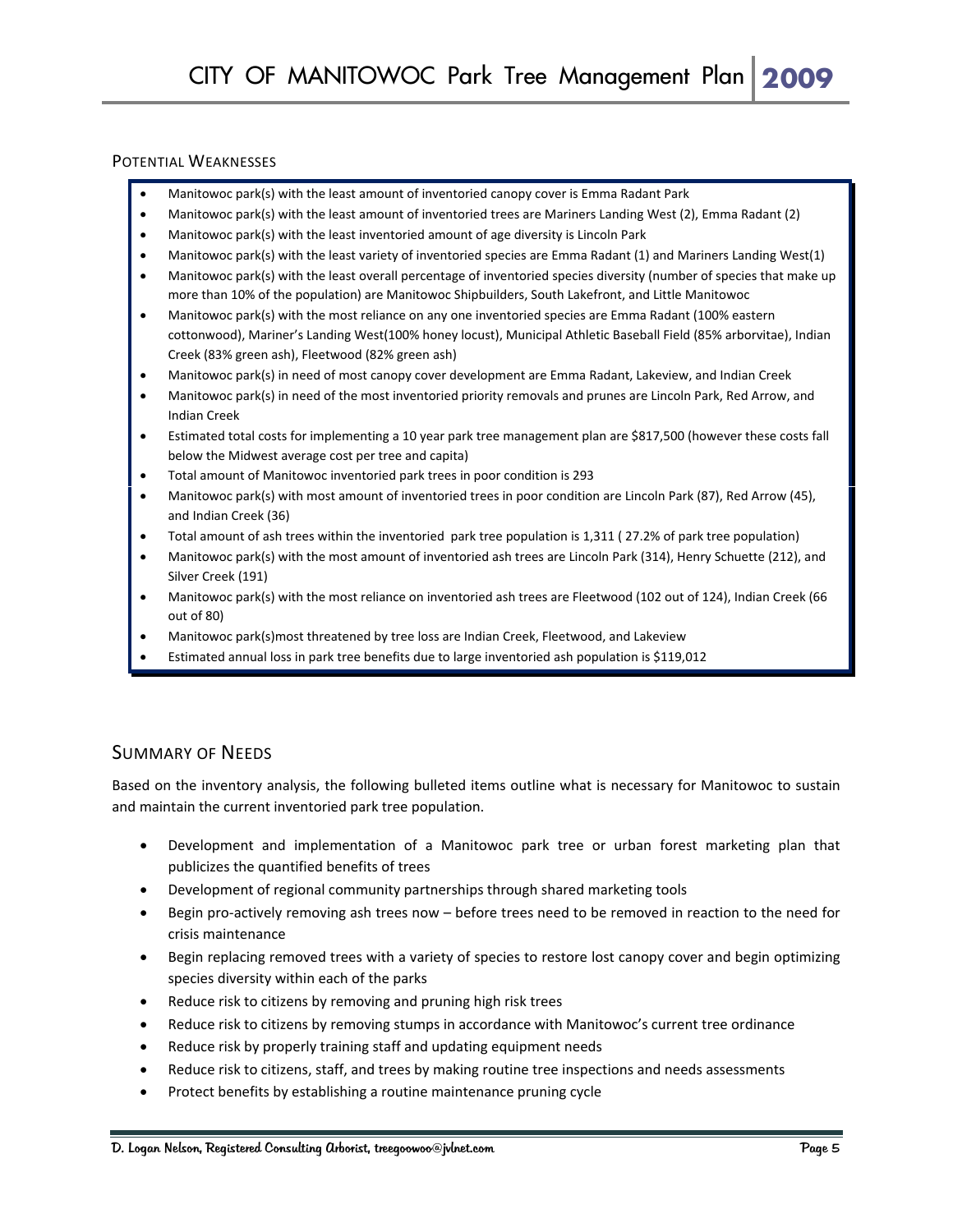- Restore and increase benefits by removing and replacing ash with a focus on optimizing species diversification in the parks
- Reduce risk, protect, restore, and increase benefits by ensuring an adequate budget for sustaining the park tree population

#### SUMMARY OF GOALS AND OBJECTIVES

This management plan also identified goals and objectives for meeting the identified park tree needs that are accompanied by a ten‐year action plan and the costs associated with those necessary management actions.

| REDUCE RISK ASSOCIATED WITH PARK TREES<br><b>GOAL #1:</b> |
|-----------------------------------------------------------|
|-----------------------------------------------------------|

- Objective A: Train staff and purchase adequate equipment
- Objective B: Remove and prune high‐risk park trees
- Objective C: Grind stumps in accordance with Manitowoc's current tree ordinance
- Objective D: Inspect park trees on a routine basis

**GOAL #2: INCREASE BENEFITS ASSOCIATED WITH PARK TREES**

- Objective A: Remove ash trees
- Objective B: Replace trees
- Objective C: Prune trees for maintainability and sustainability
- Objective D: Develop park tree management policies and procedures
- Objective E: Develop marketing tools for advertising the benefits of trees
- Objective F: Develop adequate annual budgets for implementing the management plan and sustaining the park tree population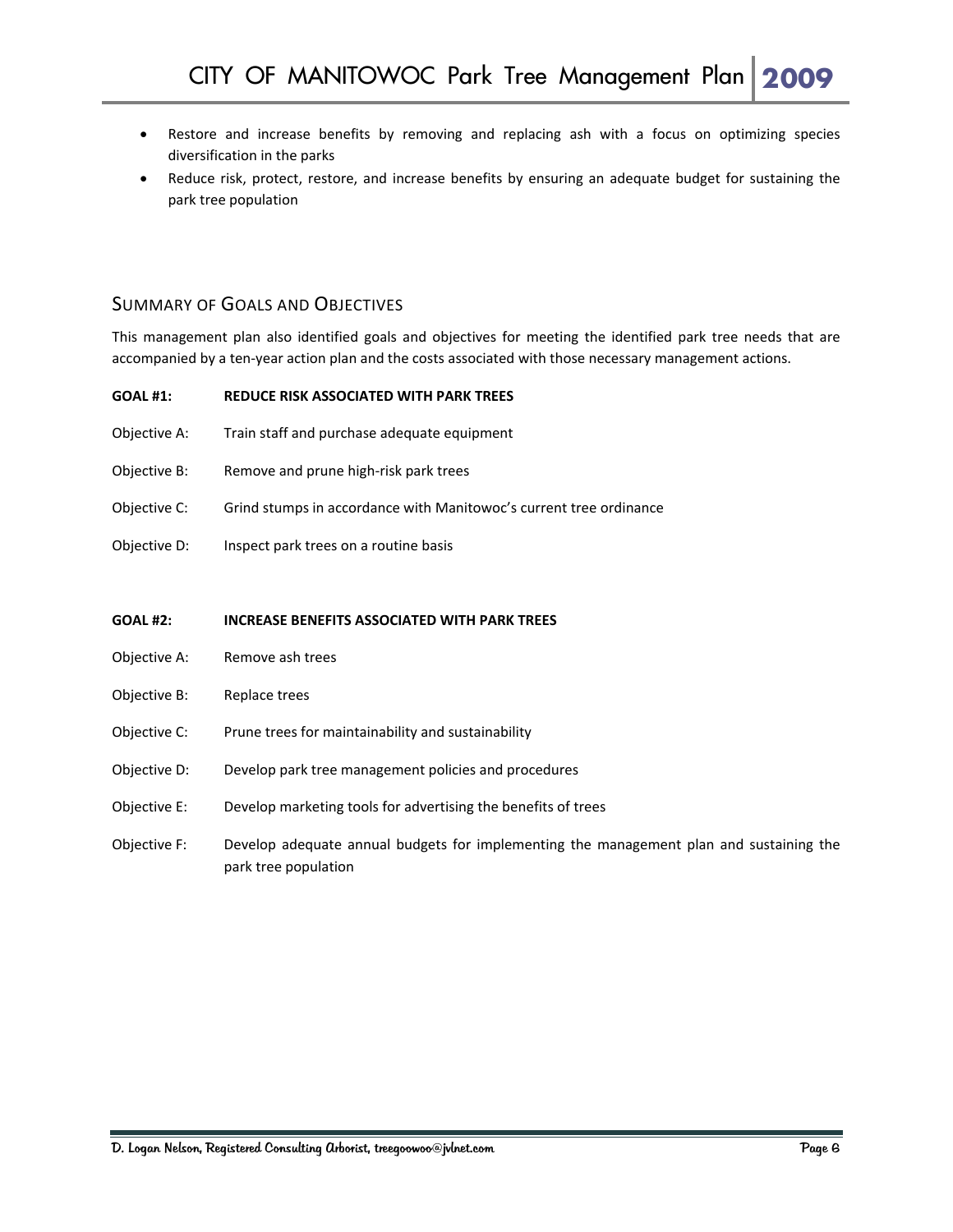The following is a summary of action plan costs associated with achieving management plan goals and objectives:

| \$<br>30,000.00  |
|------------------|
| \$<br>33,900.00  |
| \$<br>36,330.00  |
| \$<br>6,090.00   |
| \$<br>248,010.00 |
| \$<br>23,695.00  |
| \$<br>338,500.00 |
| \$<br>9,824.50   |
| \$<br>59,150.00  |
| \$<br>6,400.00   |
| \$<br>16,000.00  |
| \$<br>9,600.00   |
|                  |

| TOTAL (ROUNDED TO NEAREST TEN) |  | 817,500.00 |
|--------------------------------|--|------------|
|--------------------------------|--|------------|

| ANNUAL AVERAGE COSTS FOR TEN YEAR PLAN IMPLEMENTATION | 81.750.00 |
|-------------------------------------------------------|-----------|
| <b>IANNUAL COST PER TREE</b>                          | 1697      |
| <b>IANNUAL COST PER CAPITA</b>                        | 2.46      |

Due to the high costs associated with removing and replacing ash, it should be recognized that this plan does not identify actions or include costs for stocking currently available planting sites and removals associated with average tree attrition rates.

#### COST/BENEFIT SUMMARY

The Cost/Benefit Analysis for Manitowoc park trees indicates that park tree benefits are far exceeding current and proposed park tree costs, exceeding average Midwest annual tree benefits, and are below the average Midwest annual tree costs.

- **Manitowoc annual inventoried park tree benefits = \$435,366 (\$91.08 per tree and \$12.58 per capita)**
- Total park tree expenditures for 2008 were estimated at \$ 25,840 (\$ 5.41 per tree and \$ .75 per capita)
- **Manitowoc proposed annual park tree budget = \$81,750 (16.97 per tree and \$2.46 per capita)**
- **Midwest average of annual urban tree benefits = \$25 ‐ \$55 per tree**
- **Midwest average of annual urban tree costs = \$336,465 (\$35 per tree and 8.73 per capita)**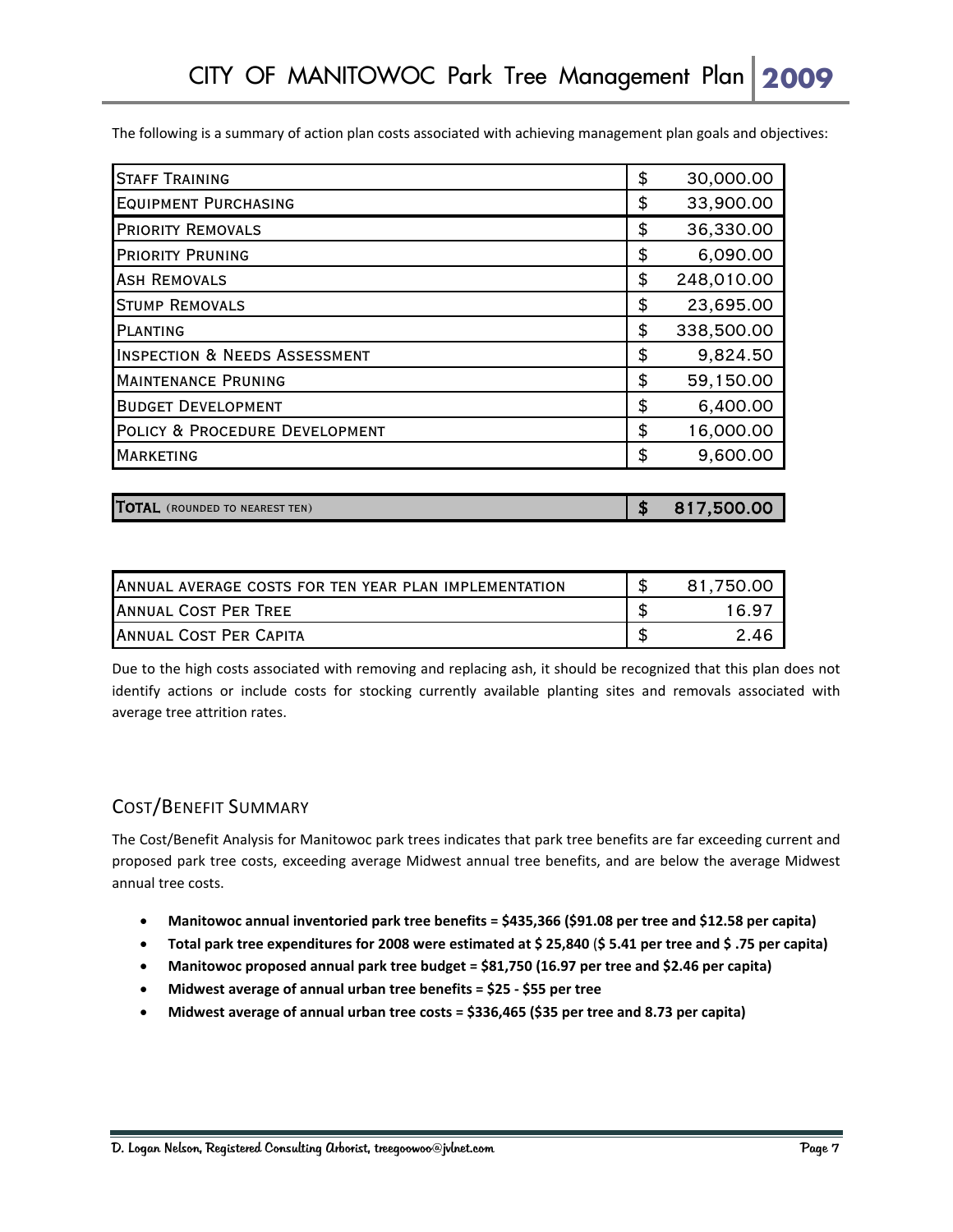## INTRODUCTION

#### BACKGROUND INFORMATION

The City of Manitowoc, Wisconsin is located 80 miles north of Milwaukee and 38 miles south of Green Bay. Located along the shore of Lake Michigan, Manitowoc is comprised of approximately 18 square miles (11,520 acres), and home to approximately 33,169 residents (based on 2008 state records).

The defining natural features of the Manitowoc area are the five miles of Lake Michigan shoreline, and the Manitowoc River which flows through the central part of the City, dividing parts of town into north and south.

The name Manitowoc is derived from the Ojibwa and Chippewa word "Munedowk", meaning "home of the great spirit" which, very early on, was applied to the Manitowoc harbor and river. The harbor had the reputation of being the best harbor on the Wisconsin shore of Lake Michigan.

Manitowoc was chartered as a village on March 6, 1851, and incorporated as a City on March 12, 1870. The first ship built in the area was the "Citizen" in 1847. Citizen Park was named after the schooner and is currently the administrative headquarters of the current parks department.

The Manitowoc Parks & Recreation Department consists of three divisions. The Parks Division maintains approximately 648.28 acres of parklands (37 parks), boulevards and waysides; operates the Lincoln Park; and serves as Manitowoc's Forestry Division. The Recreation Division organizes, plans, and develops a diversified program of recreation activities for all ages, and operates and maintains the Municipal Pool and Red Arrow Beach. The Senior Center Division plans, organizes, and supervises all activities for the Senior Center.

The Manitowoc Parks & Recreation Department is committed to improving the quality of life for all Manitowoc's residents and visitors. This is accomplished by providing and promoting well maintained parks/facilities and public open spaces as well as offering a variety of lifelong recreational opportunities and special events for people of all ages.

Recognizing the important role that trees play in public parks and the responsibility necessary to maintain and sustain *tree canopy* within the parks, the City of Manitowoc, with financial assistance from the Wisconsin Department of Natural Resources, is investing in a professional park tree, *inventory*, management *plan*, and *cost/benefit analysis* to ensure adequate sustainability, and maintainability, and funding for the future.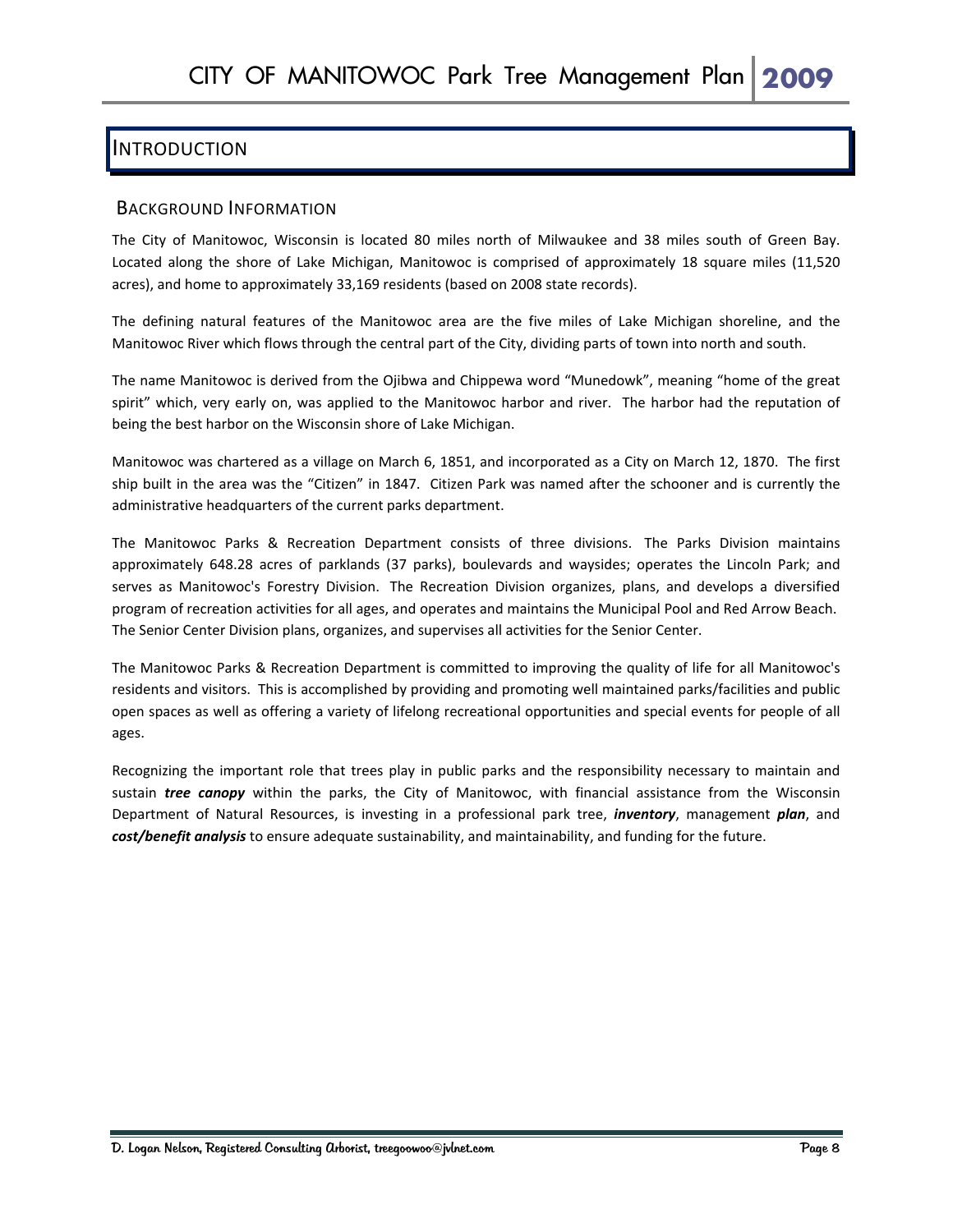#### BASIS FOR MANAGING URBAN FORESTS

The long life of urban trees and forests mandates planning with a view to future needs. Investments in the planting and maintaining of trees represent a long term commitment of scarce dollars, and improper tree planting and care can increase costs and reduce benefits. Therefore, it is important to do it right and plan for future management. The effectiveness of urban trees and forests in providing benefits to people depends on their species composition, diversity, age, condition, and location with respect to people and other elements in the landscape. An ecosystem approach that recognizes people as the central component offers the best means to assess the complex interactions between urban trees and forests and the well‐being of urbanites, linking management actions with their effects on urban forests and the associated benefits and costs (Dwyer 1992).

By quantifying the current benefits received and costs incurred from the total tree population within an urban community, the need for sustaining *urban forests* becomes undeniably essential to urban planning, as they are considered integral to the sustainability of cities as a whole and an irresistible cost effective investment in a community's growth and development.

The definition of a sustainable urban forest, "*The naturally occurring and planted trees in cities which are managed* to provide the inhabitants with a continuing level of economic, social, environmental and ecological benefits today *and into the future,*"(Clark, Matheny, Cross, Wake 1997) is based on three principles:

- Communities must acknowledge that city trees provide a wide range of net benefits.
- Given the goal of maintaining net benefits over time, the regeneration of urban forests requires intervention and management by humans.
- Sustainable urban forests exist within defined geographic and political boundaries.

Given these three principles, a model of urban forest sustainability was published in the *Journal of Arboriculture* (Clark, Matheny, Cross, Wake 1997) that is founded on three components:

- 1. A strong community framework of support
- 2. A vegetation resource
- 3. Appropriate management of the resource

However, urban forest sustainability should be viewed in terms of a process rather than a goal for urban forest management; a process that is based upon a shared vision for the vegetative resource, in which goals and needs are balanced. Therefore, management plans for urban trees should embrace the framework necessary for urban forest sustainability through criteria that allows managers to quantify and analyze the community and administrative support, the tree resource, and the management practices for sustaining the tree resource.

The Wisconsin Department of Natural Resources (WDNR) created a model for developing urban forest management plans that embraces the framework for sustainability. This park tree management plan for the City of Manitowoc is adapted from both models.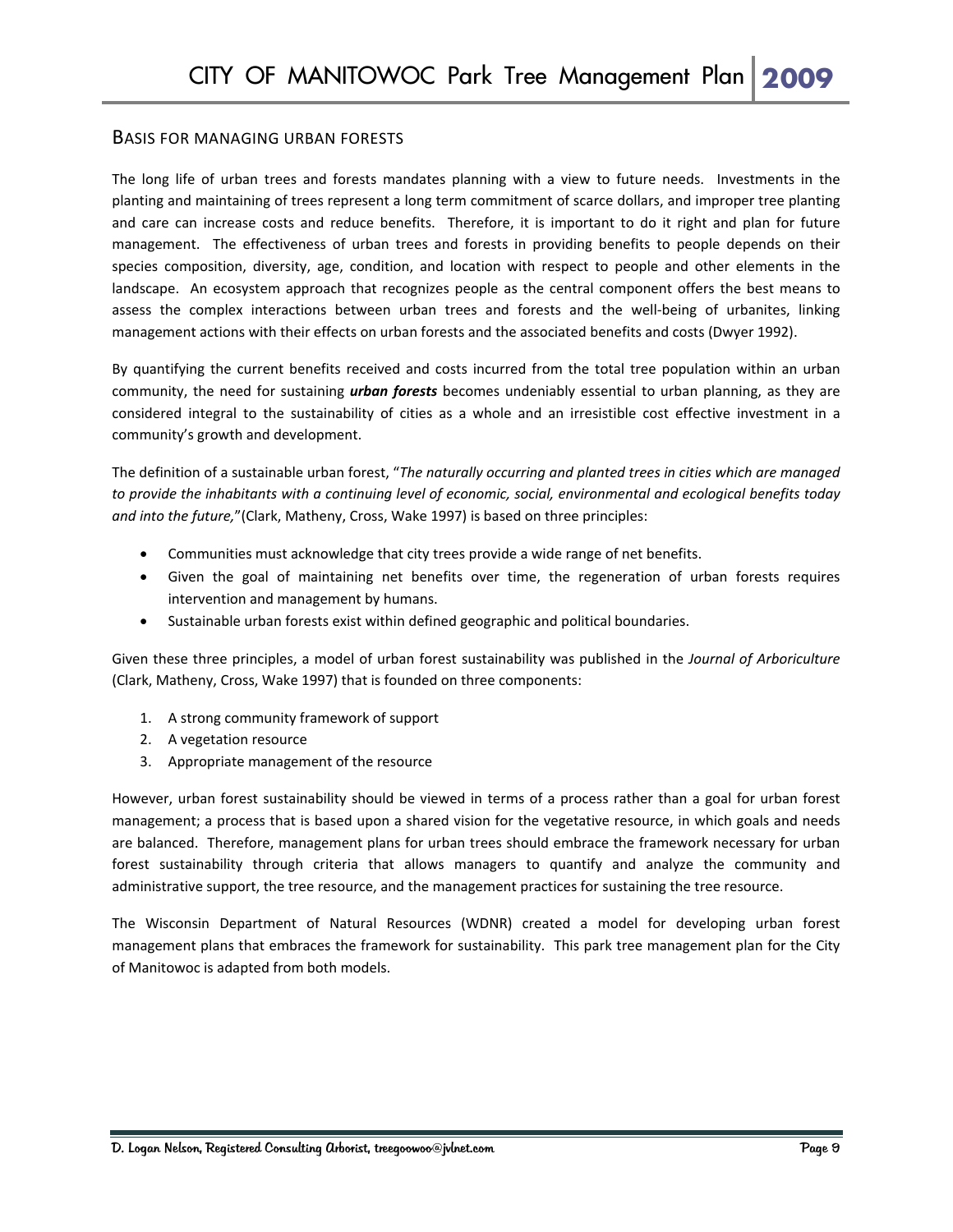#### STATEMENT OF PURPOSE AND SCOPE

The purpose of the Manitowoc Park Tree Management Plan is to recommend a ten-year management strategy and an action plan for park managers to follow in order to reduce risks and increase benefits associated with sustaining a viable park tree population.

The scope of this plan is based on the 2008/2009 park tree inventory data provided by Stratapoint Incorporated, and includes an assessment of Manitowoc's specific needs for managing park trees, a park tree management strategy with specific goals and objectives, an action plan for achieving the specified goals and objectives, a **STRATUM**-based cost/benefit analysis, an evaluation component for measuring success, and many attached resources for implementing this plan.

The Recreation and Parks Director, or his/her designee, in cooperation with City employees and Administration, will be responsible for implementation of the Manitowoc Park Tree Management Plan.

This document was funded in part by an urban forestry grant from the State of Wisconsin Department of Natural Resources Forestry Program as authorized under s. 23.097, Wis. Stat. and is a component of Grant Project #UF882‐ 08.

#### LIMITING CONDITIONS AND ASSUMPTIONS

I was not hired to physically visit the park sites in the City of Manitowoc. This management plan and cost/benefit analysis for the inventoried park trees in Manitowoc were developed based on the assumption that the inventory data and background information supplied to me are accurate within a reasonable degree of certainty. Additional conditions and assumptions are listed upon the conclusion of this document.

## SECTION ONE: COMMUNITY AND ADMINISTRATIVE SUPPORT

Understanding the current status of community and administrative support for city green spaces allows managers to identify needs for meeting the criteria for sustaining viable and valuable green spaces. Therefore, this section focuses on understanding criteria for acquiring community and administrative support, assessing what you currently have for city green space community and administrative support (based on a recent interview with the current Recreation and Parks Director, Joe McLafferty, and Assistant Parks Director, Randy Albright), and analyzing what you will need to meet the sustainability criteria.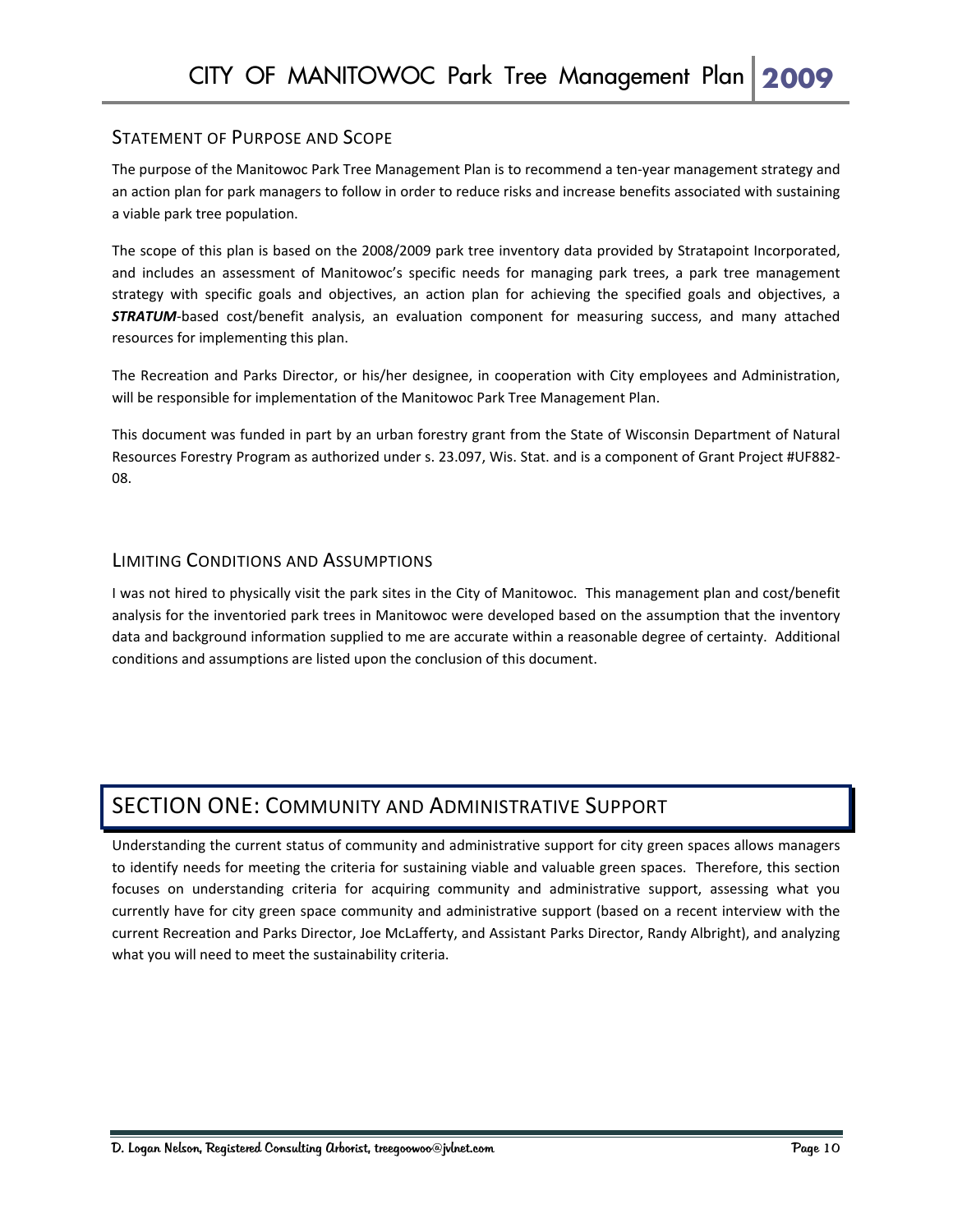#### WHAT ARE THE CRITERIA OF PARK TREE SUSTAINABILITY FOR COMMUNITY AND

#### ADMINISTRATIVE SUPPORT?

- **1. Public Agency Cooperation:** Insure all city departments operate with common goals and objectives. Departments such as parks, public works, fire, planning, school districts and utilities should operate with common goals and objectives regarding the city's trees. Achieving this cooperation requires involvement of the city council and city commissions.
- **2. Involvement of Large Private and Institutional Landholders:** Large private landholders embrace city wide goals and objectives through specific resource management plans. Private landholders own and manage most of the urban forest. Their interest in, and adherence to, resource management plans is most likely to result from a community-wide understanding and valuing of the urban forest. In all likelihood, their cooperation and involvement cannot be mandated.
- **3. Green Industry Cooperation:** The green industry operates with high professional standards and commits to city-wide goals and objectives. From commercial growers to garden centers and from landscape contractors to engineering professionals, the green industry has a tremendous impact on the health of a city's urban forest. The commitment of each segment of this industry to high professional standards and their support for city‐wide goals and objectives is necessary to ensure appropriate planning and implementation.
- **4. Neighborhood Action:** At the neighborhood level, citizens understand and participate in greenspace management. Neighborhoods are the building blocks of cities. They are often the arena where individuals feel their actions can make the biggest difference in their quality of life.
- **5. Citizen‐Government‐Business Interaction:** All constituencies in the community interact for the benefit of the urban forest. Having public agencies, private landholders, the green industry and neighborhood groups all share the same vision of the city's urban forest is a crucial part of sustainability. This condition is not likely to result from legislation. It will only result from a shared understanding of green spaces to the community and commitment to dialogue and cooperation among the stakeholders.
- **6. General Awareness of Trees as a Community Resource:** The general public understands the value of trees to the community. Fundamental to the sustainability of a city's urban forest is the general public's understanding of the value of its trees. People who value trees elect officials who value trees. In turn, officials who value trees are more likely to require the agencies they oversee to maintain high standards for management and provide adequate funds for implementation.
- **7. Regional Cooperation:** Provide for cooperation and interaction among neighboring communities and regional groups. Urban forests do not recognize geographic boundaries. Linking city's efforts to those of neighboring communities allows for consideration and action on larger geographic and ecological issues (such as water quality, air quality, and controlling the spread of invasive pests and disease).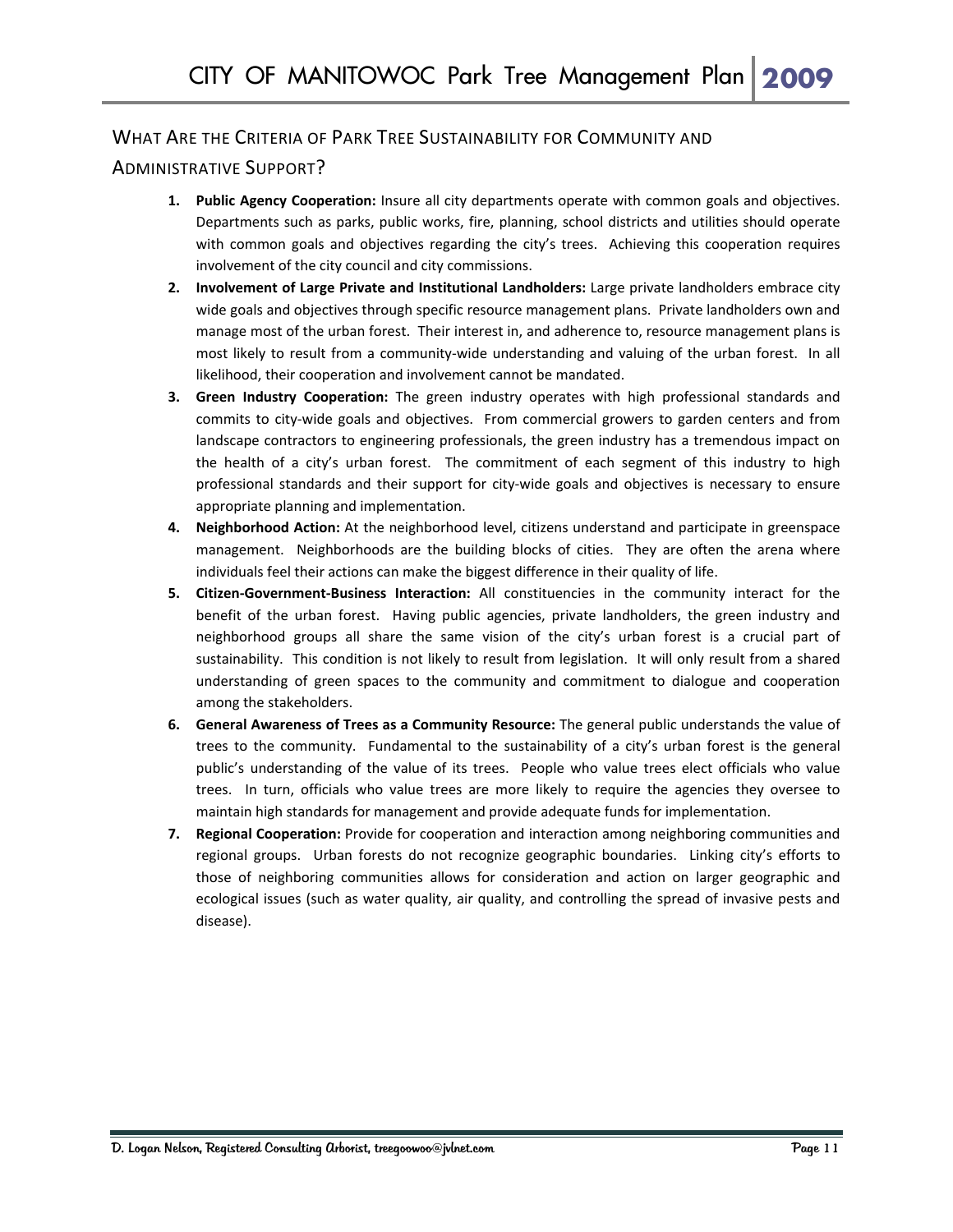### WHAT DO YOU CURRENTLY HAVE?

A good foundation for an urban forestry program has been established. Manitowoc has a Tree Commission, a tree ordinance, and has been recognized as a Tree City for 26 consecutive years. With a strong existing park system and recognition of trees as a valuable urban forest resource, Manitowoc continues to invest in urban forest sustainability.

**Public Agency Cooperation:**  The Manitowoc Municipal Tree Commission contains eight members acting in an advisory roll for the Parks and Recreation Committee on Urban Forestry issues. Three members of the Commission are Ex‐officio; Recreation and Parks Director, Assistant Parks Director, and the Associate City Engineer. The other five appointments to the Tree Commission are made by the Mayor, which includes one alderperson. The Manitowoc Parks and Recreation Committee ultimately makes decisions on urban forestry management.

However, Manitowoc does not have a designated forestry department or *city forester*. All urban forestry work is generally performed by the Parks staff under the direction of the Assistant Parks Director, with the exception of public utilities line clearance; which is directed by the Manitowoc Public Utilities and is contracted out on a four‐ year line clearance cycle.

**Involvement of Large Private and Institutional Land Holders:**  The Parks Department has a strong and viable relationship with the Manitowoc School District. The annual Arbor Day Celebration is planned in cooperation with school involvement, and other tree planting initiatives often involve student participation. There are not many large private landowners within the City of Manitowoc, but the Parks Department, Tree Commission, and City Planners develop strong working relationships with developers.

**Green Industry Cooperation:** The Parks Department is very conscientious about out‐sourcing tree‐related work and purchasing trees from qualified and reputable sources. They have multiple sources for purchasing tree‐related goods and services. Silver Creek Nursery and other regional private companies often support the Manitowoc Urban Forest through donations of trees and services.

**Neighborhood Action:**  Manitowoc has a dependable source of active community volunteer groups that often support and assist with park tree-related activities. Such groups include: Friends of the Mariners Trail, Friends of the Park Inc., Friends of the Manitowoc Aquatic Center, Citizens of Skateboarding Inc., and the Lincoln Park Zoological Society.

**Citizen‐Government‐Business Interaction:**  As demonstrated above, there is a good foundation for citizen and government interaction. However, a cooperative relationship for urban forest support from local businesses could perhaps be strengthened.

**General Awareness of Trees as a Community Resource:** While there exists a general understanding that "trees are good," many community members from the residential, commercial business, and government constituencies are unaware of just how good trees are. As is the case in many communities, quantified benefits for understanding the value of an urban tree resource has not been known. Now that a cost/benefit analysis for Manitowoc's park trees has be completed, awareness of tree benefits can be heightened and strengthened by publicizing the quantification of benefits.

**Regional Cooperation:** No tangible regional urban tree cooperative projects or partnerships are established at this time.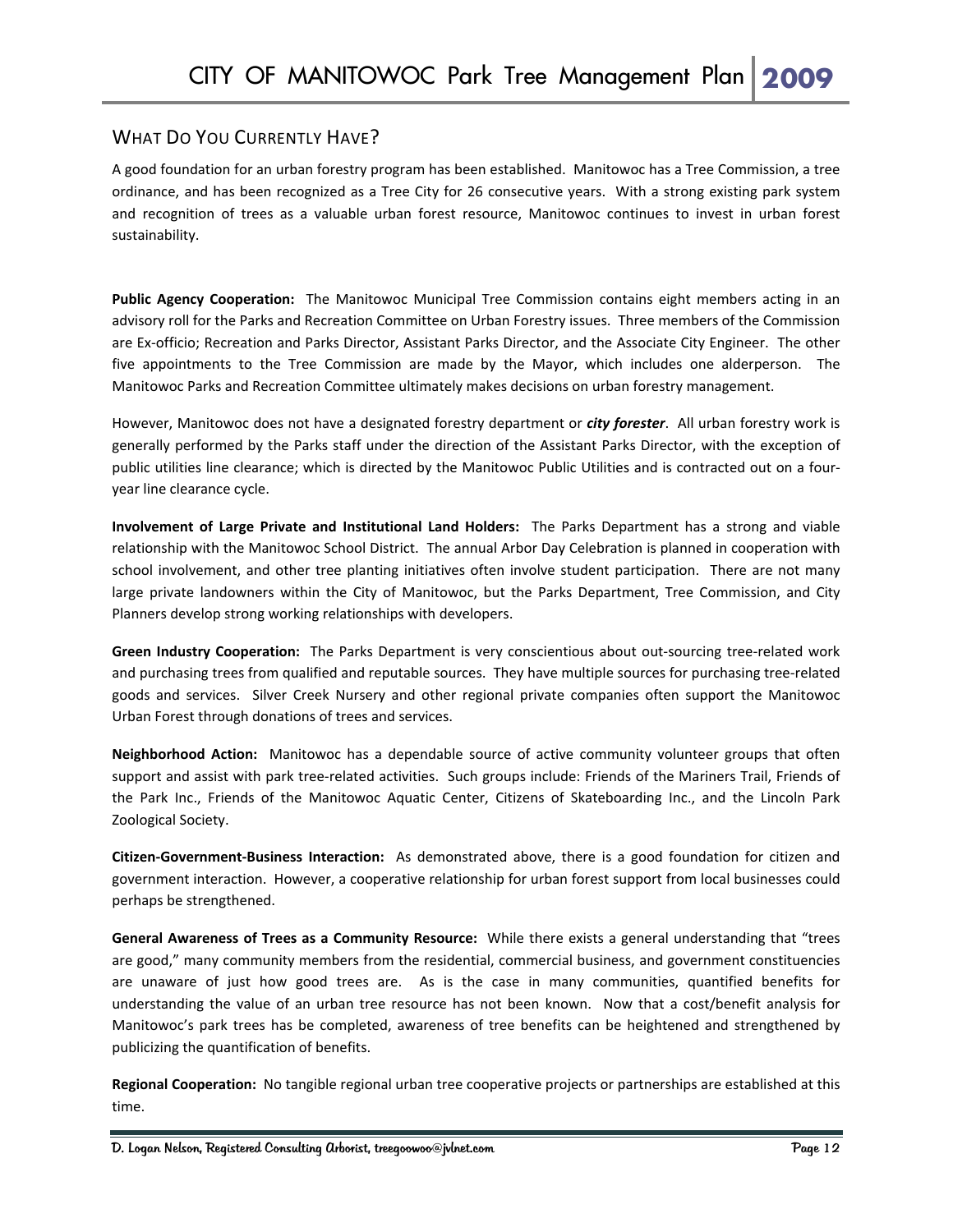#### WHAT DO YOU NEED IN ORDER TO MEET SUSTAINABILITY CRITERIA?

The following discussion explores and highlights the areas of community and administrative support that need to be strengthened in order to sustain park tree benefits in the City of Manitowoc:

Worldwide, established business enterprises that take pride in the goods or services they provide, spend a significant amount of time and resources marketing their goods and/or services. Further, savvy business entrepreneurs spend a significant amount of time and energy marketing their goods/services/ideas to potential investors.

As demonstrated by the cost/benefit analysis of Midwest urban forests and Manitowoc's park tree cost/benefit analysis, tree canopy cover offers significant benefits and economic savings to citizens. Yet most citizens, business managers, and governmental decision-makers are unaware of the benefits and functional value that trees provide.

Marketing the goods and services provided by park and urban trees is essential to sustainability. A well‐developed park tree or urban forest marketing plan creates the community, commercial business, and governmental cooperative and economic support needed to sustain the tree resource and management of the resource.

Manitowoc is in need of greater cooperation and economic support for sustaining and managing the park tree population. Some time and dollars need to be dedicated for planning and implementing a marketing plan for the goods and services (benefits) that park trees provide. Further, efforts should be made to develop a regional marketing plan to begin developing partnerships with other surrounding communities.

#### SUMMARY OF NEEDS

- Development and implementation of a Manitowoc park tree or urban forest marketing plan that publicizes the quantified benefits of trees
- Development of regional community partnerships through shared marketing tools

## SECTION TWO: TREE RESOURCE

This section focuses on understanding criteria for sustaining your park tree resource, assessing what you currently have for a park tree resource (based on the inventory of the City of Manitowoc park trees performed by Stratapoint Incorporated of Rosemount, Minnesota during 2008 and 2009), and analyzing what you will need to meet the sustainability criteria.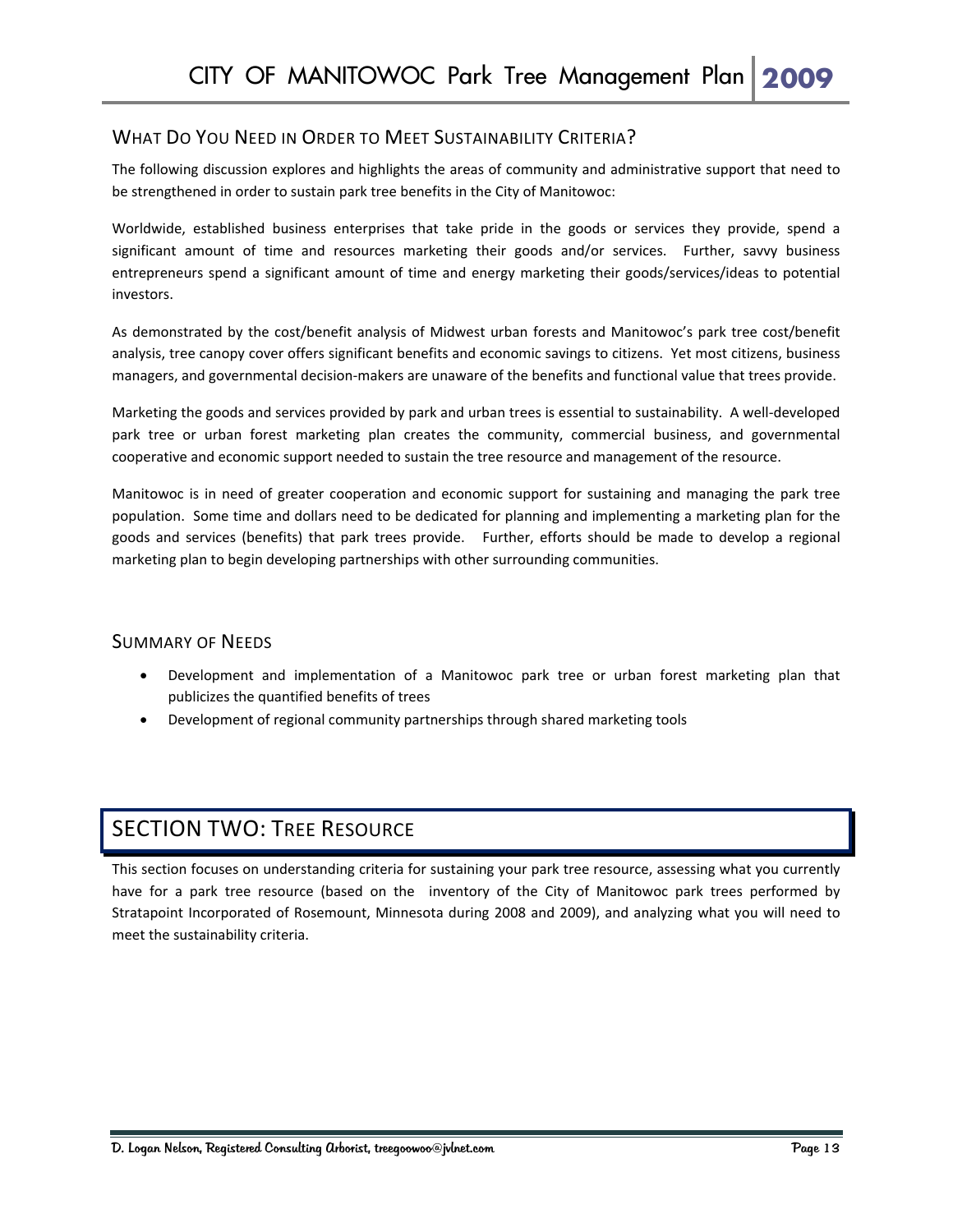#### WHAT ARE THE CRITERIA OF PARK TREE SUSTAINABILITY FOR A PARK TREE RESOURCE?

- **1. Canopy Cover:** Achieve climate‐appropriate tree cover within the parks. Though the ideal amount of canopy cover will vary by climate and region (and perhaps by location within the community, there is an optimal degree of cover for every city). In general, a recommendation from the U.S. Forest Service suggests that urban forests east of the Mississippi should try to plan, plant, and maintain for 40% canopy coverage of land within the city. The amount of land set aside as green space within a city should be taken into account for estimating a total canopy coverage percentage allocated to parks.
- **2. Age Distribution:** Provide for uneven age distribution. A mix of young and mature trees is essential if canopy cover is to remain relatively constant over time. To insure sustainability, an on-going planting program should go hand in hand with the removal of senescent trees. Some level of tree inventory will make monitoring for this indicator easier.
- **3. Species Diversity:** Provide for species diversity. Species diversity is an important element in the long‐term health of urban forests. Experience with species-specific pests has shown the folly of depending upon one species. Unusual weather patterns and pests may take a heavy toll on trees in a city. It is often recommended that no more than 10% of a city's tree population consist of one species, no more than 20% consist of one genus, and no more than 30% of one family. This same recommendation is also good for park tree planning.
- 4. **Native Vegetation:** Preserve and manage regional biodiversity. Maintain the biological integrity of native remnant forests. Maintain wildlife corridors to and from the city. Where appropriate, preserving native trees in a community adds to the sustainability of the urban forest. Native trees are well‐adapted to the climate and support native wildlife. Replanting with nursery stock grown from native stock is an alternative strategy. Planting non-native, invasive species can threaten the ability of native trees to regenerate in greenbelts and other remnant forests. Invasive species may require active control programs. This may be of significant importance in set-aside land that has not yet be developed for recreational park use.

#### WHAT DO YOU CURRENTLY HAVE?

#### TREE LOCATION INFORMATION: PARK CHARACTERISTICS, NAMES, AND ASSIGNED ZONES

In order to utilize the inventory data in the i-Tree STRATUM-based cost/benefit analysis, Manitowoc Parks have been divided into seven zones based on their characteristics. The following is a list describing the characteristics of each zone, park, and associated zone assignment.

However, it is important to recognize that some Manitowoc Parks have large tracts of woodlands, and inventorying trees within the woodland tracts were not part of the Stratapoint inventory assignment. It is estimated that approximately 430 acres of tree canopy was inventoried out of approximately 648.28 acres of park green space. Due to these special circumstances, comments below indicate where a complete inventory of trees was not attempted.

Zone #1 – Community Parks:

Area of diverse environmental quality; may include areas suited for intense recreational facilities such as: athletic complexes, large swimming pools; may be an area of natural quality for outdoor recreation, such as walking, viewing, sitting, picnicking; may be any combination of the above, depending upon site suitability and community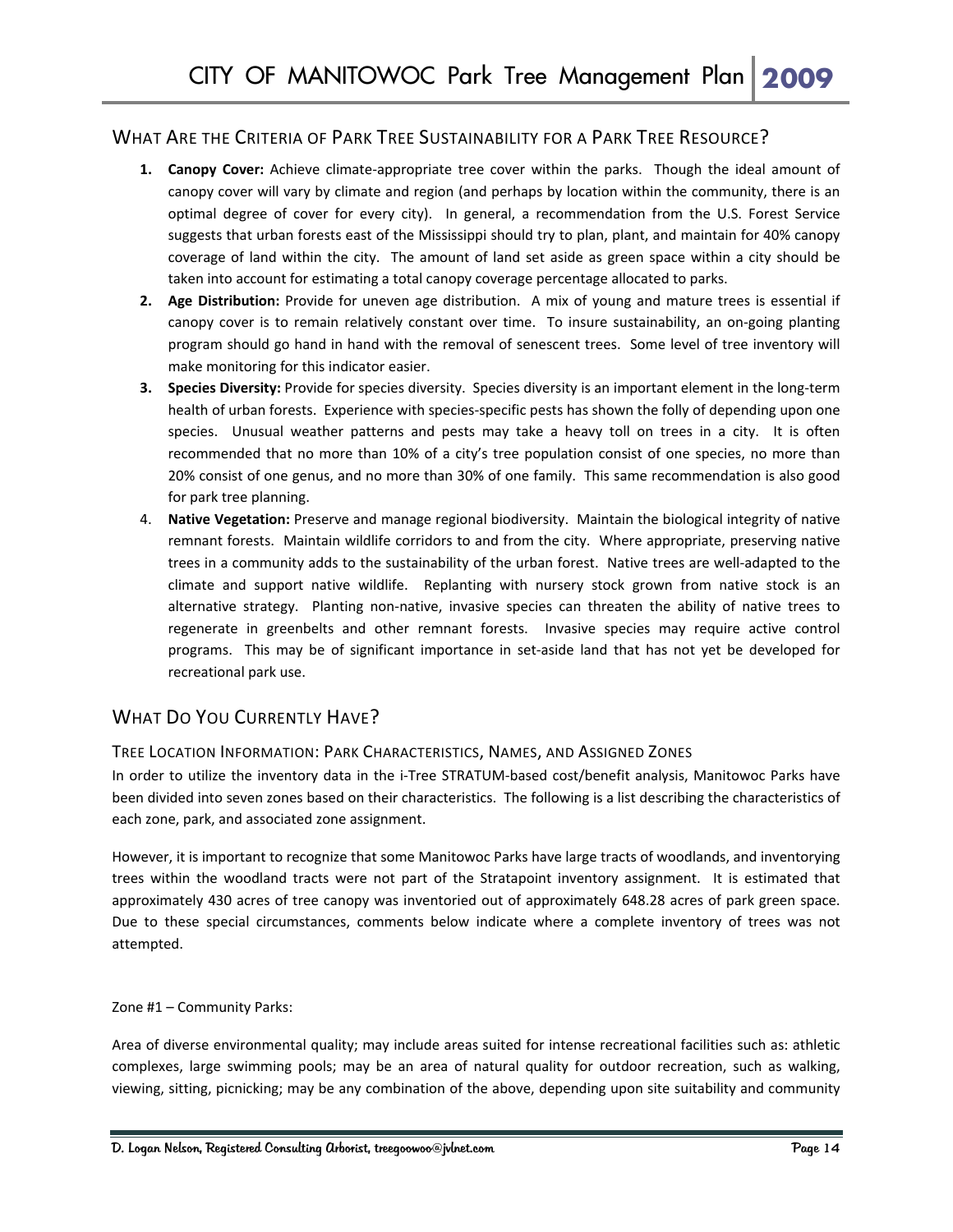need. **Zone #1 consists of 1,335 inventoried trees within approximately 259 acres of park green space.**  Manitowoc parks included in zone #1 include:

**Camp Vits**: located at South Parkview Road on Manitowoc's West side with 76.62 acres of currently undeveloped land there is a **total inventoried tree count of 17** within a mowed area of the park. (Complete inventory of trees was not attempted; approximately 66 acres of tree canopy was inventoried).

**Henry Schuette Park**: located at 3800 Broadway Street on Manitowoc's South side with 65.17 acres of park space there is a **total inventoried tree count of 560**. (Complete inventory of trees was not attempted; approximately 22 acres of tree canopy was inventoried).

**Indian Creek Park**: located at 701 Albert Drive on Manitowoc's North side with 46.41 acres of currently undeveloped land there is a **total inventoried tree count of 80**. (Complete inventory of trees was not attempted; approximately 13 acres of tree canopy was inventoried).

**Silver Creek Park**: Arguably Manitowoc's finest park, Silver Creek is set on the shore of Lake Michigan located at 3001 South 10<sup>th</sup> Street on Manitowoc's South side. The park contains rolling topography and rural-like wooded picnic areas with over 50 picnic sites. Within the 71.74 acres of park space there is a **total inventoried tree count of 678**. (Complete inventory of trees was not attempted; approximately 20 acres of tree canopy was inventoried).

Zone #2 – Community Playfields:

**Zone #2 consists of 778 inventoried trees within approximately 80 acres of park green space.** Manitowoc parks included in zone #2 include:

**Citizen Park**: located at 930 North 18th Street on Manitowoc's North side. Citizen Park has something for almost every recreational interest. The building serves as the Parks & Recreation Department's main office facility. Within the 26.70 acres of park space there is a **total inventoried tree count of 162**.

**Dewey Street Park**: located at 1840 South 35<sup>th</sup> Street on Manitowoc's South side. Within the 26.51 acres of park space there is a **total inventoried tree count of 122**.

**Municipal Athletic Baseball Field**: located at 1921 South 23rd Street on Manitowoc's South side. Within the 7.16 acres of park space there is a **total inventoried tree count of 266**.

**Red Arrow Park**: located at 1931 South 9th Street on Manitowoc's South side. Within the 19.77 acres of park space there is a **total inventoried tree count of 228**.

Zone #3 – Neighborhood Parks;

Area for intense recreational activities such as field games, court games, crafts, skating, and picnicking; also for wading pool and playground apparatus. **Zone #3 consists of 479 inventoried trees within approximately 53 acres of park green space.** Manitowoc parks included in zone #3 include:

**Emma Radandt Park**: located at 2201 Flambeau Street. Within the 5.19 acres of park space there is a **total inventoried tree count of 2**.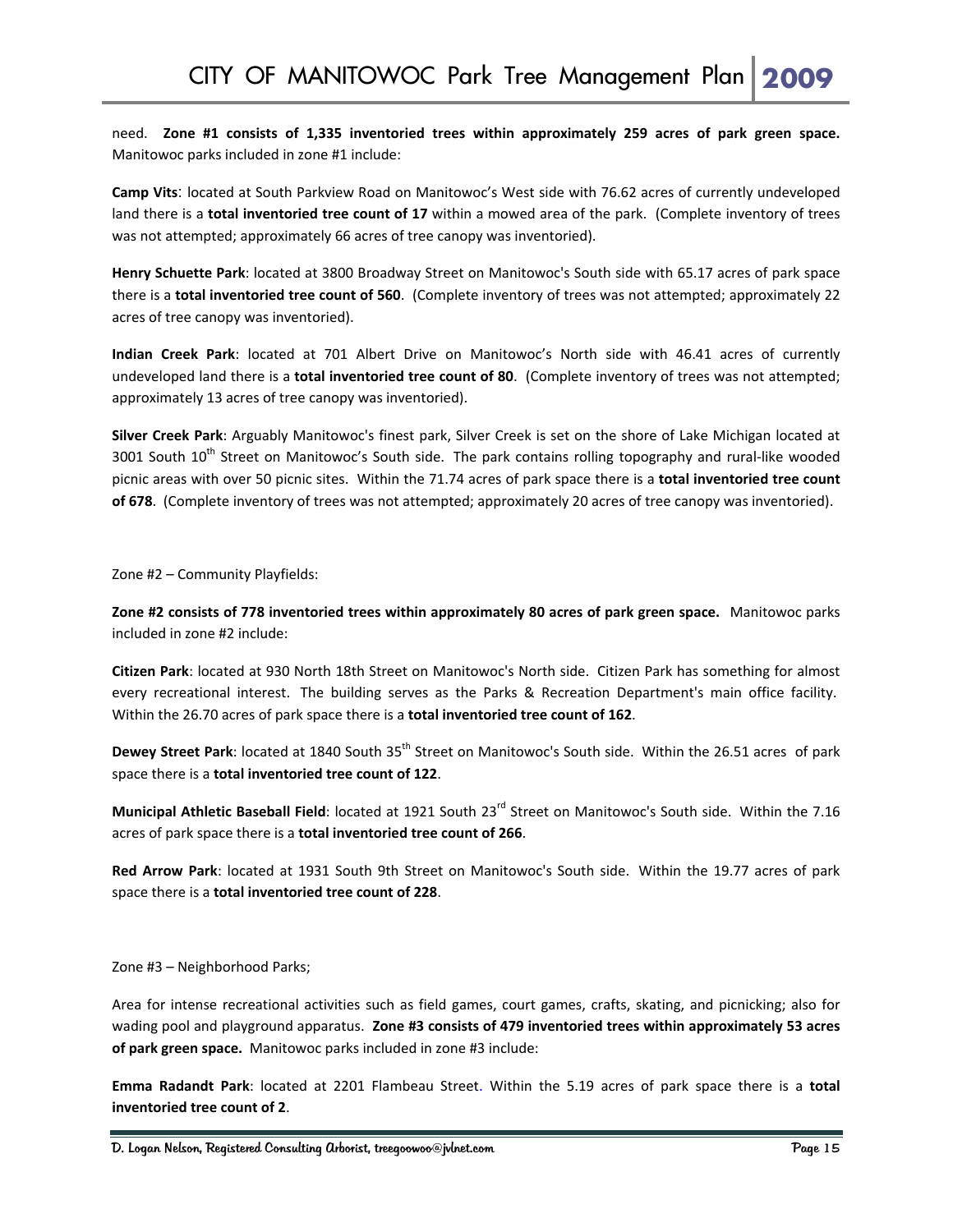**Fleetwood Park**: located at 1716 Fleetwood Drive on Manitowoc's North side. Within the 11.05 acres of park space there is a **total inventoried tree count of 124**.

**Halversen Park**: located at 3110 Mero Street on Manitowoc's South side. Within the 10.03 acres of park space there is a **total inventoried tree count of 74**.

**Lakeview Park**: located at 301 Huron Street on Manitowoc's North side. Within the 7.56 acres of park space there is a **total inventoried tree count of 33**.

**Lincolnshire Park**: located at 2032 Richmond Avenue on Manitowoc's North side. Within the 2.59 acres of park space there is a **total inventoried tree count of 2**.

**Rheaume Park**: located at 1145 Fleetwood Drive on Manitowoc's North side. Within the 5.56 acres of park space there is a **total tree count of 49**.

**Riverview Park**: located at 708 North Water Street on Manitowoc's North side. Within the 2.68 acres of park space there is a **total tree count of 50**.

**Washington Park**: located at 1115 Washington Street on Manitowoc's South side and features the MetroStage. Within the 3.75 acres of park space there is a **total tree count of 107**.

**Westfield Park**: located at 1651 Wollmer Street on Manitowoc's South side. Within the 5.10 acres of park space there is a **total tree count of 38**.

Zone #4 – Neighborhood Playgrounds;

**Zone #4 consists of 298 inventoried trees within approximately 23 acres of park green space.** Manitowoc parks included in zone #4 include:

**Pulaski Park**: located at 1715 Columbus Street on Manitowoc's South side. Within the 3.14 acres of park space there is a **total inventoried tree count of 58**.

**Riverview Drive Park**: located at 514 Riverview Drive on Manitowoc's South side. Within the 15.75 acres of park space there is a **total inventoried tree count of 144**. (Complete inventory of trees was not attempted; approximately 5.7 acres of tree canopy was inventoried).

**Union Park**: located at 611 Park Street on Manitowoc's North side. Within the 3.71 acres of park space there is a **total inventoried tree count of 96**.

Zone #5 – Mini Parks;

Specialized facilities that serve a concentrated or limited population or specific group such as tots or senior citizens. **Zone #5 consists of 85 inventoried trees within approximately 9 acres of park green space.** Manitowoc parks included in zone #5 include: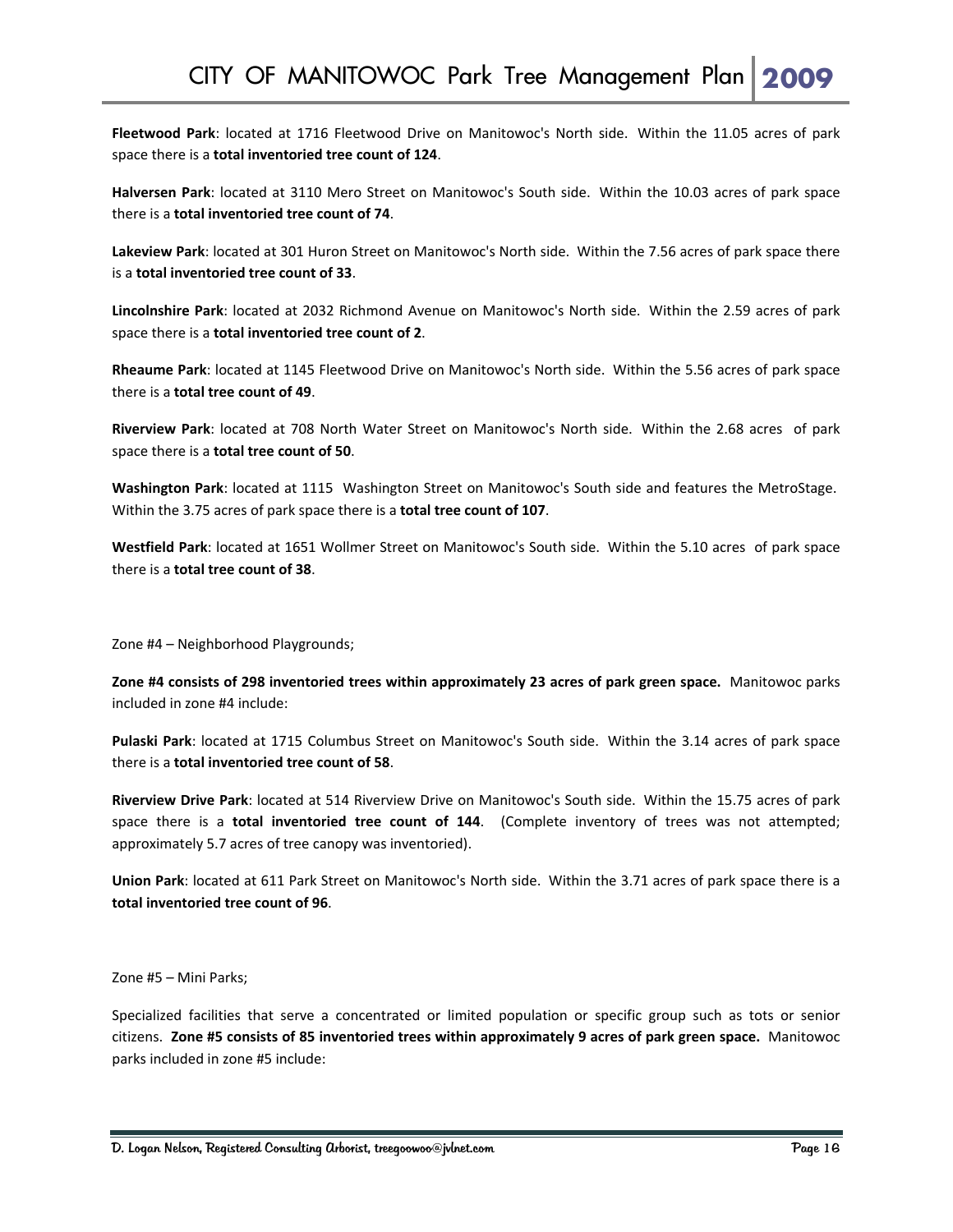**Burger Boat Company Park**: located at 821 South 8th Street on Manitowoc's South side. Within the .70 acre of park space there is a **total inventoried tree count of 44**.

**Dale Street Park**: located at 3520 Dale Street on Manitowoc's South side. Within the 2.17 acres of park space there is a **total inventoried tree count of 16**.

**South 14<sup>th</sup> Street Parkland:** located at 2344 South 14<sup>th</sup> Street on Manitowoc's South side. Within the 5.82 acres of park space there is a **total inventoried tree count of 0**.

**Manitowoc Shipbuilders Company Park**: located at 51 Maritime Drive on Manitowoc's North side. Within the .54 acre of park space there is a **total inventoried tree count of 23**.

**Mariner's Landing West**: located at 806 South 8th Street on Manitowoc's South side. Within the .09 acre of park space there is a **total inventoried tree count of 2**.

Zone #6 – Special Use Facilities:

Areas for specialized or single‐purpose recreational activities such as: golf courses, nature centers, marina, zoos, conservatories, arboreta, display gardens, arenas, outdoor theaters, gun ranges, or downhill ski areas, or areas that preserve, maintain and interpret buildings, sites, and objects of archeological significance; also plazas or squares in or near commercial centers, boulevards, and parkways. **Zone #6 consists of 670 inventoried trees within approximately 97 acres of park green space.** Manitowoc parks included in zone #6 include:

**Calumet Avenue Wayside Park: located at 2106 South 42<sup>nd</sup> Street on Manitowoc's South side. Within the 4.82** acres of park space there is a **total inventoried tree count of 70**.

**Little Manitowoc River Walkway**: located at 900 Maritime Drive on Manitowoc's North side. Within the 5.25 acres of park space there is a **total inventoried tree count of 13**.

**Manitou Park and Conservancy**: located at 2901 Michigan Avenue on Manitowoc's North side. Within the 25.33 acres of park space there is a **total inventoried tree count of 140**.

**Manitowoc River Walkway**: Within 2 acres (108,889 square feet) of park space there is a **total inventoried tree count of 66**.

**Manitowoc Senior Center**: located at 3330 Custer Street on Manitowoc's South side. Within the 3.64 acres of park space there is a **total inventoried tree count of 66**.

**Manitowoc Small Boat Harbor**: located at 425 Maritime Drive on Manitowoc's North side. Within the 22.41 acres of park space there is a **total inventoried tree count of 244**.

**Memorial Drive Wayside Park**: located at 1635 Memorial Drive. Within 7.51 acres of park space there is a **total inventoried tree count of 55**.

**Riverheights Park**: located at 1730 North Rapids Road on Manitowoc's North side. Within the 23.94 acres of park space there is a **total inventoried tree count of 0.**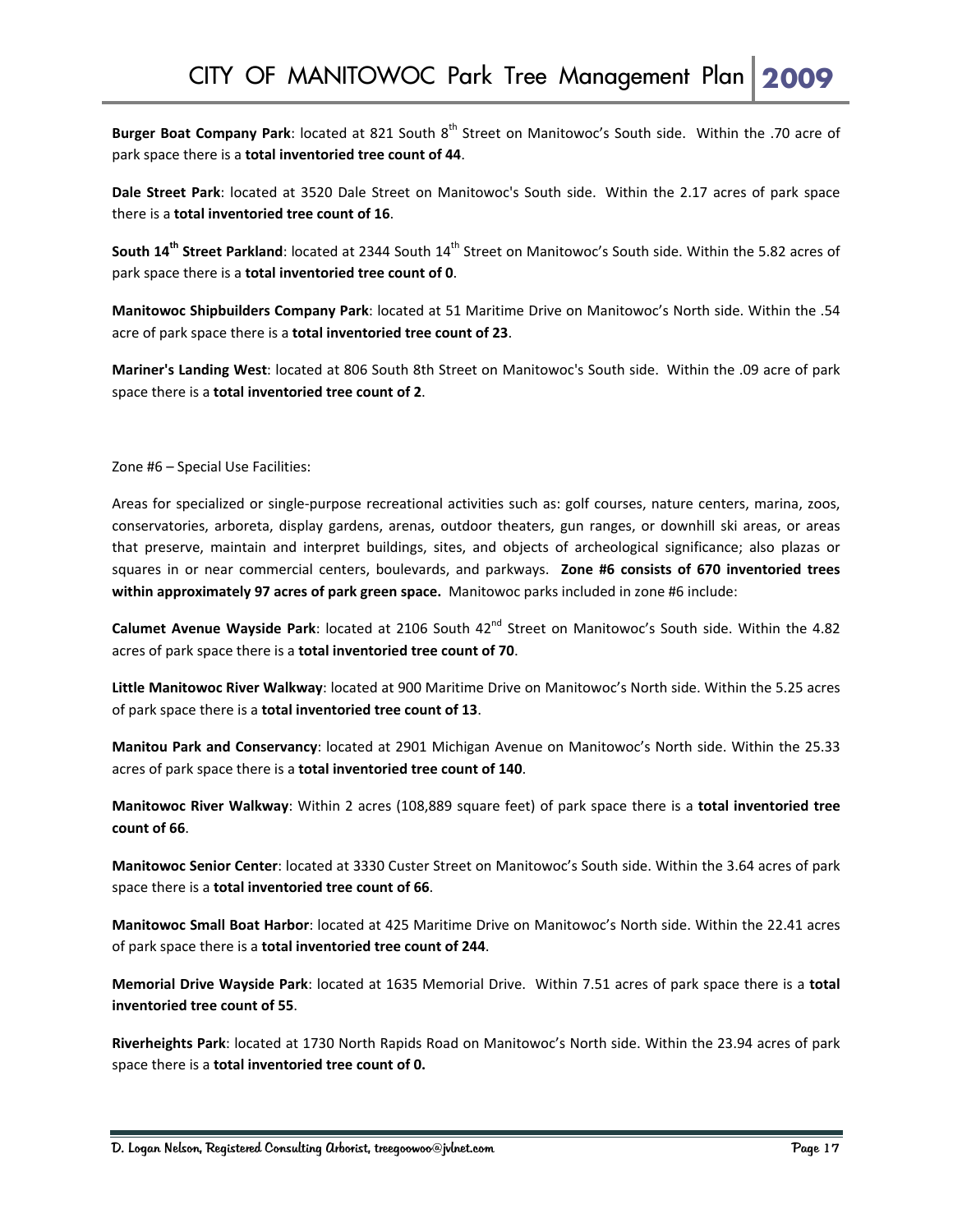**South Lakefront Wayside**: located at 1225 South Lakeview Drive on Manitowoc's South side. Within the 1.66 acres of park space there is a **total inventoried tree count of 16**.

Zone #7 – Lincoln Park:

Lincoln Park, located at 1215 North  $8^{th}$  St. on Manitowoc's North side, was given a separate and specific zone (#7) because of the large population of trees established in this park. **Zone #7 consists of 1,172 inventoried trees within the 114.69 acres of park green space.**

#### TREE POPULATION DATA

Within the inventory database a tree identification number has been assigned to every park tree identified in the Manitowoc parks. Each tree was also identified by assigning the proper *genus*, *species*, and trunk diameter measured at the standard height of 4.5 feet (DBH). In the Supporting Materials Section are summaries and analyses that allow us to understand Manitowoc park tree populations and the diversity among tree size, age, and species. Of significant importance is the following:

#### **Parks**

- 35 parks were inventoried
- Estimated total acres of inventoried park space equals approximately 430 acres
- Largest Manitowoc park is Lincoln Park (114.69 acres)
- Smallest Manitowoc park is Mariners Landing West (.09 acre)

#### **Canopy Cover**

- Total inventoried park tree population estimated within 35 inventoried parks is 4,817
- Manitowoc park(s) with the most inventoried amount of trees are Lincoln Park (1172), Silver Creek (678), and Henry Schuette (560)
- Manitowoc park(s) with the least inventoried amount of trees are Mariners Landing West(2), Emma Radant (2)
- Total inventoried park tree canopy cover is 56 acres
- Manitowoc park(s) with the least amount of inventoried canopy cover is Emma Radant Park
- The highest concentration of inventoried canopy coverage (15 acres) currently exists in Zone #7 (Lincoln Park)
- Lincoln Park consists of approximately 114.69 acres with 1,172 trees and represents 27.4% of the total inventoried park tree canopy cover.
- Lincoln Park is currently your best model for maximizing park tree canopy cover throughout Manitowoc

#### **Age Distribution**

- Dominant age class for total inventoried park tree population is middle‐aged, and range in size from 12‐24 inches in diameter
- Within this age range the three most dominant species include eastern red cedar *(Juniperus virginiana)*, eastern cottonwood *(Populus deltoides)*, and green ash *(Fraxinus pennsylvanica).*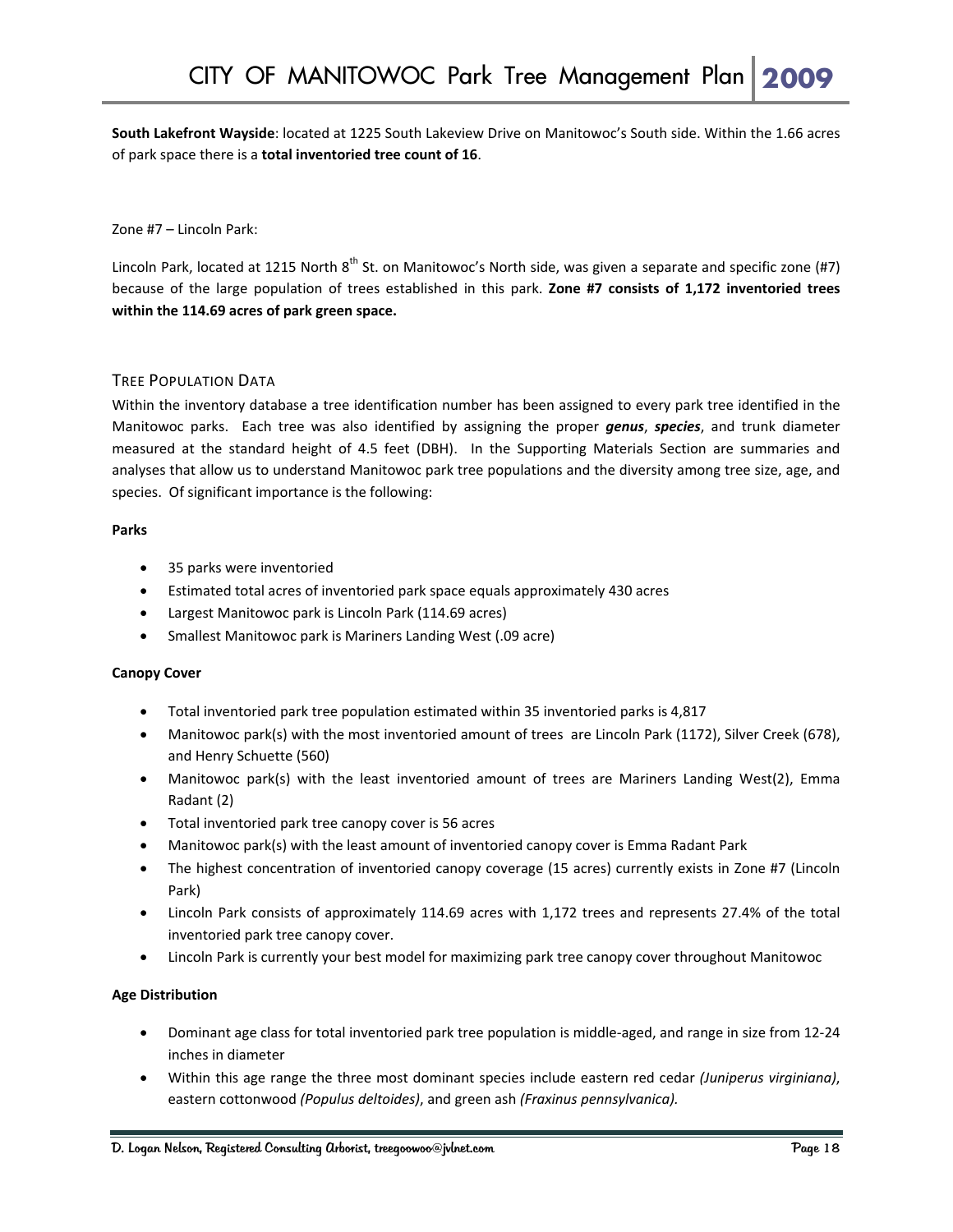- Manitowoc park(s) with the least inventoried amount of age diversity is Lincoln Park
- Manitowoc park(s) with the most inventoried amount of age diversity is Henry Schuette
- Henry Schuette Park is currently your best model for optimizing uneven tree age distribution in parks throughout Manitowoc

#### **Species Diversity**

- Total inventoried park tree species population is approximately 103
- Manitowoc park(s) with the largest variety of inventoried species is Lincoln Park with approximately 37 species
- Manitowoc park(s) with the least variety of inventoried species are Emma Radant (1) and Mariners Landing West(1)
- Manitowoc park(s) with the least overall percentage of inventoried species diversity (number of species that make up more than 10% of the population) are Manitowoc Shipbuilders, South Lakefront, and Little Manitowoc
- Manitowoc park(s) with the most reliance on any one inventoried species are Emma Radant (100% eastern cottonwood), Mariner's Landing West(100% honey locust), Municipal Athletic Baseball Field (85% arborvitae), Indian Creek (83% green ash), Fleetwood (82% green ash)
- Largest population of a single inventoried species (25.2%) is green ash which accounts for 1,212 of the total park tree population.
- Total amount of the genus ash *(Fraxinus)* within the inventoried park tree population is 1,311 ( 27.2% of park tree population)
- Manitowoc park(s) with the most amount of inventoried ash trees are Lincoln Park (314), Henry Schuette (212), and Silver Creek (191)
- Manitowoc park(s) with the most reliance on inventoried ash trees are Fleetwood (102 out of 124), Indian Creek (66 out of 80)
- Manitowoc park(s) with the least amount of inventoried ash are Burger Boat (0), Dale St. (0), and Manitowoc Shipbuilders(0)
- Manitowoc park(s) with the least amount of reliance on inventoried ash are the same as above
- Manitowoc park(s) with the best overall percentage of inventoried species diversity (number of species that make up no more than 10% of the population) are Dewey St. Park, Red Arrow, and Lincoln Park
- Red Arrow Park is currently your best model for optimizing species diversity in parks throughout Manitowoc

#### **Native Vegetation**

• Manitowoc native tree habitats include a native prairie at Manitowoc Prairie, a native woodlands at Camp Vits, and many native tree species throughout Lincoln Park. However, these native habitats were not assessed or analyzed for native tree species management or growth within the city parks.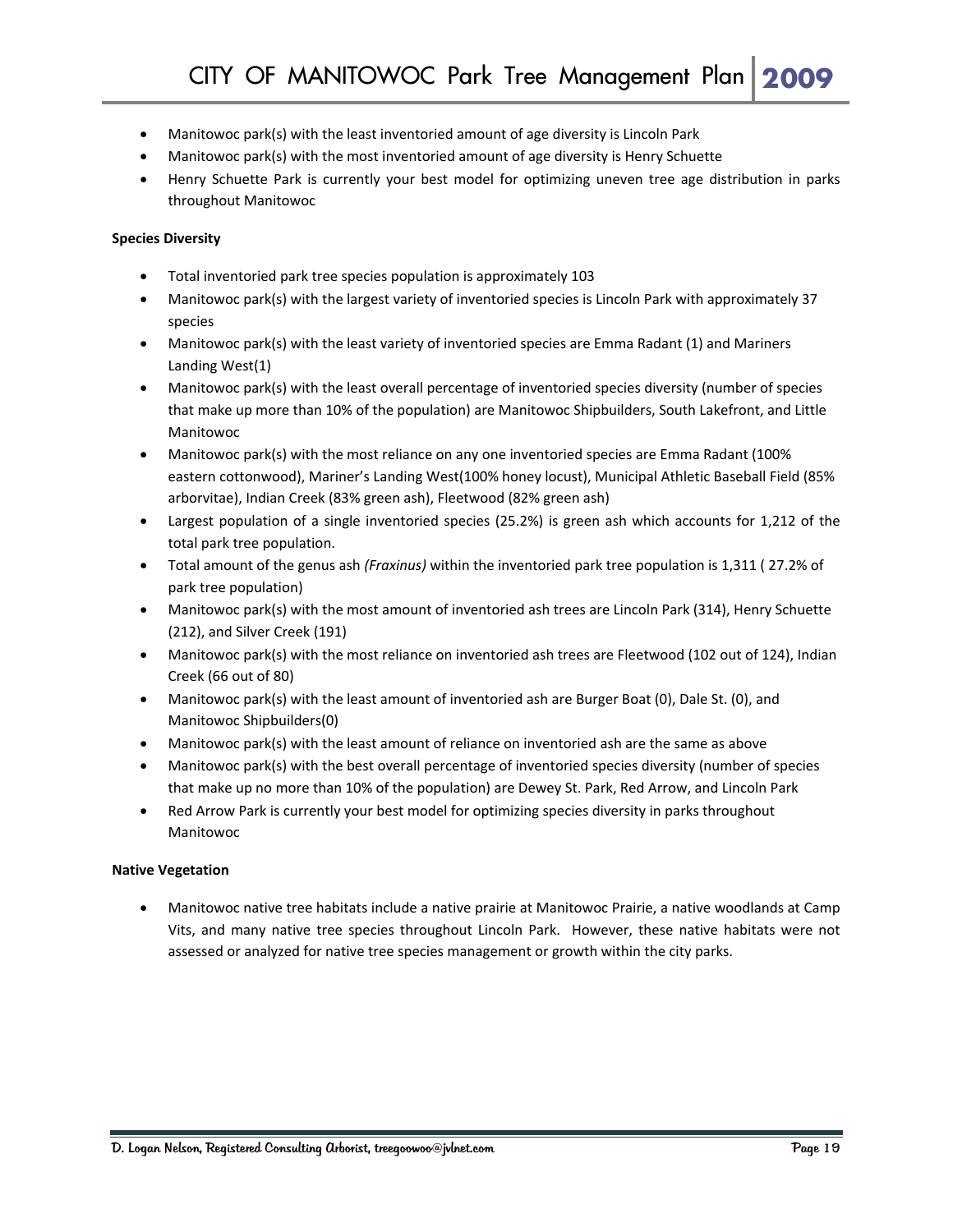#### WHAT DO YOU NEED IN ORDER TO MEET SUSTAINABILITY CRITERIA?

The following discussion explores and highlights the areas of park tree resource viability that need to be strengthened in order to sustain park tree benefits in the City of Manitowoc:

As demonstrated in the cost/benefit analysis of Manitowoc's park tree population, the larger the tree and the greater the tree population, the more benefits can be expected from tree canopy cover as a return on the investment.

The key to receiving large returns on investment dollars is to ensure tree establishment for new plantings and increase longevity rates for established trees.

The single-most effective way to receive the most benefits from investment dollars is a well-developed planting program based on recommended industry standards for:

- Site evaluation and species selection
- Obtaining quality nursery stock
- Proper handling, storing, and planting of trees
- Proper measures to ensure establishment

Based on the recent inventory of Manitowoc park trees, there is a significant reliance on ash trees (1,311 @ 27.2%) and a majority of parks failing to meet recommendations for no more than 10% of any one species.

However, after a 2000 inventory of the Manitowoc street tree population indicated a significant reliance on maple trees (Acer spp. 83% -of the street tree population is maple), the 2009 street tree inventory indicates that Manitowoc has been able to decrease this reliance on maple to less than fifty percent.

The following excerpts are taken from a tree diversity study published in *Arboriculture & Urban Forestry* by Michael Raupp, professor of entomology at the University of Maryland. The findings in this study are hauntingly similar to the alarming need for Manitowoc tree managers to continue to pay careful attention to diversifying tree populations in the city.

The exotic pest that captured the attention of urban foresters and changed our thinking about the design of urban forests was Dutch elm disease (DED) caused by Ophiostoma ulmi. American elm has many attributes such as a magnificent habit, fast growth rate, tolerance to a wide range of soils and moisture conditions, and hardiness that made it a favored street tree. Elms were often planted in pure stands that lined the streets of many cities in the United States. DED was first reported in Europe in the 1920's as the agent killing millions of elm trees. It was introduced into the United States from Europe around 1930 in logs to be used for veneer. Since its introduction, it has killed millions of elm trees in the United States and throughout the world. The heavy use of elms in cities and huge costs associated with their removal stretched municipal budgets and left many city streets barren (Sinclair and *Campana 1978).*

The DED disaster forced urban foresters to broaden the scope of factors considered when selecting trees for cities. *Before this event, architectural features such as form, habit, color, and environmental tolerances to temperature,* soil composition, and moisture regimes were the primary drivers in the plant selection process. More recently, the importance of increasing the diversity of tree species in urban forests has found its way into the plant selection process as a buffer against catastrophic losses resulting from pests (Grey and Deneke 1986; Miller 1997; Gerhold *and Porter 2000).*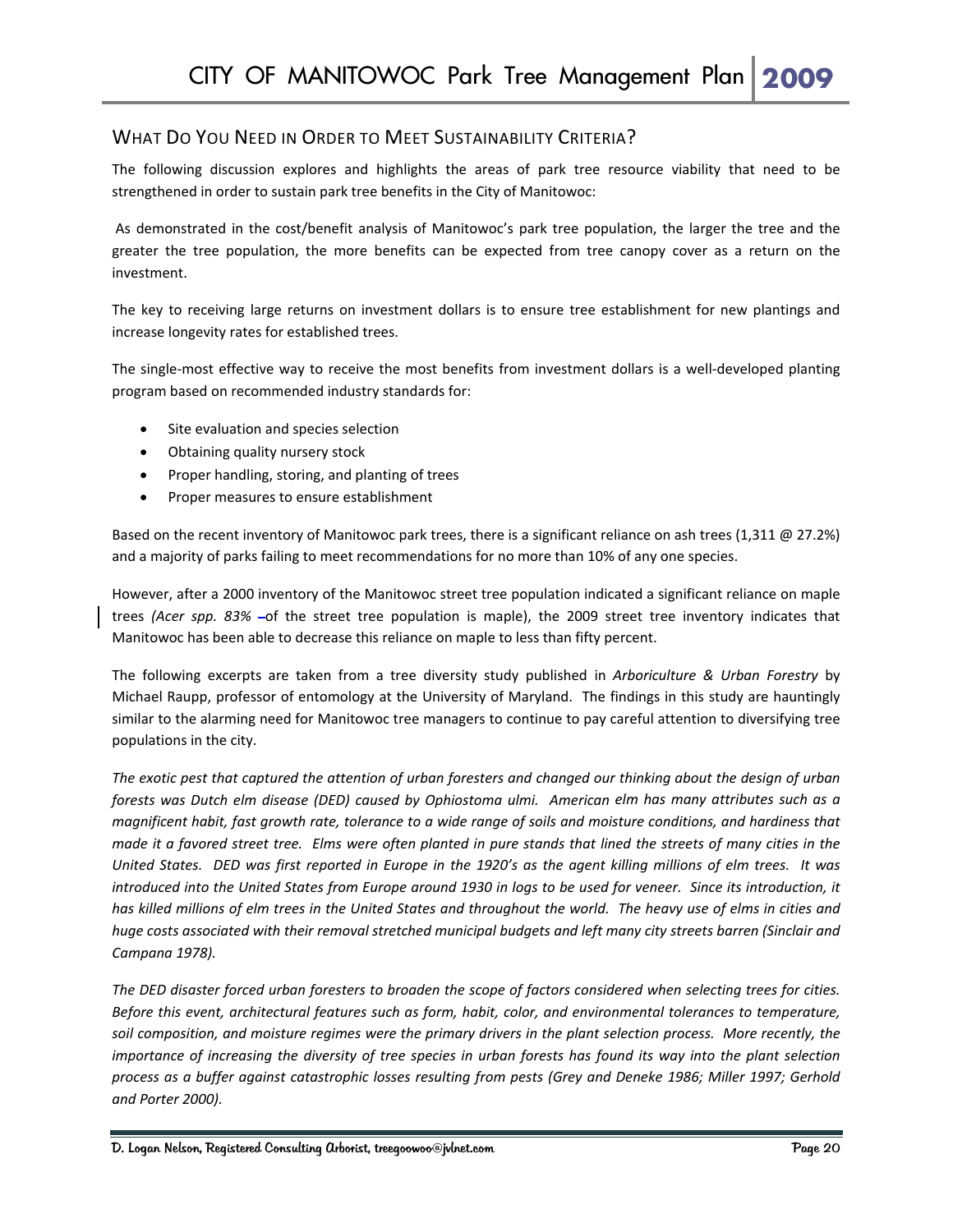One approach to help quide the planning process has been to set diversification goals or quidelines for urban forests. After DED, scientists began creating formulas to help guide the planning process... Santamour (1990) adopted a comprehensive strategy and suggested that urban forests could be protected from pest outbreaks if no more than 10% of a single species, 20% of a single genus, or 30% of a single family of plants were used.

However, a 2006 study included inventory surveys from nationwide cities to analyze whether urban forests were actually becoming diversified. One analysis demonstrated that maple and ash were each one of the top five established trees growing in U.S. cities, making up 48%‐59% of urban tree populations. Another analysis demonstrated the average percentage of species being purchased for planting in U.S. cities, which indicated no change in the amount of maple being purchased by cities from 2000‐2005, and an increase in the amount of ash being purchased by cities from 2000-2005. The results seem to indicate that many U.S. urban forests are still relying on only a handful of species for establishing canopy cover within their communities, and a heavy reliance on the genus maple and ash.

In the last decade, two important and devastating insect pests have been introduced to North America, the Asian *longhorned beetle, Anoplophora glabripennis, and the emerald ash borer, Agrillus planipennis. Both species are* believed to be Asian in origin and were likely transported to this country as larvae in low-quality lumber used for *crating and packing material. In recent years, Asian longhorned beetle populations have become established in* several states, including New York, Illinois, New Jersey, and in Canada. Emerald ash borer was initially detected in the summer of 2002 in six counties in Michigan. Since then, detections have been made in more than 30 counties throughout the state. Several counties in Ohio, Illinois, and Indiana have reported infestations and nearby Ontario, Canada, has an infested area. In spring of 2003, the emerald ash borer arrived in Maryland with shipments of *infested nursery stock from Michigan.* (Since this article was published, EAB has been identified in seven Wisconsin counties, in 2008 and 2009, and is expected to spread rapidly throughout the state). *These two species of wood‐* boring beetles share an ability to attack and kill seemingly healthy trees of most age classes in both urban and *native forest stands* (with the favored host for Asian longhorned beetle being maple and the favored host for emerald ash borer being ash).

EAB was identified on the border of Ozaukee and Washington Counties in 2008. Manitowoc is located approximately 23 miles from the closest EAB quarantined county of Sheboygan. Of Manitowoc's current park tree population of 4,817, there are 1,311 ash trees, comprising 27.2% of the park tree population.

The pattern of ash destruction associated with this pest is well documented. While chemical treatment can be effective for preventing emerald ash borer infestations in ash trees, economic and environmental responsibilities lend themselves to managing a large ash tree population by removing ash and replacing them with a host of different tree species to optimize species diversity.

If management of this problem relies on chemical control, managers need to be prepared to treat trees annually for decades or longer. For Manitowoc's park tree ash population, the long-range costs of treatment will far surpass the costs associated with removal and replacement.

Further, the insecticides used for emerald ash borer also kill many beneficial insects needed to keep populations of our native problem pests at low‐risk levels. For Manitowoc's park tree ash population, many other park trees may suffer from an ecological imbalance created by chronic use of insecticides on ash.

However, there may be a few significant ash trees that park managers may identify as worthy to committing to a treatment program. Chemical options for treating ash trees are discussed in the Supporting Materials Section.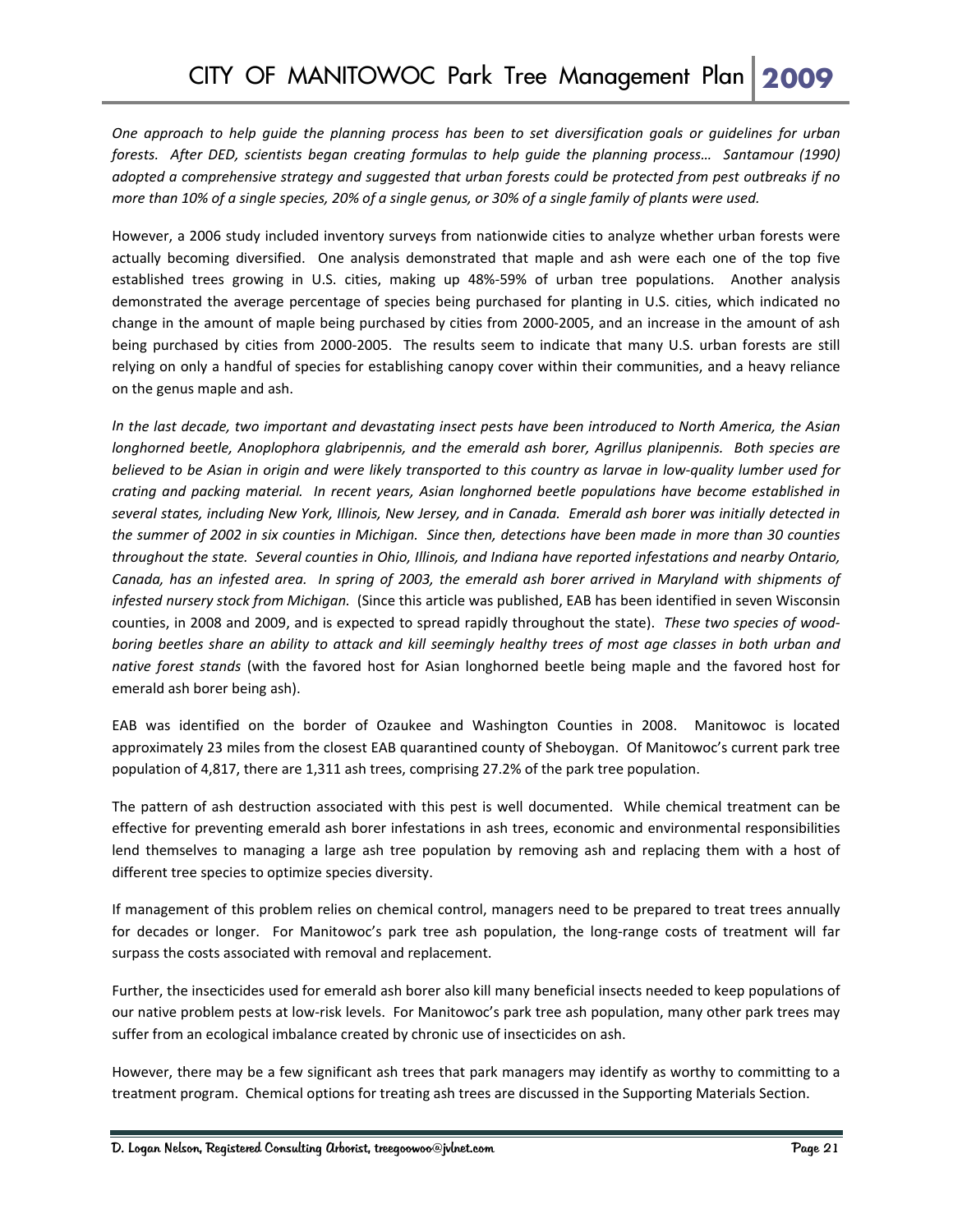Of primary importance, however, is recognizing that the time has come for urban forest managers to apply experience and knowledge to their purchasing and planting practices for diversifying valuable canopy covers. The urgency for Manitowoc to replace park ash trees with a variety of different species should be, and is, the primary focus of investment dollars for tree benefits within this management plan.

If Manitowoc chooses to wait for ash to decline after infestation occurs, the amount of dead and declining ash trees to remove will be unmanageable. Therefore, there is a need for park managers to begin the process of ash removal while removal costs can be balanced over a ten year period of time, making the replacement of ash trees a management focus rather than simply managing the removal of a large population of dead and dying trees.

#### SUMMARY OF NEEDS

- Begin pro‐actively removing ash trees now before trees need to be removed in reaction to the need for crisis maintenance
- Begin replacing removed trees with a variety of species to restore lost canopy cover and begin optimizing species diversity within each of the parks

## SECTION THREE: TREE RESOURCE MANAGEMENT

This section focuses on understanding criteria for sustaining your park tree resource through management, assessing what you currently have for a park tree management, and analyzing what you will need to meet the sustainability criteria.

#### WHAT ARE THE CRITERIA OF PARK TREE SUSTAINABILITY FOR TREE RESOURCE MANAGEMENT?

- **1. Park Tree Management Plan:** Develop and implement a management plan for park trees.A park tree management plan will add to an urban forest's sustainability by addressing important issues and creating a shared vision for the future of the community's green spaces. Elements may include: species and planting guidelines, performance goals and standards for tree care, requirements for new development (tree preservation and planning), and specifications for managing natural and open space areas.
- **2. Citizen Safety:** Maximize public safety with respect to trees. In designing parks and other public spaces, public safety should be a key factor in placement, selection, and management of trees. Regular inspections for potential tree hazards are an important element in the management program.
- **3. Assessment Tools:** Develop methods to collect information about the park trees on a routine basis. Using canopy cover assessment, tree inventories, aerial mapping, geographic information systems, risk assessment procedures, and other tools, it is possible to monitor trends in a city's green spaces resource over time.
- **4. Standards for Tree Care:** Adopt and adhere to professional standards for tree care. Sustainability will be enhanced by adhering to the professional standards such as the Tree Pruning Guidelines (ISA) and ANSI Standards.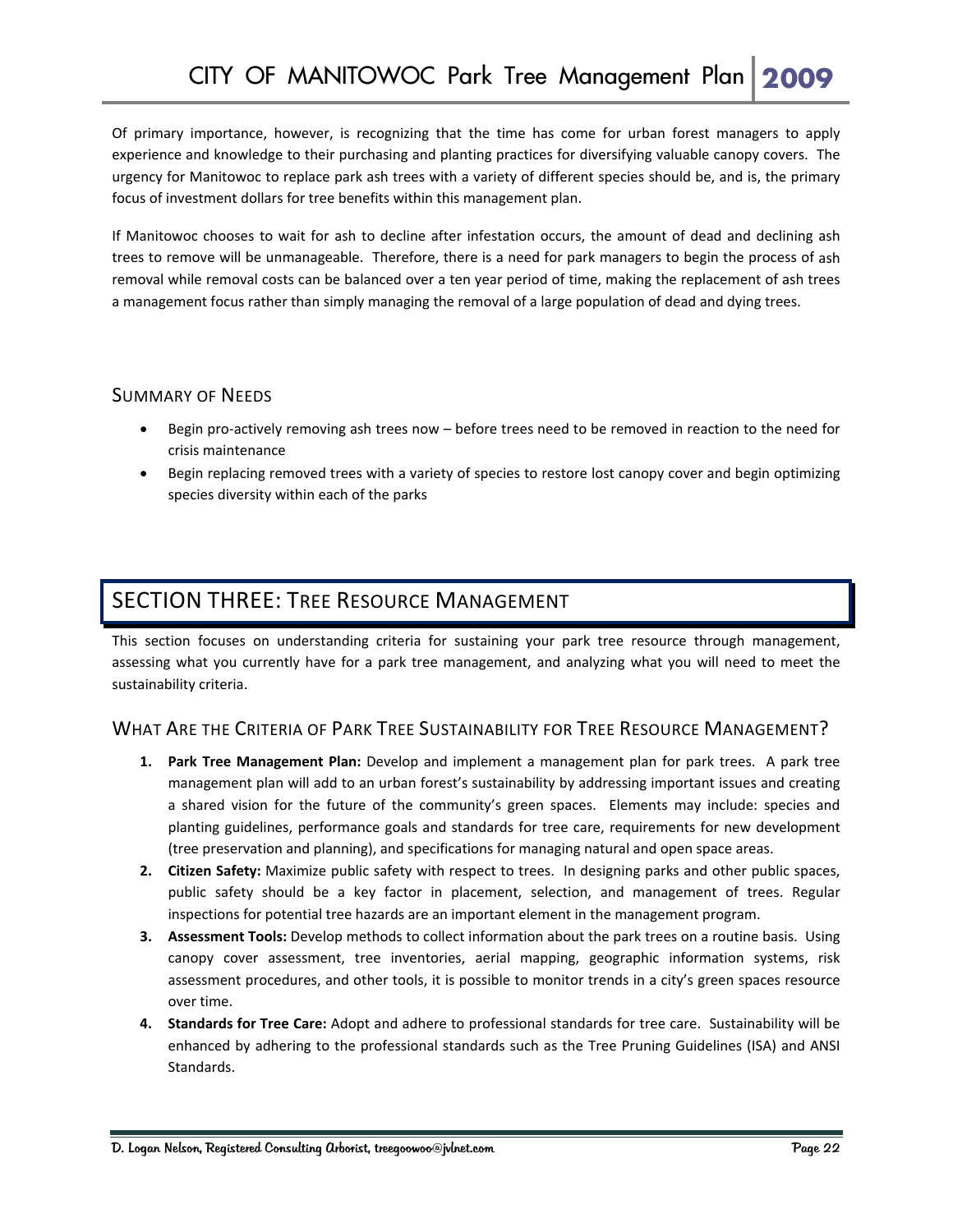- **5. Equipment and Staffing:** Gain access to necessary equipment and employ and train adequate staff to implement a park tree management plan. An urban forest's sustainability is increased when all city tree staff, utility and commercial tree workers and arborists are adequately trained. Continuing education in addition to initial minimum skills and/or certifications is desirable.
- **6. Protection of Existing Trees:** Conserve existing resources, planted and natural, to ensure maximum function. Protection of existing trees and replacement of those that are removed is most often accomplished through policy vehicles. Ordinances that specify pruning standards and/or place restrictions on the removal of large or other types of trees during development are examples.
- **7. Species and Site Selection:** Provide guidelines and specifications for species use on a context‐defined basis. Providing good planting sites and appropriate trees to fill them is crucial to sustainability. Allowing adequate space for trees to grow and selecting trees that are compatible with the site will reduce the long‐and short‐term maintenance requirements and enhance their longevity.
- **8. Recycling:** Create a closed system for tree waste. A sustainable urban forest is one that recycles its products by composting, reusing chips as mulch and/or fuel and using wood products as firewood and lumber.
- **9. Funding:** Develop and maintain adequate funding to implement a park tree management plan. The average annual cost for tree care 20 years after planting ranges from \$27‐\$36 per tree (depending on the size of the tree), with \$35 per tree being the average cost of most Midwest municipally-managed trees.
	- \$27 for a small tree
	- \$33 for a medium tree
	- \$36 for a large tree

Based on reports submitted to the National Arbor Day Foundation for Tree City, USA Certification, the average municipal urban forestry budgets and average per capita expenditure by population level as reported by 3,130 communities in 2006 indicates that a city‐wide population of 30,000‐49,999 has an annual urban forest budget of \$336,465, which equates to approximately \$8.73 per capita.

However, perhaps most important to recognize, is that the amount of funding available from both the public and private sector is often a reflection of the level of education and awareness within a community for the value of its green spaces.

#### WHAT DO YOU CURRENTLY HAVE?

**Park Tree Management Plan:** Manitowoc has recently made the investment in this park tree management plan, and is in the process of developing and adopting an EAB Response/Management Plan.

**Citizen Safety:** Manitowoc does not currently have an in‐house *tree risk assessment plan* and procedure in place. However, during the data collection process of the inventory, the following were identified and documented within the inventory database to be high priority removals and prunes in an effort to increase citizen safety around park trees.

- Total inventoried park tree *priority removals* are 173
- Total inventoried park tree *priority prunes* are 29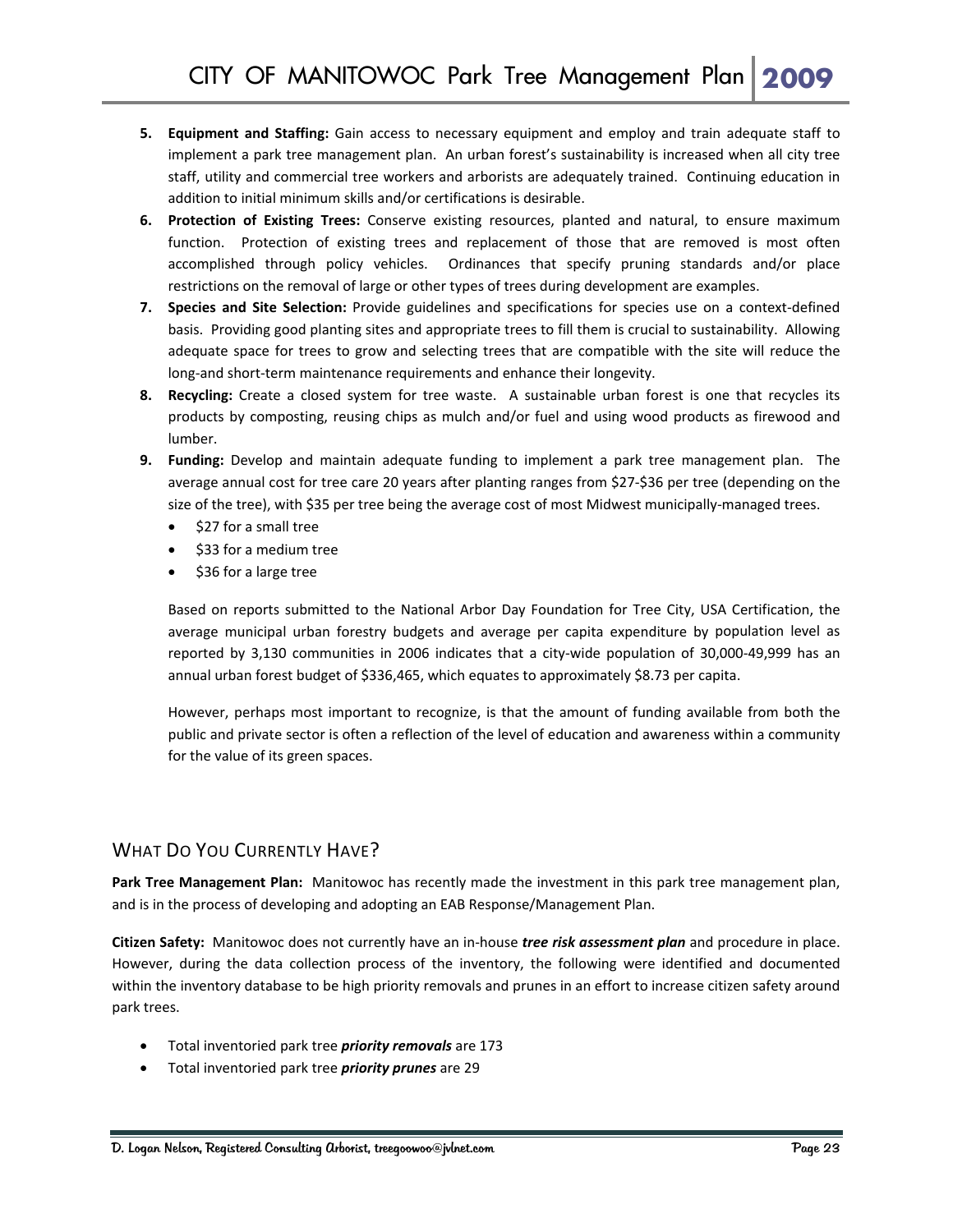• Manitowoc park(s) in need of most priority removals and prunes are Lincoln Park, Red Arrow, and Indian Creek

**Assessment Tools:**  As mentioned above, Manitowoc does not have an in‐house tree assessment program. However, during the data collection process of the inventory, park trees were assessed for their current condition. Within the inventory database a tree condition rating has been assigned to most park trees identified in the Manitowoc parks. The condition rating assignments indicate the current state of a tree's health, structural soundness, overall shape and relative growth rate. *Crown* developments, trunk condition, major branch structure, twig growth rate, disease, pests, and root condition all are considered. Symptoms of poor condition include extensive discoloration (leaf or stem), *decay*, *dieback*, decreased *innternodal* length and/or disfigured or *necrotic* stems or roots. In general, the condition of each tree is recorded in one of the following categories adapted from the rating system established by the International Society of Arboriculture (ISA):

**Good** *–* The tree has no major structural problems; no significant damage due to diseases or pests; no significant mechanical damage; a full, balanced crown; and normal twig condition and elongation for the species.

**Fair** *–* The tree may exhibit the following characteristics: minor structural problems and/or mechanical damage; significant damage from non‐fatal or disfiguring diseases; minor crown imbalance or thin crown; minor structural imbalance; or stunted growth compared to adjacent trees.

**Poor** *–* The tree appears unhealthy and may have structural defects. This classification also includes healthy trees that have unbalanced structures or have been topped. Trees in this category may also have severe mechanical damage, decay, and severe crown dieback or poor vitality/failure to thrive.

**Dead** *–* Trees in an advanced state of decline are not included. This category refers only to dead trees.

In the Supporting Materials Section are summaries and analyses that allow us to understand the current structural and health condition of different park tree species and their locations within the Manitowoc parks. Of significant importance is the following:

- Within the 35 parks inventoried, a total of 293 inventoried trees are in poor condition with the majority of such trees (87 trees out of a total 1,172) located at Lincoln Park
- Most threatened Manitowoc park(s), due to an anticipated amount of inventoried removals, are Indian Creek, Fleetwood, and Lakeview
- Within the 35 parks inventoried, a total of 4,015 inventoried trees are in fair condition with the majority of such trees (561 trees out of a total 678) located at Silver Creek Park
- Within the 35 parks inventoried, a total of 18 inventoried trees are in good condition with the majority of such trees (6 out of a total 560) located at Henry Schuette Park and (6 out of a total 266) located at the Municipal Athletic Baseball Field
- Most viable park(s) in Manitowoc are Lincoln Park, Henry Schuette, and Silver Creek

For understanding future needs, it is also important to recognize where current environmental challenges may affect the future condition of trees. Of significant importance is the following:

- Within the 35 parks inventoried, a total of 15 inventoried trees are growing in a current conflict with overhead utility lines
- Within the 35 parks inventoried, a total of 72 inventoried trees are growing under power lines but are not in current conflict with those lines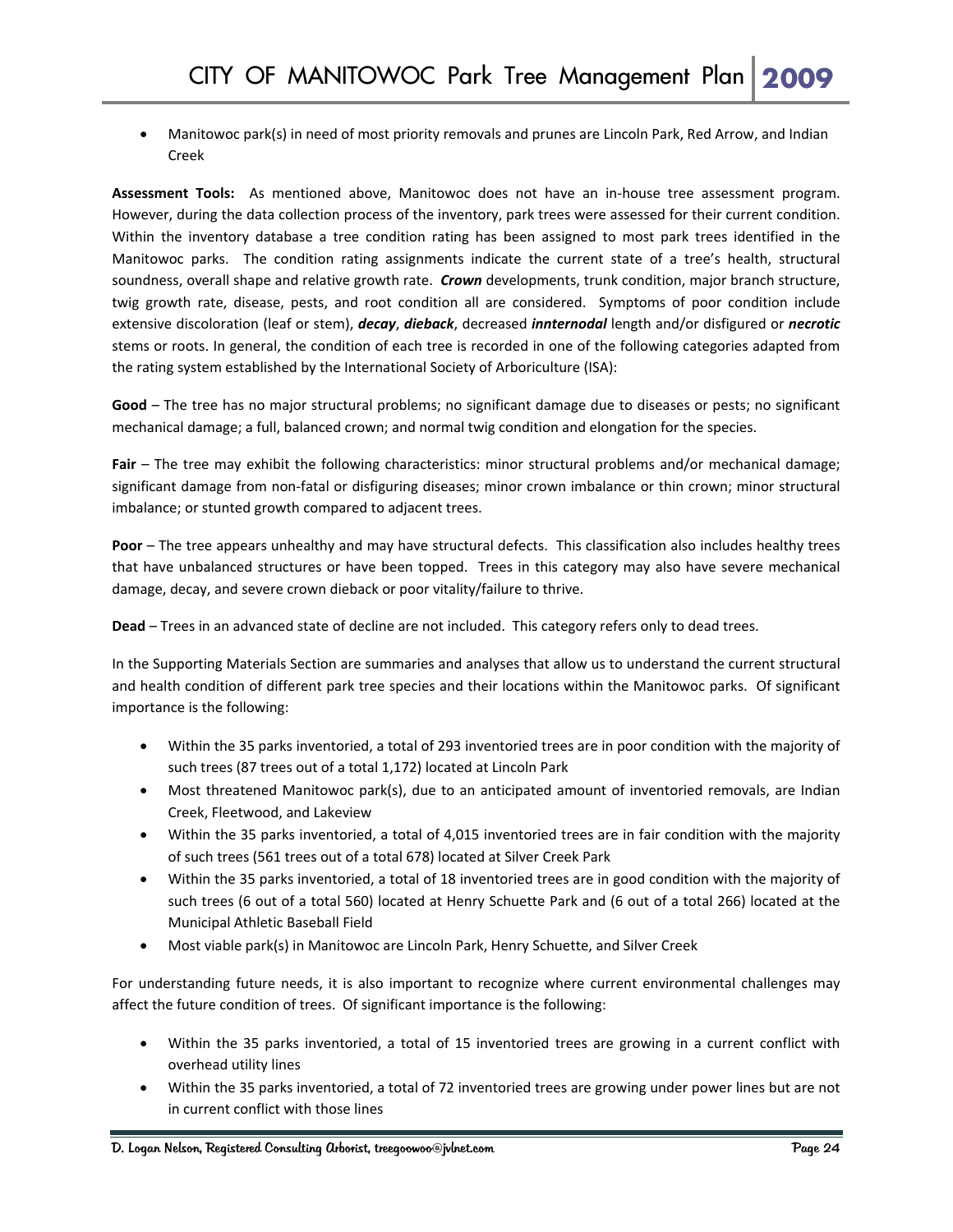• Within the 35 parks inventoried, a total of 1,311 inventoried ash trees (27.2% of total park tree population) are under serious threat of infestation and probable death from emerald ash borer

**Standards for Tree Care:** Manitowoc tree care providers already operate in adherence to the *American Standard* for Safety in Tree Care Operations (ANSI Z133) and the American Standard for Tree Care Operations - Tree, Shrub, *and Other Woody Plant Maintenance Standard Practices (ANSI A300)*. There was also an adoption of Tree Planting Specifications provided by Ranger Services Inc. in the 2000 street tree management plan. And there is an EAB Response Plan currently being developed for the City of Manitowoc. However, there is no current Tree Health and Risk Assessment Plan.

**Staffing and Equipment:** Most tree care operations are performed in‐house. However, no park staff are currently *certified arborists* at this time and there is not an in‐house urban forester to supervise and train staff. Present equipment available for tree work includes bucket trucks, brush chippers, dump trucks, tractors, chainsaws and hand tools. All heavy equipment is currently in good condition. The City does not have a stump grinder for which there is a pending need.

**Protection of Existing Trees:**  Manitowoc currently has a tree ordinance and is diligent about policing for infractions of the ordinance. However, as mentioned, there is not an in-house assessment program for documenting tree needs on a routine basis. Further, since efforts have been focused on street tree maintenance, minimal park tree maintenance pruning occurs.

**Species and Site Selection:** Inventory data reflects that many Manitowoc parks are struggling to meet optimized levels of tree species diversity. See Section Two and individual park data sheets.

Recycling: Manitowoc has an established program for woodchip and wood utilization for the current average amount of waste material being produced.

#### **Park Tree Funding**

Funding for the management of Manitowoc park trees is primarily provided through an allocation of dollars from an annual budget allotted for the Buildings and Grounds Parks Budget. However, additional dollars are sometimes sought after and acquired through the Wisconsin DNR Urban Forestry Grant Program. Of significant importance is the following:

- The 2008 budget allotment from the Buildings and Grounds Parks Budget for urban forest management is \$ 103,360 for an estimated inventoried total of 14,120 city owned/managed trees. (This equates to \$7.32 per tree and \$3.11 per capita)
- The 2008 funding allocated from the urban forest management budget to park tree management was \$25,840 for an estimated total of 4,817 inventoried park trees. (This equates to \$5.36 per tree and \$.78 per capita)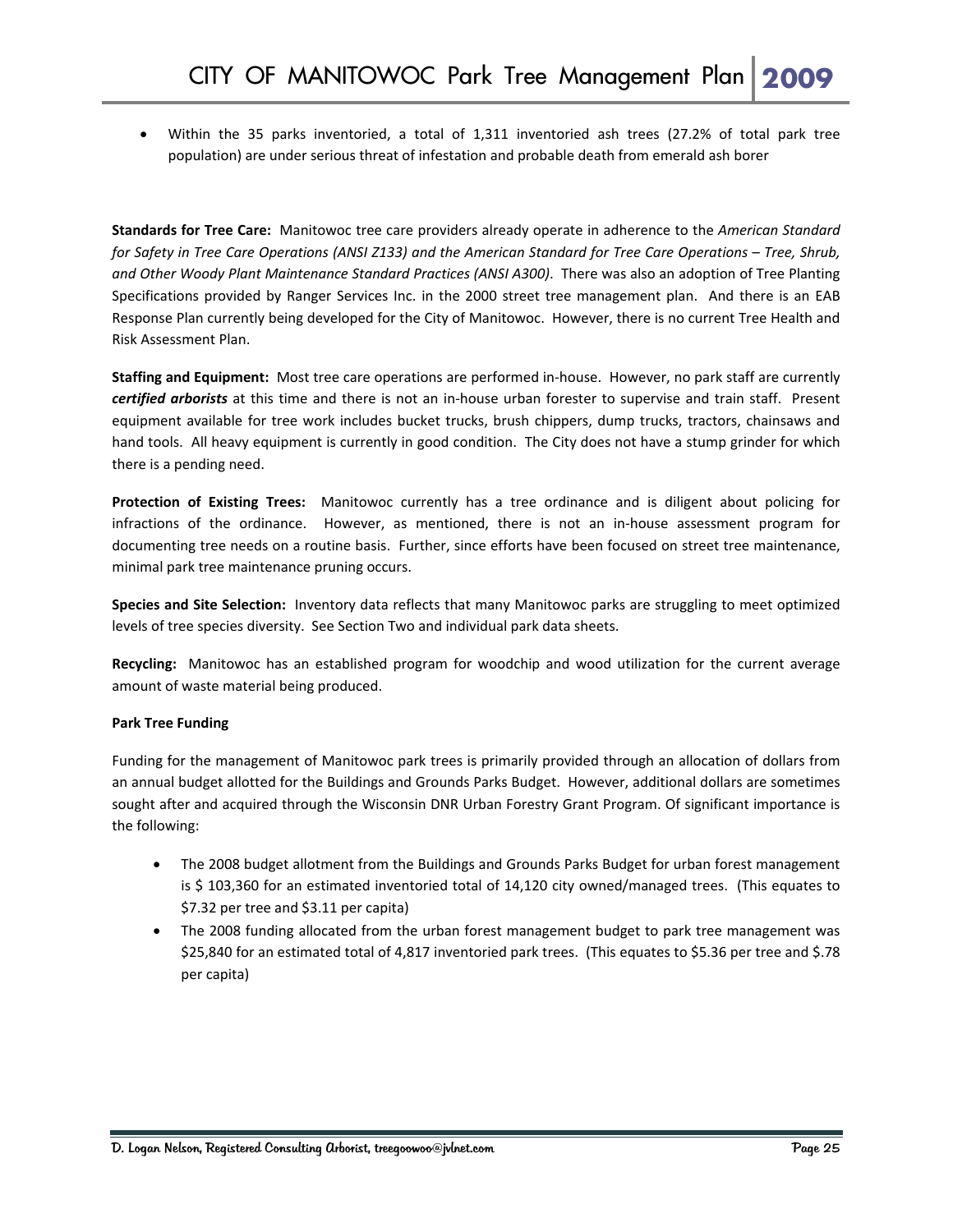#### WHAT DO YOU NEED IN ORDER TO MEET SUSTAINABILITY CRITERIA?

The following discussion explores and highlights the areas of park tree resource management that need to be strengthened in order to sustain park tree benefits in the City of Manitowoc:

**Park Tree Management Plan:** The long life of urban trees and forests mandates planning with a view to future needs. Urban tree management plans foster the vision and actions necessary to sustain urban tree benefits. Manitowoc has taken the necessary steps for developing a park tree management plan.

**Citizen Safety:** The most critical objective for tree managers is to identify trees that pose a high risk to citizen safety and take necessary action to prevent harm to citizens. A high risk tree is any tree, or tree part, that demonstrates a high risk of failure or fractures which would result in damage or injury to people or property. Usually, high risk trees exemplify visible defects.

There are two distinct factors that contribute to an identified high risk tree: 1) a physical defect within a tree that increases its potential for failure; 2) the proximity of the tree to people or property that increases the likelihood of personal injury or property damage. For instance, an extensively decayed tree in the middle of a non‐use native woodland has potential for failure, but the chance that the tree will cause personal injury is perhaps remote. However, that same tree located in Silver Creek Park may be considered high risk because of its proximity to citizen land use and frequency in which citizens visit Silver Creek Park.

The recent park tree inventory indicates that there is a total of 173 park trees that need to be removed and 29 trees that can be mitigated by pruning. While it is not clear that within the inventory database all of these trees are considered high-risk trees, it would be irresponsible to assume otherwise. Therefore, there is a current need for Manitowoc to remove 173 potentially high-risk trees and prune 29 potentially high risk trees as indicated in the inventory.

Further, stumps generated by tree removals pose a risk for tripping and falling, particularly in park settings. Reducing such risk requires stump removal. The estimated amount of stumps generated within this management plan is 1,484. Manitowoc will need to be mindful to address this situation in accordance with their current tree ordinance.

**Assessment Tools:** The always present objective to protect citizens from potentially high‐risk trees, and to ensure longevity of park trees, requires routine inspections and risk assessments of the park tree population. There are three compelling reasons to implement a tree assessment program:

- By preventing and/or eliminating dangerous situations, public safety is enhanced.
- Tree assessment is a tool for prioritizing, scheduling, and budgeting needed work, allowing a greater degree of management efficiency and flexibility.
- By identifying and correcting structural defects and health problems that prevent failure and decline, tree longevity is enhanced.

However, arborists with the responsibility for tree inspections and assessing future needs to mitigate structural or health defects must be knowledgeable about tree biology, patterns of failure, diagnostic processes, site condition analysis, and related topics. This knowledge comes only with specialized training and experience.

Training programs can be developed in‐house if a qualified trainer is on staff, through seminars conducted by specialized organizations, and/or contracted out to professional private consultants.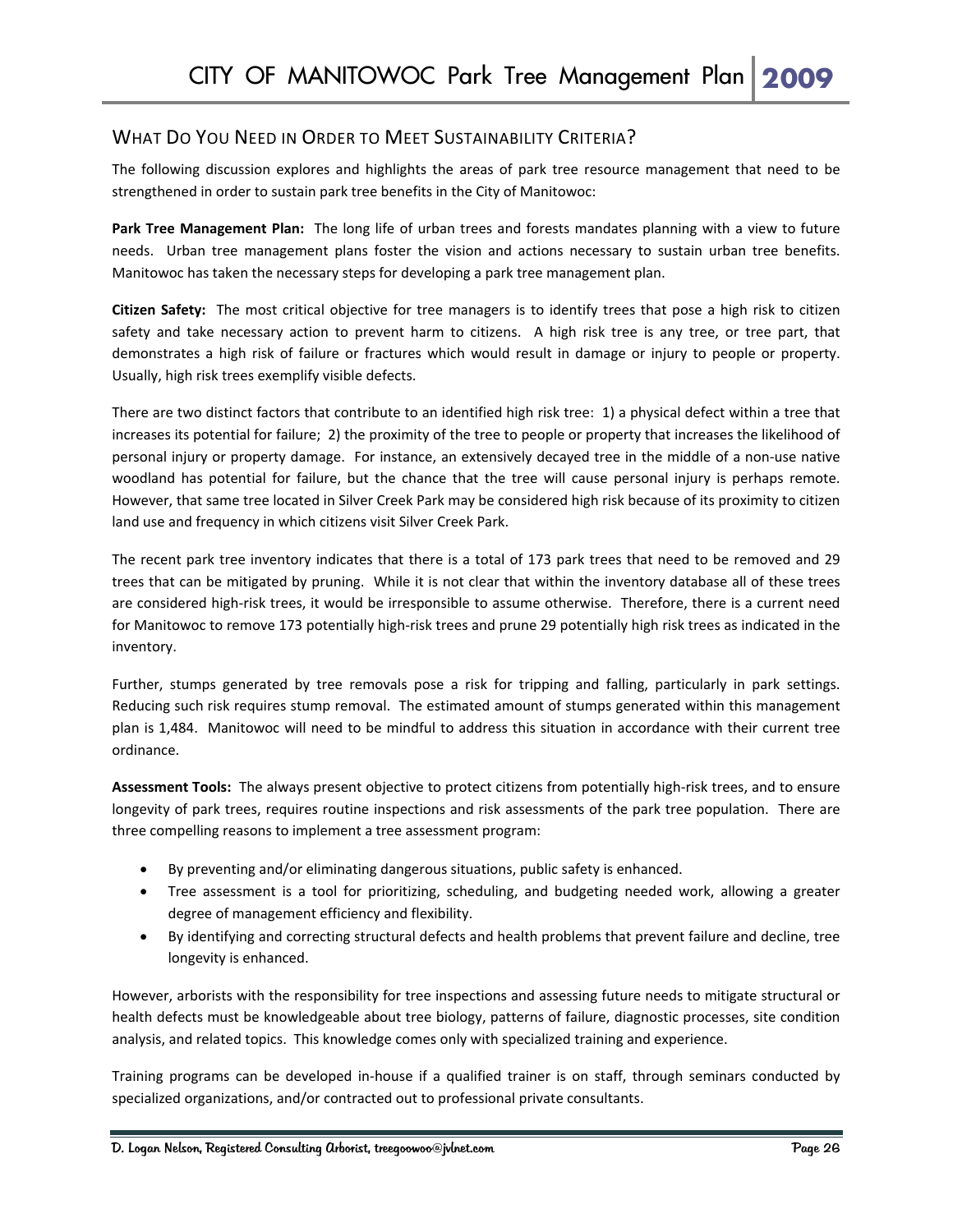Manitowoc does not currently perform routine tree inspections and assessments for their park trees. Indeed, while collecting data for the recent tree inventory, quick inspections and assessments were performed, but collecting such information was not the primary goal for the inventory and so the assessments are not complete. Nor would this limited inventory assessment fulfill the need for routine inspections, as this management plan may not be updated for ten years.

There is a critical need for Manitowoc to implement a routine assessment program, with each park tree being inspected and assessed every three to five years (or more frequently upon identified needs). This can be achieved by training in‐house staff and implementing a scheduled program or outsourcing the inspections and assessments to be completed by a trained consultant.

**Standards for Tree Care**  Policies and procedures for park tree management allows for responsibilities and expectations to be well understood, effective training and planning to be implemented, and consistency of anticipated results when administrative or staff personnel and tree population changes over time.

Effective polices and procedures currently in effect for managing Manitowoc public trees at this time include:

- A tree ordinance
- Tree planting specifications
- ANSI Z133
- ANSI A300

With the pending threat to Manitowoc's large ash population, there is an immediate need for an *EAB management plan* to manage EAB-related specific details that this broader-in-scope management plan does not. At the time of this plan development, Manitowoc is currently developing an EAB Response/Management Plan to be adopted by the City. There is also a need for routine inspections and assessments of the park tree population. A plan and procedures should be developed for routine health and risk assessments. Developing this plan and procedures will assist with regular identification of park tree needs, protecting citizens from harm, protecting trees from early decline, preparation of tree maintenance schedules, preparation of planting schedules, budget development, and developing future management plans.

**Staffing and Equipment:** Properly trained staff is critical for ensuring safe work practices, managing liability, and sustaining health and longevity of the park tree resource. Currently, no park staff has a certified arborist designation. At least three Manitowoc park staff should be trained, preferably ISA certified, in safe work practices, tree risk assessment, proper pruning and removal techniques, proper planting techniques, and basic tree health diagnostics. For managing both the street tree population and the park tree population, hiring or designating a qualified park staff employee to assume the role of a full time urban forester would be extremely beneficial.

It is important to recognize that by certifying three staff, future costs for tree health and risk assessments, updating city‐wide urban forest management plans, and hiring a full‐time city forester could be significantly reduced. If efforts are made now to certify staff, such training could qualify your current staff to fulfill these needs that have historically been subcontracted out to more qualified professionals.

Adequate supplies and equipment is also essential for ensuring safe work practices, managing liability, and sustaining health and longevity of the park tree resource. However, if there is not enough need to justify purchasing adequate equipment to properly complete tree work, then the work should be outsourced to a subcontractor who has the necessary equipment and is properly trained to use the equipment.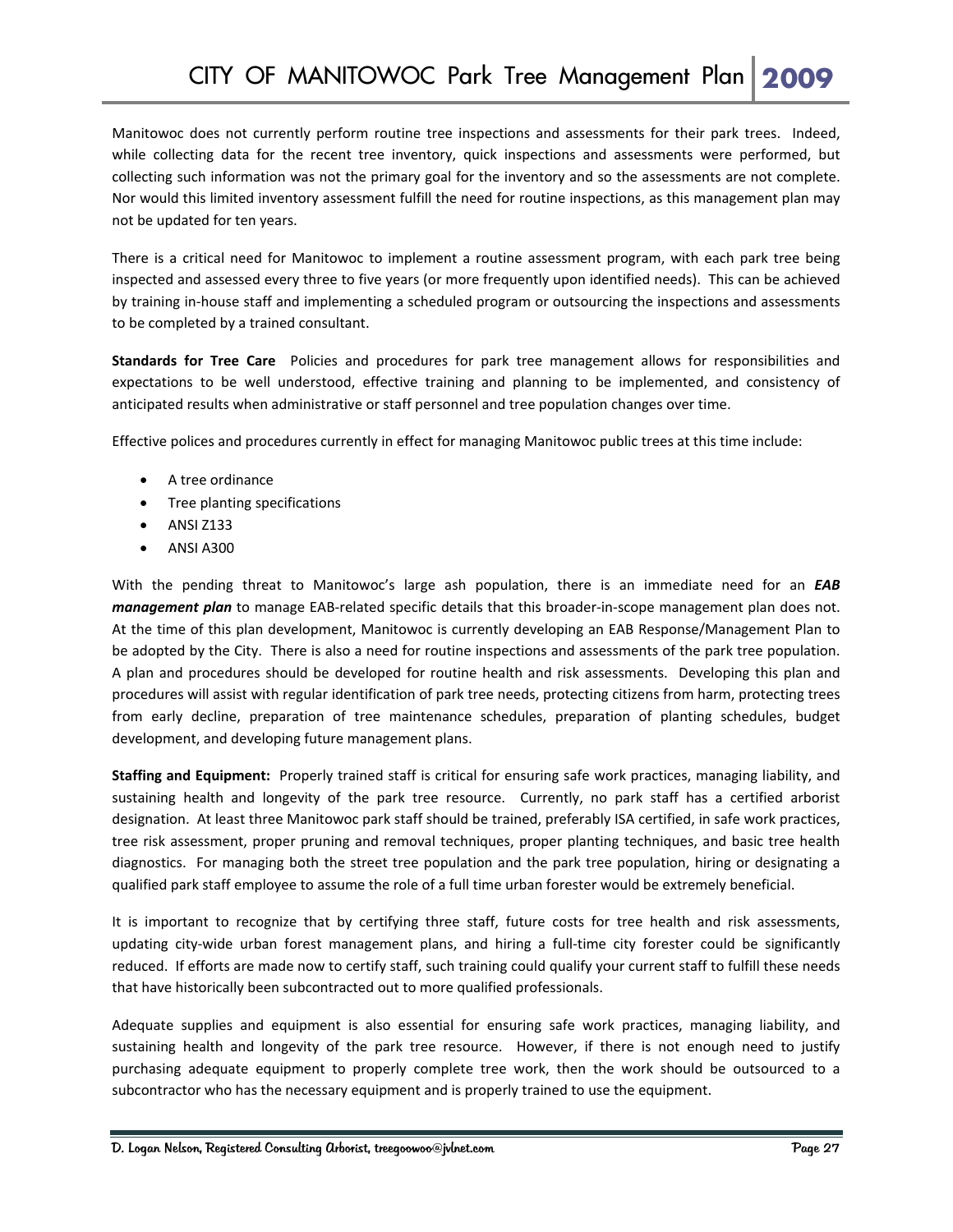Manitowoc has the necessary equipment to accomplish most tree work in the parks. However, small equipment (i.e. chainsaws and parts, rigging supplies, saw blades, etc.) will need to be replaced as needed. Further, given the amount of stumps estimated to be generated following ash removal, purchasing a stump grinder and grinding stumps in‐house may prove to be more cost effective than outsourcing.

**Protection of Existing Trees:**  A successful Urban Forestry program should strive to maximize the amount of scheduled routine pruning, thus lessening the need for crisis maintenance. Types of crisis maintenance that routine maintenance can prevent include: broken limbs, uprooted trees, trunk and branch failures, obstructed traffic signs, and citizen complaints. Further, studies suggest that the cost per unit of maintenance is generally twice as high with crisis management as it is with a routine scheduled approach (Technical Guide to Urban and Community Forestry 1993).

A routine scheduled approach to pruning is often referred to as a pruning cycle. The longer the pruning cycle (time between prunings) the greater the reduction in tree vigor, structure, benefits, and value may be. Indeed, extending the pruning cycle saves money by reducing annual pruning costs, but studies show that when pruning cycles go beyond six years, the loss in tree value exceeds savings. As a result, the optimum routine pruning cycles for urban trees has been suggested to be four to five years for trees over eight inches in diameter and two to three years for trees eight inches in diameter or less.

Because the Manitowoc parks department has primarily focused maintenance pruning efforts on the street tree population since 2000, park tree maintenance pruning has been minimal. In order to sustain the current park tree population, more effort needs to be made for routine pruning of park trees that are based on clear and recorded objectives.

**Species and Site Selection:**  This need was discussed thoroughly in Section Two, but it is worth reiterating the urgent need for implementing a procedure for species selection that will optimize diversity in each park.

**Recycling:** This program is currently sufficient. But, Manitowoc's tree waste recycle program should be assessed to determine whether current operations can handle the large volume of ash removals anticipated.

**Park Tree Funding:** Park tree and community forestry programs succeed when there is strong political and public economic support. The key to getting such economic support is to have both the political and public groups understanding that trees have value and require managed care.

If the needs for managing park trees are not quantified and understood, it is difficult to create adequate budgets. Just as important, if the benefits of trees are not quantified and understood, it is difficult to justify the dollars needed to sustain and/or increase benefits.

Manitowoc has made a strategic and entrepreneurial step toward quantifying and understanding the costs and benefits associated with Manitowoc park trees. In so doing, you now know what you have, what you stand to lose in the near future, and what it will cost to regain and sustain your current benefits.

#### **Current annual inventoried park tree benefits = \$435,366 (\$91.08 per tree and \$12.58 per capita)**

#### **Projected annual economic threat to inventoried park trees = \$119,012**

Estimated future annual costs for sustaining current benefits = \$81,750 (equivalent to \$16.97 per tree and \$2.46 **per capita)**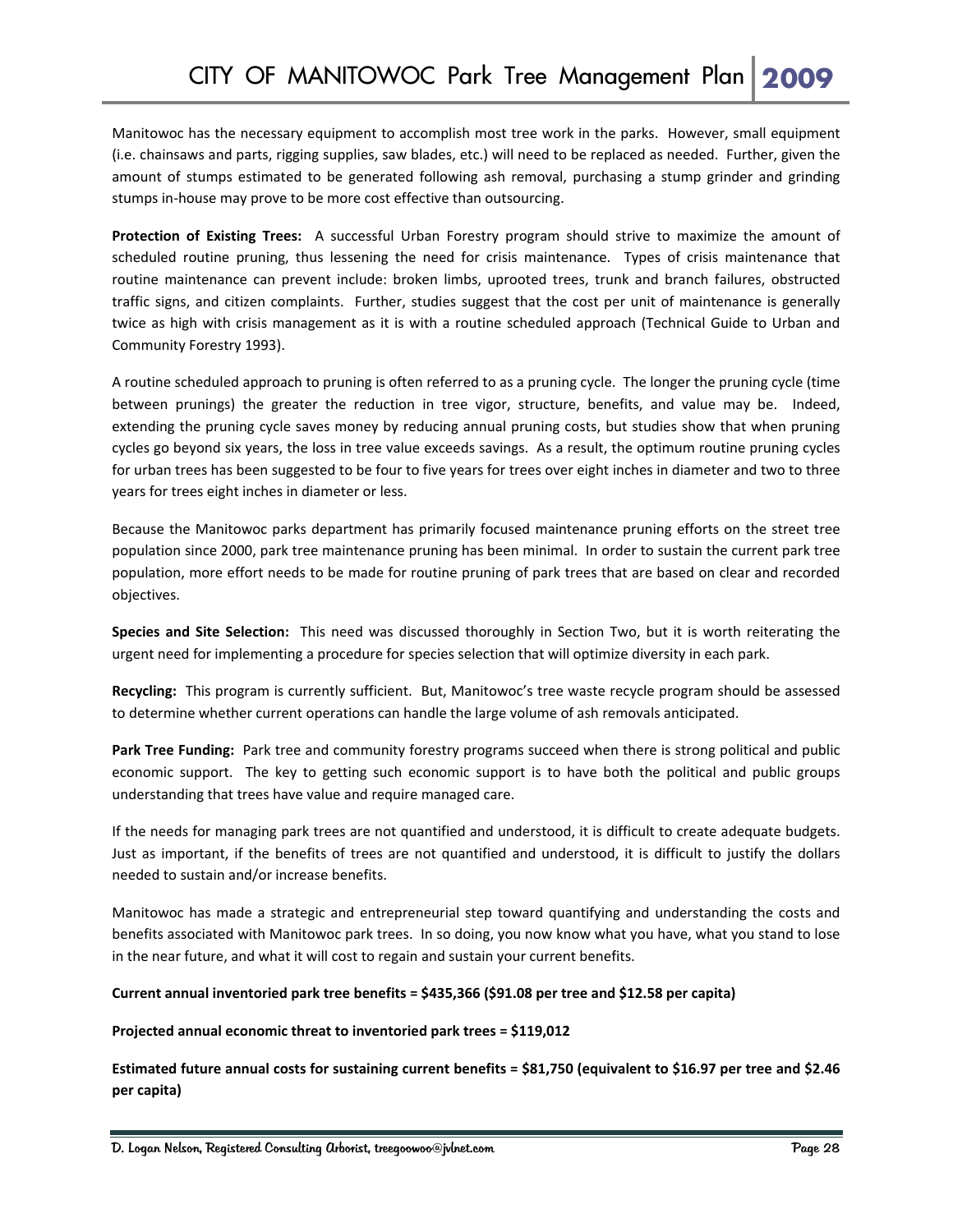Further, the cost/benefit analysis for Manitowoc park trees currently indicates that park tree benefits are currently far surpassing the amount of investment dollars necessary for maintaining and sustaining the benefits of Manitowoc park trees; and that Manitowoc's current investment in park trees falls below the average of Midwest municipally‐managed trees:

- **Manitowoc annual park tree benefits = \$435,366 (\$91.08 per tree and \$12.58 per capita)**
- **Midwest average of annual urban tree benefits = \$25 ‐ \$55 per tree**
- **Manitowoc projected annual park tree costs = \$ 81,750 (\$16.97 per tree and \$2.46 per capita)**
- **Midwest average of annual urban tree costs = \$336,465 (\$35 per tree and 8.73 per capita)**

Based on the threat of substantial loss of benefits to the inventoried park tree population, it is necessary to increase funding for sustaining and maintaining the current park tree population. Annual costs for urban trees in other Midwest cities exemplify that increased funding is obtainable.

#### SUMMARY OF NEEDS

- Reduce risk to citizens by removing and pruning high risk trees
- Reduce risk to citizens by removing stumps
- Reduce risk by properly training staff and updating equipment needs
- Reduce risk to citizens, staff, and trees by making routine tree inspections and needs assessments
- Protect benefits by establishing a routine maintenance pruning cycle
- Restore and increase benefits by removing and replacing ash with a focus on optimizing species diversification in the parks
- Reduce risk, protect, restore, and increase benefits by ensuring an adequate budget for sustaining the park tree population

## SECTION FOUR: MANAGEMENT STRATEGY

#### HOW TO GET WHAT YOU NEED

Based on the needs identified in Section Three, a management strategy for meeting those needs has been developed by setting goals. Further, objectives have been identified to assist park tree managers and practitioners to achieve those goals. Finally, an action plan has been developed based on the identified goals and objectives. A commitment of support, dollars, and implementation for this management strategy is necessary to get what you need.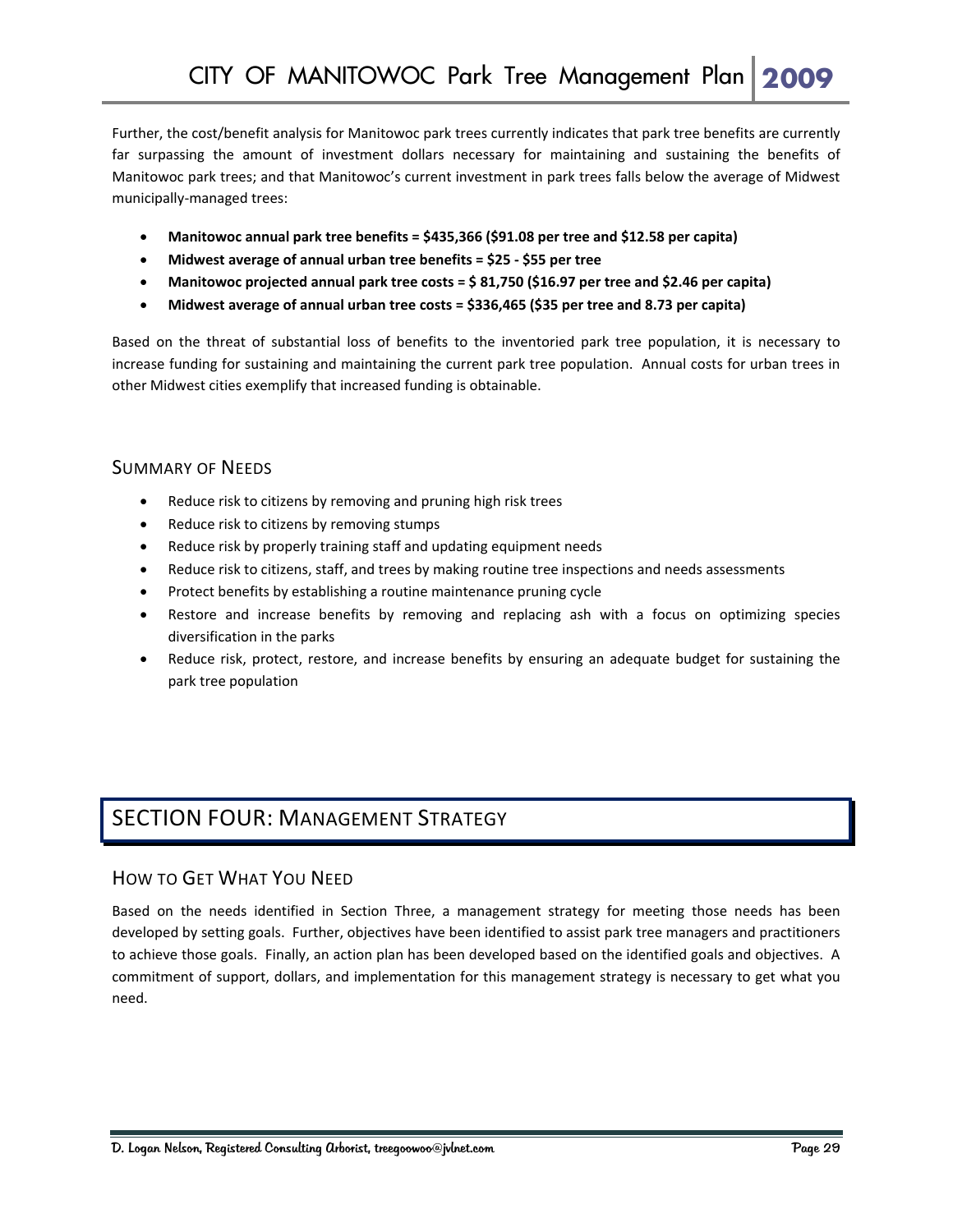#### GOALS AND OBJECTIVES

| <b>UUALJ AND UDJECTIVES</b><br><b>GOAL #1:</b> | <b>REDUCE RISK ASSOCIATED WITH PARK TREES</b>                 |
|------------------------------------------------|---------------------------------------------------------------|
| Objective A:                                   | Train staff and purchase adequate equipment                   |
| Objective B:                                   | Remove and prune high-risk park trees                         |
| Objective C:                                   | Grind stumps on a routine basis                               |
| Objective D:                                   | Inspect park trees on a routine basis                         |
|                                                |                                                               |
| <b>GOAL #2:</b>                                | <b>INCREASE BENEFITS ASSOCIATED WITH PARK TREES</b>           |
| Objective A:                                   | Remove ash trees                                              |
|                                                |                                                               |
| Objective B:                                   | Replace trees                                                 |
| Objective C:                                   | Prune trees for maintainability and sustainability            |
| Objective D:                                   | Develop park tree management policies and procedures          |
| Objective E:                                   | Develop marketing tools for advertising the benefits of trees |

Objective F: Develop adequate annual budgets for implementing the management plan and sustaining the park tree population

#### **GOAL #1: REDUCE RISK ASSOCIATED WITH PARK TREES**

We encounter risk throughout our daily lives; from the safety of our roads to the quality of the foods we eat to the recreation we enjoy. What is well within the tolerance of one person may be unacceptable to others. The variable nature of risk acceptance among public agencies, elected officials, and citizens often creates uncomfortable situations in which municipal arborists must act.

Risk management is the process by which an individual or agency assesses and monitors its risks and selects and implements measures to address those risks. The ultimate goal of risk management is to protect the health, safety, and well being of municipal staff and the public (Matheny and Clark 2007).

Integral to managing risk associated with trees is managing liability should a tree fail. The question of liability is of critical importance because society tends to equate management responsibility with negligence. There is a clear feeling that, "when I am in a city park, it should be safe to sit under a tree. And if a tree fails, then it is someone's fault."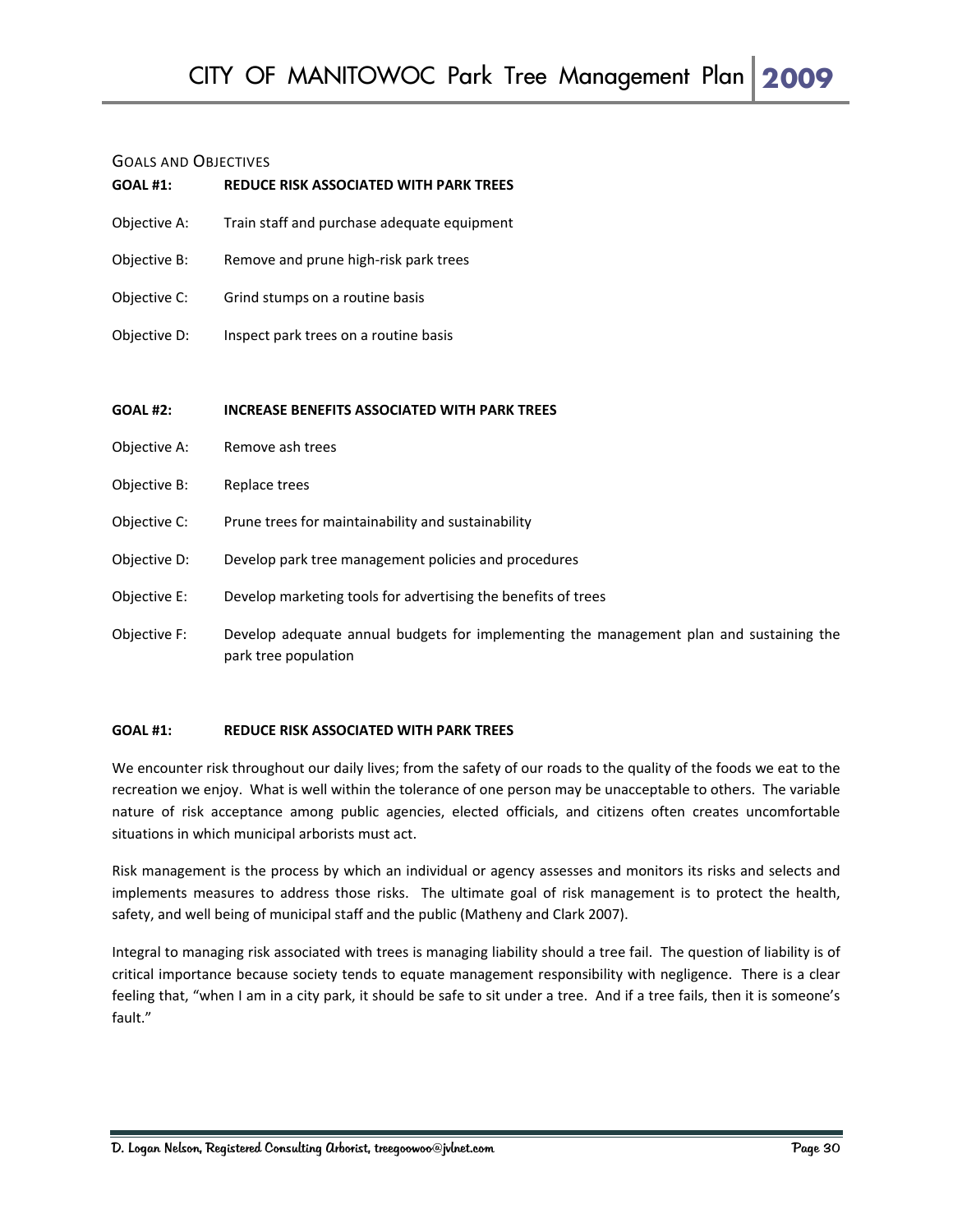There are four conditions that define the presence of negligence and degree of any associated liability:

- Duty the obligation or responsibility to care for trees
- Breach of Duty the failure to act in a reasonable manner
- Harm physical damage or property injury
- Causality the breach of duty caused the damage or injury

Municipal arborists are actively involved in the first two of these four conditions. In Wisconsin, municipal governments have a legal duty to exercise reasonable care to protect the general public from foreseeable harm. Thus, a park manager, urban forester, or municipal arborist who is responsible for a park trees with a hazardous condition has a duty to respond to the situation, like any manager of urban property does.

A breach of duty is the failure to act reasonably under the circumstances. The measuring stick against which acts are judged as reasonable is the standard of care. Standard of care is defined as, "that degree of care which a reasonably prudent person should exercise in the same or similar circumstances. If a person's conduct falls below such a standard, he may be liable in damages for injuries or damages resulting from his conduct." (Black 1990). In essence, the standard of care determines how the duty of care is measured (Dunster and Murray 1997).

The objectives below address Manitowoc's need to address staff safety, public safety, and liability management. Therefore, achieving the following objectives will considerably reduce the identified risks currently associated with Manitowoc park trees.

#### **Objective A: Train staff and purchase adequate equipment**

There are currently no certified arborists on Manitowoc Park Staff. Staffing needs identified in Section Three can be fulfilled by encouraging and funding three park staff to become certified arborists through the International Society of Arboriculture (ISA) and becoming members of ISA's Wisconsin Chapter – the Wisconsin Arborist Association (WAA) for continuing education. Continuing education credits are easily obtained by attending the various educational offerings such as the WAA Annual Conference, University of Wisconsin Extension Seminars, and WDNR Workshops.

While certification is not necessary to fulfill the need to keep park staff trained to operate in a safe and professional manner, it is being recommended for Manitowoc as a means to eventually reduce costs associated with future needs such as tree risk assessments, updated management plans, and a full time city forester.

Average annual costs for staff training were estimated based on certification costs, membership dues, and necessary certification continuing education credits for three park staff.

Please refer to the Supporting Materials Section concluding this management plan for more staff related information.

Equipment needs, also identified in Section Three, can be fulfilled by adequately budgeting for and purchasing small equipment as needed, and a 35‐horse stump cutter.

The cost for a 35-horse self-propelled stump cutter (\$15,900) was estimated by averaging quotes from Vermeer, Rayco, and Brush Bandit. In order to further justify this purchase, an inventory of estimated stumps generated by street tree removals may be helpful.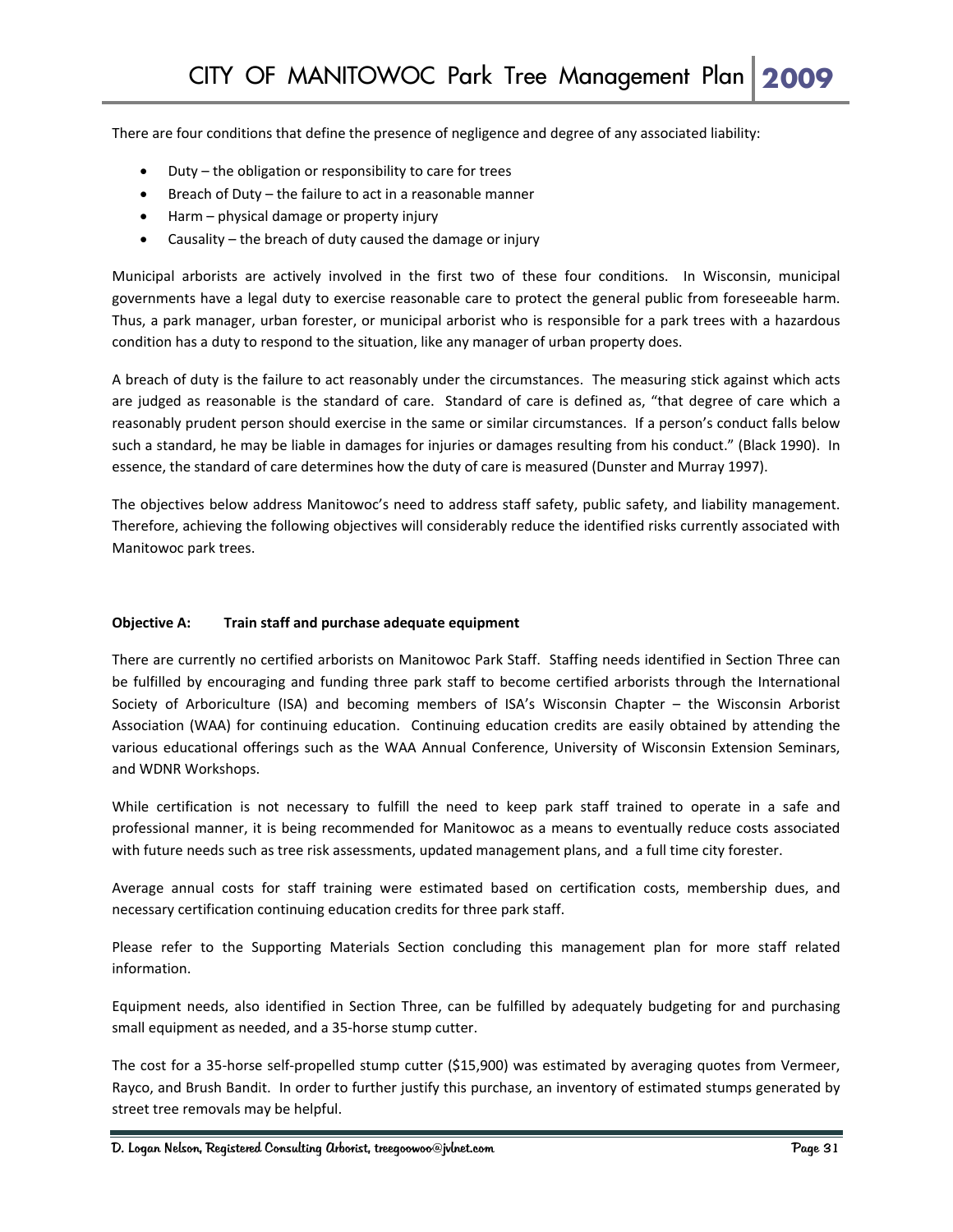#### **Objective B: Remove and prune high‐risk park trees**

This management plan objective assists with meeting citizen safety needs for managing your park tree resource that were identified in Section Three.

At this time 173 park trees have been identified as priority removals and 29 park trees have been identified as priority prunes. Every effort should be made to remove these trees within the first two years of implementing this plan.

Within the Stratapoint inventory database, park trees requiring priority action have been identified. The following designations were used for prioritizing needed action to be taken.

**Immediate**: Trees designated as 'Immediate Removals' include dead trees or those having one or more defects that cannot be cost‐effectively or practically remedied. These include; extensive trunk decay or severely decayed or weakened crotches where the potential for failure is very high. This category denotes trees, which represent an immediate risk of hazard to people or property.

**High Priority**: Trees in this category should be removed because they are dead or have serious structural defects. Such defects include extensive trunk decay or severely decayed or weakened crotches, or where the removal of limbs for hazard abatement would drastically impact the tree health and/or its visual usefulness. Trees may also be recommended for removal where crowding occurs, in order to increase growth space for more desirable trees.

**Priority Pruning**: Trees in this category require pruning to remove deadwood and/or broken branches that pose a potential risk to people or property. Trees in need of immediate priority pruning have broken, hanging, dead or otherwise potentially dangerous limbs greater than 4 inches in diameter. Priority pruning is recommended for trees with broken, hanging, dead or otherwise potentially dangerous limbs of over 2 inches but less than 4 inches in diameter that do not pose an immediate risk to people or property.

All pruning and removals should be done in adherence to the current revision of the *American Standard for Safety* in Tree Care Operations (ANSI Z133) and the American Standard for Tree Care Operations - Tree, Shrub, and Other *Woody Plant Maintenance Standard Practices (ANSI A300)*. These standards can be found in the Supporting Materials Section of this management plan.

While average attrition rates of 1-2% of the park tree population can be expected, this management plan does not account for such removals, due to the high volume and costs of priority and ash removals anticipated.

Costs for 202 priority removal and prunes were estimated for a three‐person crew to spend an average of two hours for each tree removal or prune (park tree settings do not usually require as much time to complete these tasks as do street trees), at a rate of \$35 per worker hour. While a three-person crew may not be required for such removals, enhanced safety and efficiency with a three-person crew allow for completing these removals within the recommended two‐year period.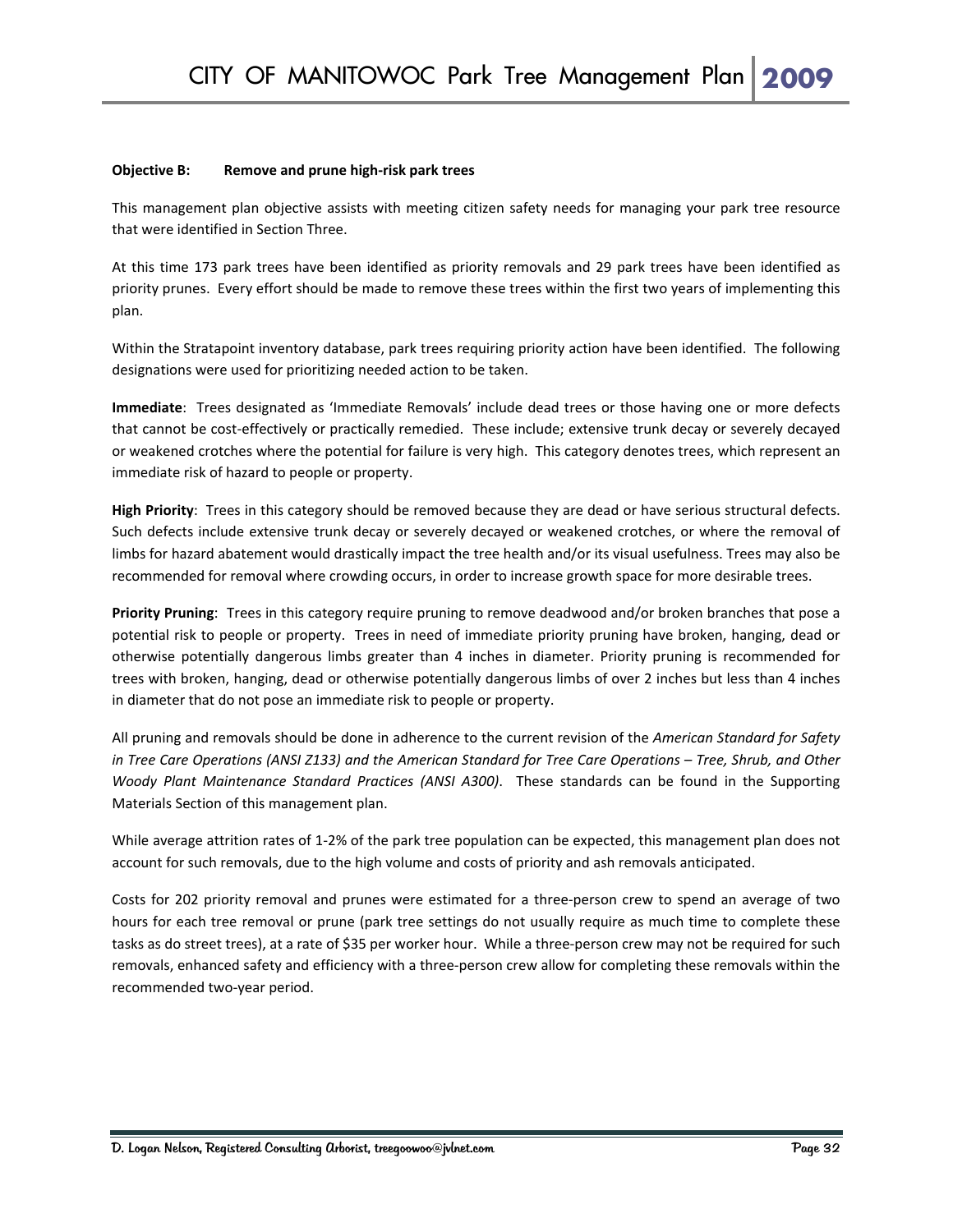#### **Objective C: Grind stumps on a routine basis**

This management plan objective assists with meeting citizen safety needs for managing your park tree resource that were identified in Section Three.

After priority removals and ash removals are performed, an estimated 1,484 stumps will need to be eliminated. Whether Manitowoc chooses to continue outsourcing the duty of stump removal or begins to perform this duty inhouse, operators should be properly trained in safety, care, and maintenance of the grinder.

If stumps cannot be ground immediately following removal, bright colored paint or barricades should be used to alert citizens of stumps in the park landscape.

Costs for 1,484 stump removals were estimated for a one‐person in‐house operator to spend an average of 30 minutes for each stump removed, at a rate of \$35 per worker hour.

#### **Objective D: Inspect park trees and assess risk on a routine basis**

This management plan objective assists directly with meeting the assessment tool need identified in Section Three, but indirectly addresses the need to protect existing park trees and to practice a standard of care.

During the inventory data collection process, information was gathered to offer condition ratings for each park tree inventoried. The definitions for such ratings were discussed in Section Three. However, as mentioned, this was a general and incomplete structural and health assessment of your park tree population.

It is highly recommended that you develop an in‐house tree inspection and assessment program or outsource this duty to a qualified professional.

When outsourcing this duty, make sure that the qualified consultant is experienced and knowledgeable in:

- *A Photographic Guide to the Evaluation of Hazard Trees in Urban Areas* by Clark and Matheny
- Tree biology, structure, patterns of failure, health, patterns of decline
- Site conditions such as soils, prevailing wind, climate, and recent history
- Key tree and site characteristics that may lead to failure or decline
- Risk assessment procedures and rating system
- Health assessment procedures and rating system

And that inspections will include observations of:

- Site conditions
- Root flare (and root system when deemed necessary)
- Trunk
- Branch structure
- Crown development
- Twig growth rate
- Foliage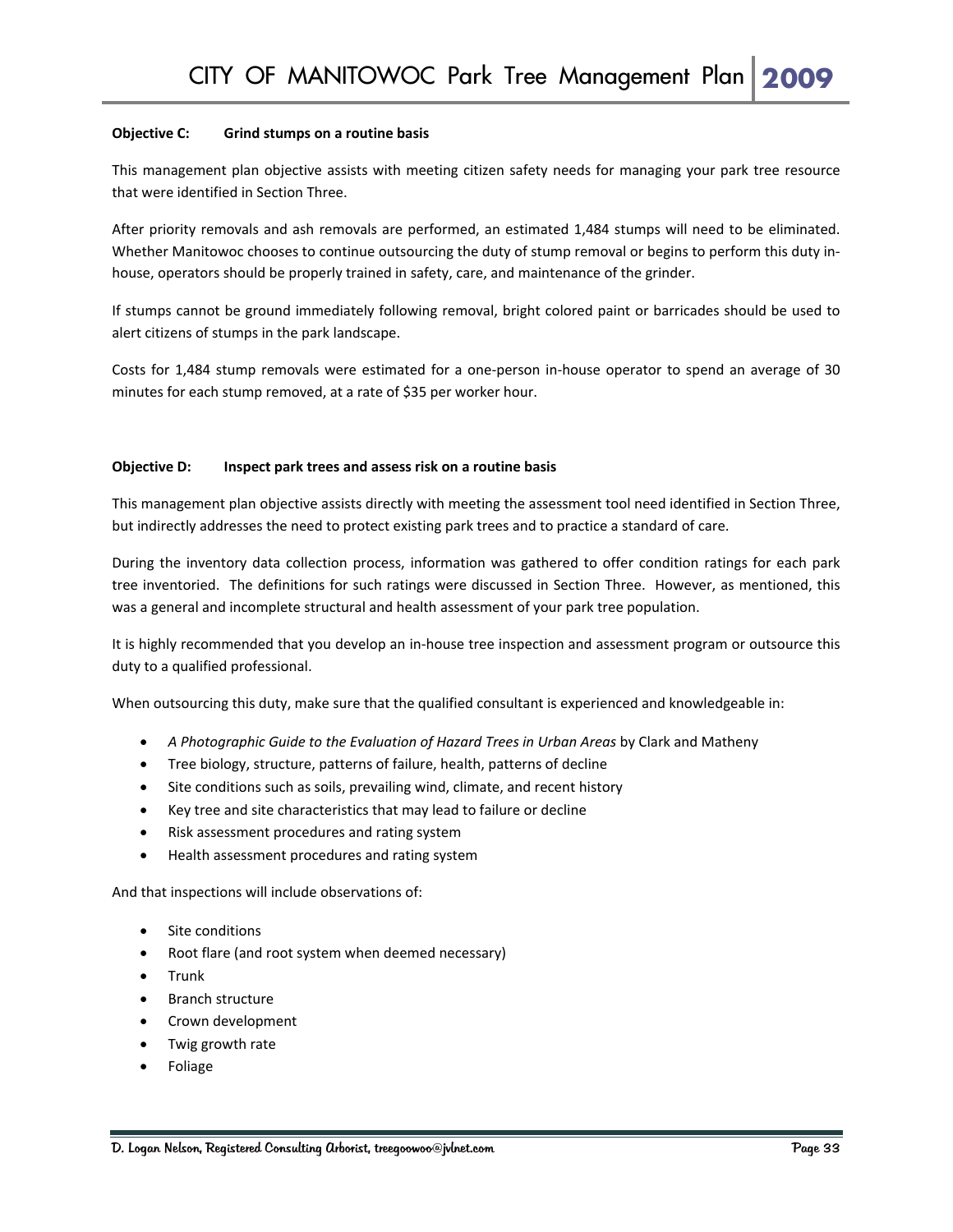This management plan was developed based on out‐sourcing this duty for an estimated 3,333 park trees that will need to be inspected and assessed for risk and health on a routine basis, allowing the City time to develop an in‐ house program for implementation in a future management plan. Key components for developing a tree inspection and assessment program are listed under the Policy and Procedure Development Objective of the management plan and supporting resources for developing such a plan can be found in Supporting Materials.

Costs for routine tree inspections and assessments were based on one qualified arborist, spending an average of five minutes assessing each tree at \$35 per hour.

#### **GOAL #2: INCREASE BENEFITS ASSOCIATED WITH PARK TREES**

From small towns surrounded by cropland or forests to the large metropolitan cities of Chicago, Minneapolis, Kansas City and Cleveland, the Midwest Region contains a diverse assemblage of communities. With manufacturing, information technology, insurance and financial industries joining the economies of agriculture and livestock, the region is experiencing rapid change. The Midwest Region is home to approximately 50 million people. It is characterized by wooded states on the eastern side and former prairie lands mostly converted to corn, soy, and alfalfa fields on the western side. In the glacially sculpted landscape, lakes, streams, and wetlands are abundant. In many areas, forests at the interface of development continue to be an important component of the region's economic, physical, and social fabric. Community forests bring opportunity for economic renewal, combating development woes, and increasing the quality of life for community residents.

In the Midwest Region, urban forest canopies form living umbrellas. They remain distinctive features of the landscape that protect residents from the elements, clean the water they drink and the air they breathe, and form a living connection to earlier generations that planted and tended these trees. Lessons learned in the wake of Dutch elm disease that swept through the region and devastated large populations of American elms, and the current threat to large populations of ash trees from emerald ash borer suggest an urgency for diversifying the urban and community forest with increased citizen participation.

As many Midwest communities continue to grow during the next decade, sustaining healthy community forests becomes integral to the quality of life residents experience. The role of urban forests in enhancing the environment, increasing community attractiveness and livability, and fostering civic pride is taking on greater significance as communities strive to balance economic growth with environmental quality and social well-being. The simple act of planting trees provides opportunities to connect residents with nature and with each other. Neighborhood tree plantings and stewardship projects stimulate investment by local citizens, businesses, and government for the betterment of their communities.

Midwest communities can promote energy efficiency through tree planting and stewardship programs that strategically locate trees to save energy and minimize conflicts with urban infrastructure. The same trees can provide additional benefits by reducing stormwater runoff; improving local air, soil, and water quality; reducing atmospheric carbon dioxide; providing wildlife habitat; increasing property values; slowing traffic; enhancing community attractiveness and investment; and promoting human well‐being.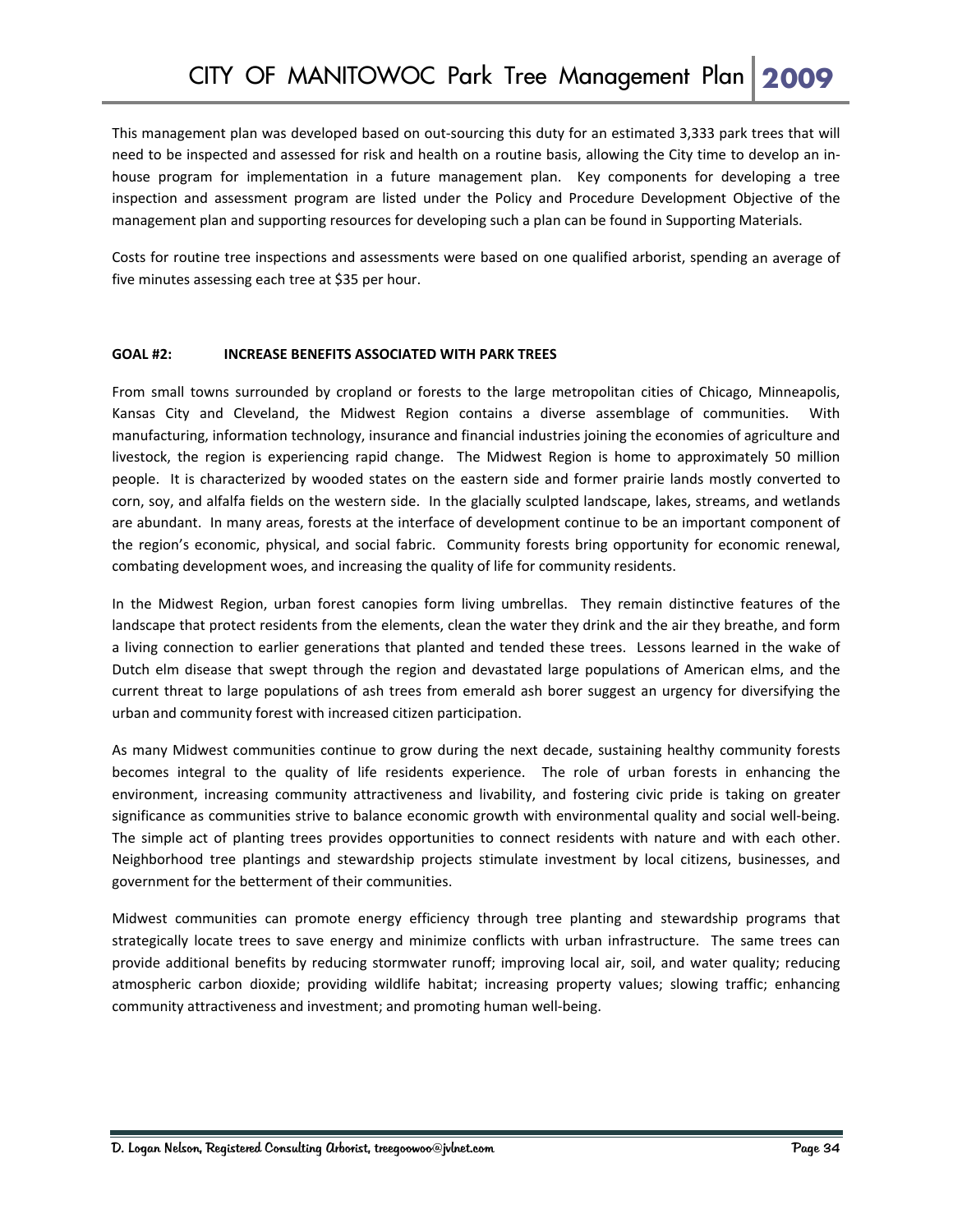The average annual net benefits (benefits minus costs) for Midwest trees is:

- \$3 to \$15 for a small tree
- \$4 to \$34 for a medium tree
- \$58 to \$76 for a large tree

Environmental benefits alone, such as energy savings, stormwater runoff reduction, and reduced air pollutant uptake, were three to five times greater than tree care costs for small, medium, and large trees.

The objectives below address Manitowoc's need to address the threat to park tree canopy cover associated with emerald ash borer, greater park tree age distribution and species diversity, formalizing policies and procedures that ensure park tree longevity, and creating community‐wide appreciation and cooperation for a shared park tree management vision. Therefore, achieving the following objectives will aid in increasing the identified benefits currently associated with Manitowoc park trees.

#### **Objective A: Remove ash trees (***Fraxinus spp)*

This management plan objective assists with meeting canopy cover and species diversity needs for protecting your park tree resource that were identified in Section Two.

There are a total of 1,311 ash trees within Manitowoc parks. The sooner managers meet the challenge of managing this large ash tree population, the sooner they can focus efforts on planning for future growth and diversity.

Years three through six of this plan focus on parks that have been identified as most threatened by emerald ash borer, due to the parks' heavy reliance on ash for any canopy cover. Years seven through ten focus on parks that have a large population of ash, but less reliance on ash for canopy cover.

As with all pruning and removal practices, ash removals should be done with adherence to ANSI Z133 and ANSI A300.

Costs for 1,311 ash tree removals were estimated for a three‐person crew to spend an average of two hours to remove each tree, at a rate of \$35 per worker hour. While a three‐person crew may not be required for such removals, enhanced safety and efficiency with a three‐person crew allow for completing these removals within the recommended eight‐year period.

#### **Objective B: Replace trees**

This management plan objective assists with meeting park tree resource needs, along with species and site selection needs identified in Sections Two and Three.

After removing priority trees and ash in Manitowoc parks, there will be an estimated 1,484 park trees to be replaced. While there are also an estimated 1,451 additional planting sites available, this management plan is only focusing on replacement planting due to the high costs associated with the large ash population to be replaced.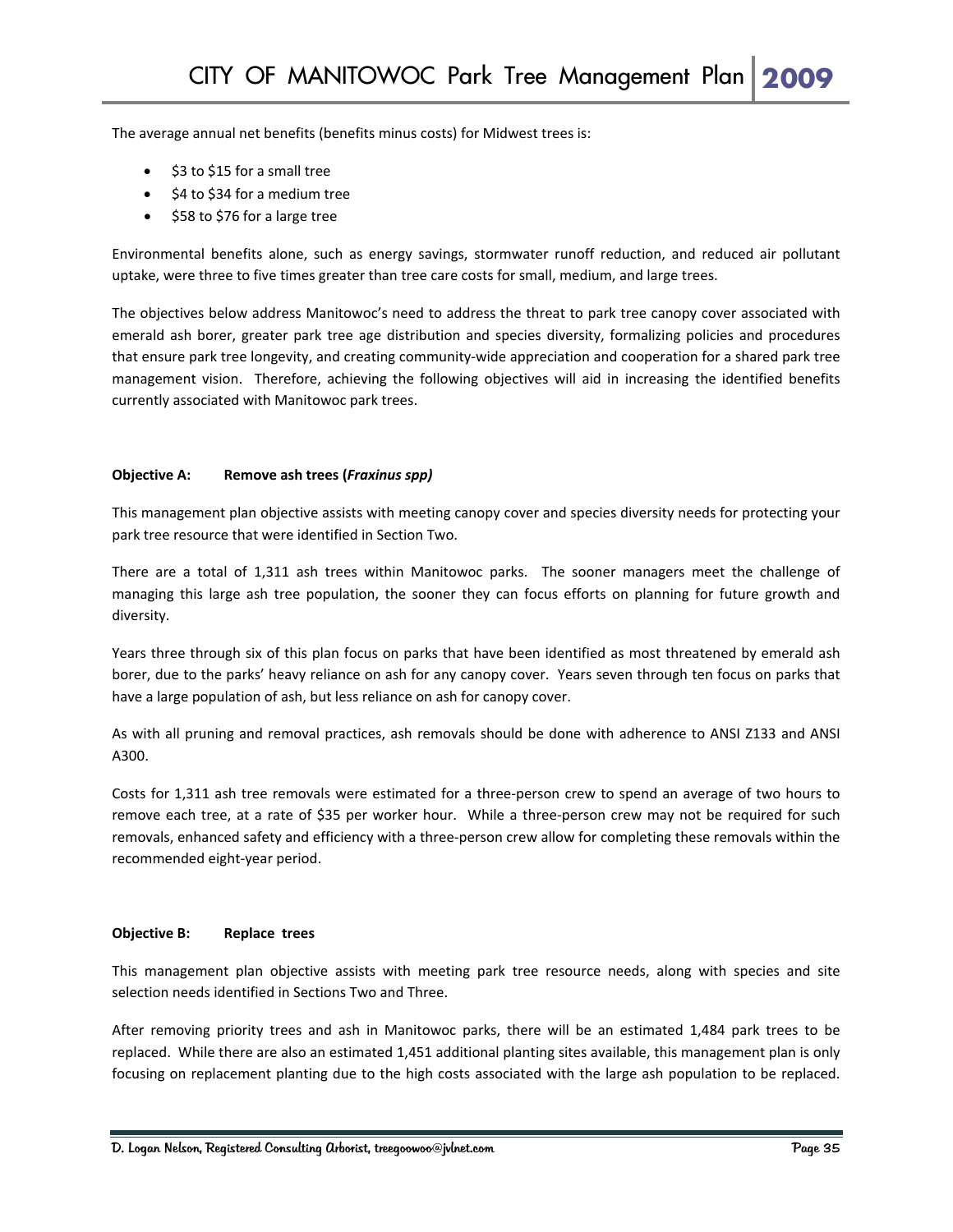However, once replacement has been completed, a new management plan should focus on increasing the park tree cover and begin stocking for filling available planting sites.

A removal‐replacement plan is extremely helpful for softening the public outcry against tree removal. It eases the public perception that community decision-makers and managers just want to remove trees, and allows for a better suited species to be planted in removal locations, resulting in a sustained community forest in each community park setting.

It is important to recognize that "replacement" does NOT mean putting the same tree back in the same location. Replacements should restore benefits lost with a tree of equal value. While the functional value of a 1.5" caliper basswood (*Tilia Americana)* will not be initially equal to the functional value of a 12" diameter ash, over time the basswood will deliver an equal amount of canopy cover and functional value as the ash. Further, while tree replacements should be installed at the same park that trees are being removed, replacements do not need to be installed in the exact same location within the park from which trees were removed. In fact, care should be taken not to plant trees where stumps were recently removed. Rather, trees should be replaced at least three to six feet away from recently removed stumps.

As mentioned in Section Three, there are key factors that need to be considered for ensuring establishment and longevity that are associated with tree planting. The following information addresses these necessary considerations and is accompanied by supporting materials at the conclusion of this plan.

For now, Manitowoc should plant trees in accordance with the tree planting specifications adopted in the 2000 street tree management plan. However, in the future Manitowoc may want to develop more comprehensive planting specifications. A model developed by Gary Watson at the Morton Arboretum in Chicago, and published by the ISA: *Principles and Practices of Planting Trees and Shrubs,* is offered in the Supporting Materials Section of this plan.

Further, Manitowoc should carefully select tree species that will promote park tree diversity. Examine inventory data and species benefit reports to understand current reliance on species in each park and try to develop park populations that consist of no more than 10% of any one species and 20% of any one genus. Obviously, for a currently unknown period of time, Manitowoc should refrain from planting any ash, and should only plant minimal amounts of maple.

#### Site Evaluation and Species Selection

A complete evaluation of the planting site needs to be completed before selecting a species to be planted. The following general information adapted from an ISA tree selection publication is instructive.

Tree Selection is one of the most important investment decisions a land owner/manager makes when making landscape improvements or replacing a tree lost to damage or disease. Considering that most trees have the potential to outlive the people who plant them, the impact of this decision is one that can influence a lifetime. Match the tree to the site, and both lives will benefit.

The question most frequently asked of tree care professionals is "Which kind of tree do you think I should plant?" Before this question can be answered, a number of factors need to be considered. Think about the following questions: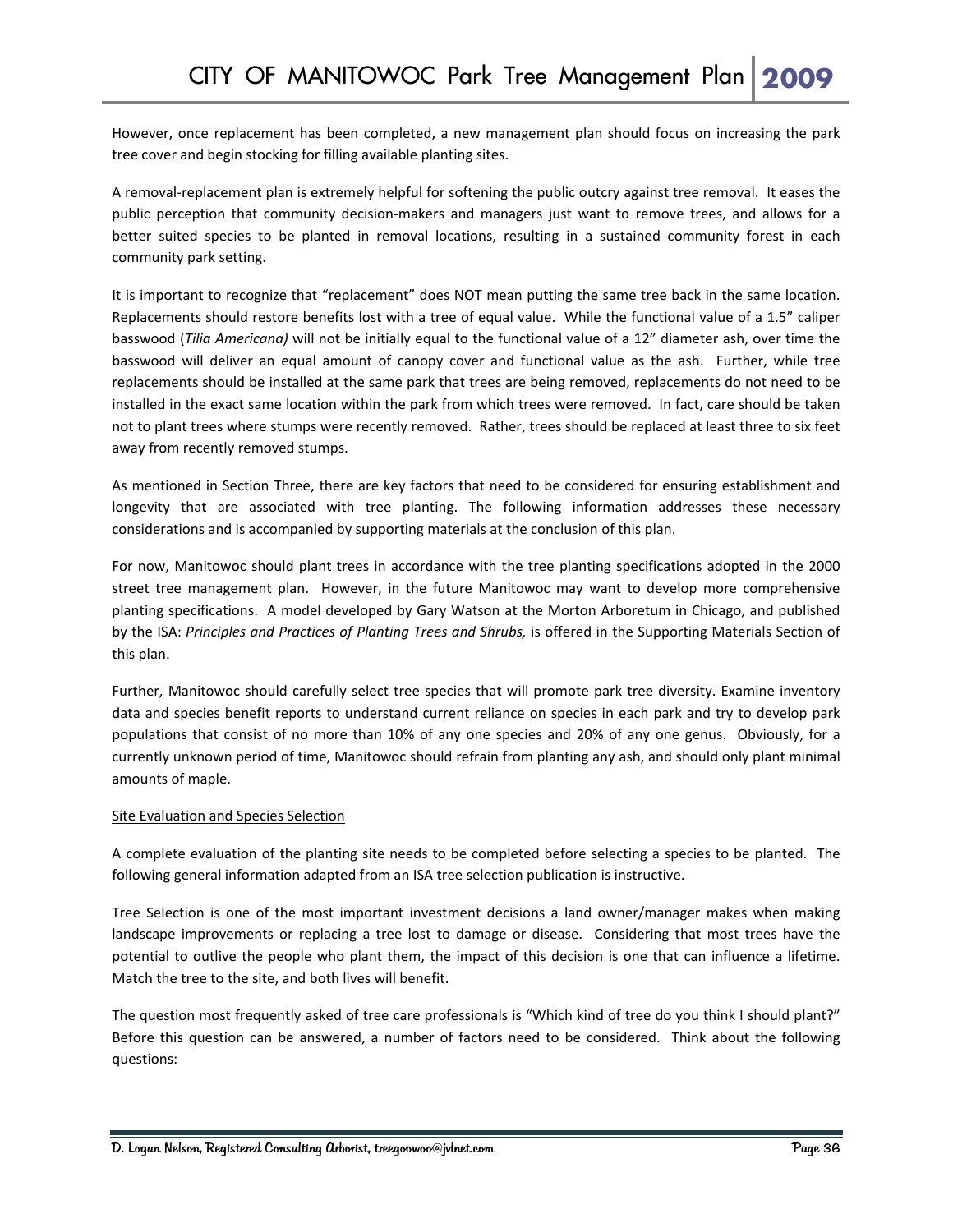Why is the tree being planted? Do you want the tree to provide shade, fruit, or seasonal color, or act as a windbreak or screen? Maybe more than one reason?

What is the size and location of the planting site? Does the space lend itself to a large, medium, or small tree? Are there overhead or belowground wires or utilities in the vicinity? Do you need to consider clearance for sidewalks, patios, or driveways? Are there other trees in the area?

Which type of soil conditions exist? Is the soil deep, fertile, and well drained, or is it shallow, compacted, and infertile?

#### Tree Function:

Trees make our surroundings more pleasant. Properly placed and cared for, trees increase the value of our real estate. A large shade tree provides relief from summer's heat and, when properly placed, can reduce summer cooling costs. An ornamental tree provides beautiful flowers, leaves, bark, or fruit. Evergreens with dense, persistent leaves can be used to provide a windbreak or a screen for privacy. A tree that drops its leaves in the fall allows the sun to warm a house in the winter. A tree or shrub that produces fruit can provide food for the owner and/or attract birds and wildlife into the landscape. Street and park trees decrease the glare from pavement, reduce runoff, filter out pollutants, and add oxygen to the air we breathe. Street and park trees also improve the overall appearance and quality of life in a city or neighborhood.

#### Form and Size:

Frank Lloyd Wright, the famous architect, once made the comment, "form follows function." This is a good rule to remember when selecting a tree. Selecting the right form (shape) to complement the desired function (what you want the tree to do) can significantly reduce maintenance costs and increase the tree's value in the landscape. When making a selection about form, also consider mature tree size. Trees grow in a variety of sizes and shapes. They can vary in height from several inches to several hundred feet. Select a form and size that will fit the planting space provided.

Depending on your site restriction, you can choose from among hundreds of combinations of form and size. You may choose a small‐spreading tree in a location with overhead utility lines. You may select a narrow, columnar form to provide a screen between two buildings. You may choose large, vase-shaped trees to create an arbor over a driveway or city street. You may even determine that the site just does not have enough space for a tree of any kind.

#### Site Conditions:

Selecting a tree that will thrive in a given set of site conditions is the key to long-term tree survival. The following is a list of the major site conditions to consider before selecting a tree for planting:

- Soil conditions
- Exposure to sun, wind and salt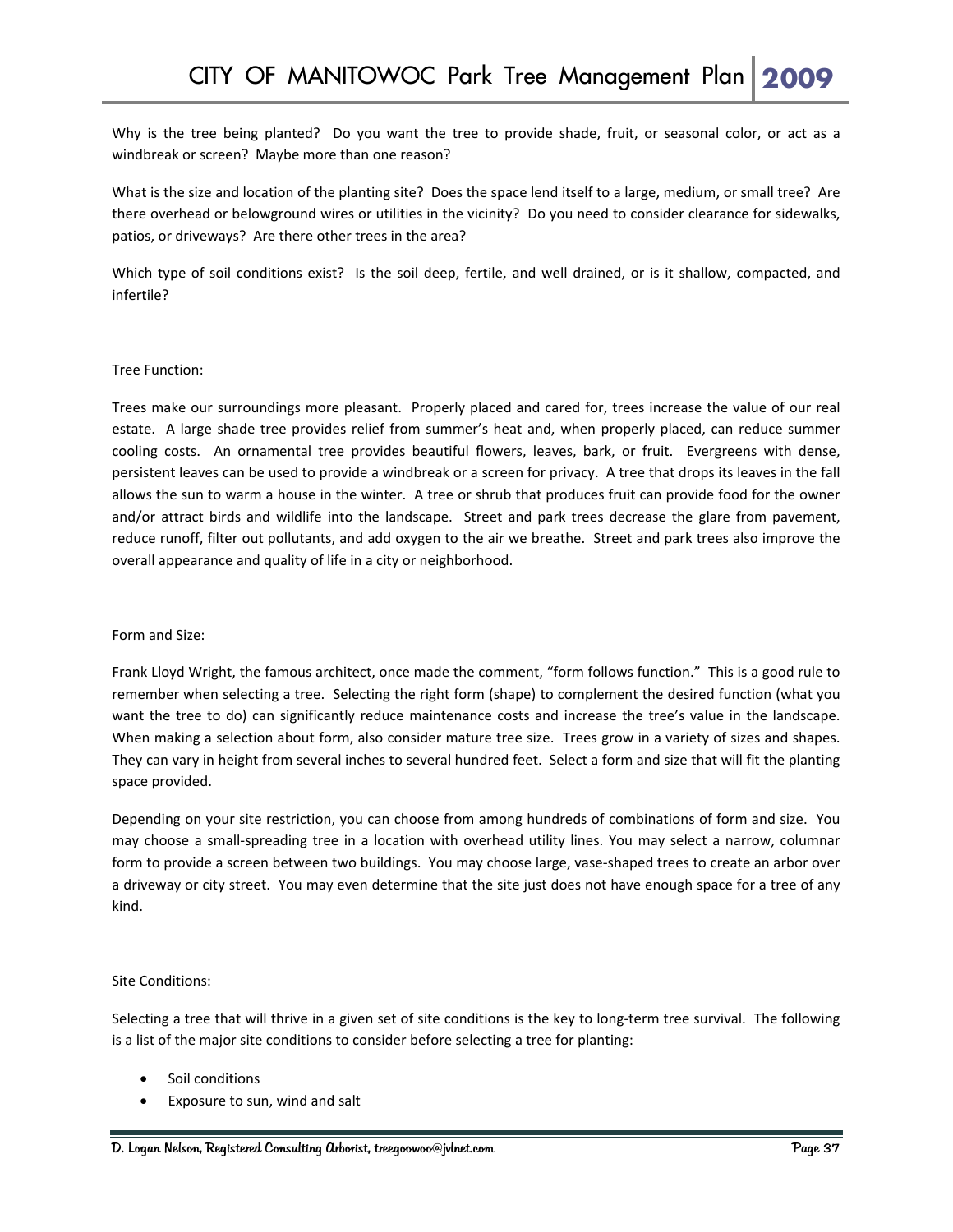- Human activity
- Drainage
- Space constraints
- Hardiness zone

#### Species Selection:

Now that your homework is done, you are ready to select a species for the planting site you have chosen. Diversity should play a major role in the selection process. Make sure you use the information you have gathered about your site conditions, and balance it with the decisions you make related to your current reliance on other species in each park (examine inventory data and species benefit reports to understand current reliance on species in each park and try to develop park populations that consist of no more than 10% of any one species and 20% of any one genus).

The species must be suitable for the geographic region (hardy), tolerant to the moisture and drainage conditions of your soil, be resistant to pests in your area, and have the right form and size for the site and function you have envisioned.

If you are having difficulty extrapolating information about your site conditions, contact a local ISA Certified Arborist, tree care professional or extension agent for assistance. Their assistance will help you to plant the right tree in the right place. It is better to get a professional involved in the selection process than to call one later to ask if you made the wrong decision.

Other helpful references for proper species selection are included in the Supporting Materials Section of this plan. In addition, the following resources are good investments for tree planting planners:

*A Guide to Selecting Landscape Plants* by E.R. Hasselkus (publication #A2865 available at U.W. Extension offices)

*Principles and Practices of Planting Trees and Shrubs* by Gary Watson (available for purchase through the ISA)

*Trees and Shrubs for Northern Gardens* by Leon Snyder (available for purchase at most bookstores)

*Horticopia Professional*  by Ed Gilman and Robert Lyons (a species selection computer software program for species selection and stocking diversification available for purchase through the American Nursery Association)

#### **Obtaining Quality Nursery Stock**

The following general information adapted from an ISA tree purchasing publication is instructive.

When you buy a high-quality tree, plant it correctly, and treat it properly, you and your tree will benefit greatly in many ways for many years. When you buy a low‐quality tree, you and your tree will have many costly problems even if you take great care in planting and maintenance.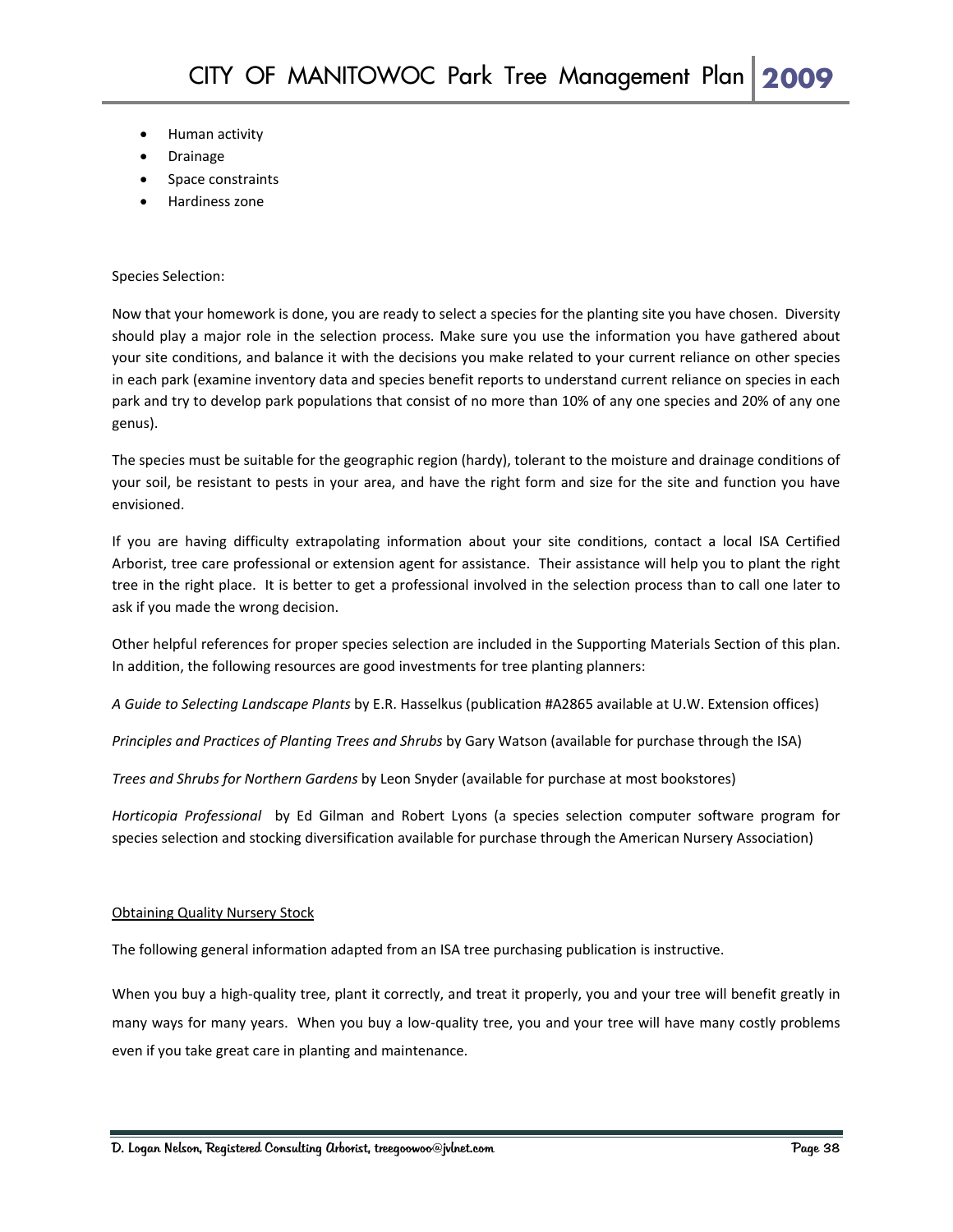#### What Determines Tree Quality?

#### A high‐quality tree has

- Enough sound roots to support healthy growth.
- A trunk free of mechanical wounds and wounds form incorrect pruning.
- A strong form with well‐spaced, firmly attached branches.

#### A low‐quality tree has

- Crushed or circling roots in a small root ball or small container
- A trunk with wounds from mechanical impacts or incorrect pruning
- A weak form in which multiple stems squeeze against each other or branches squeeze against the trunk.

Any of these problems alone or in combination with the others will greatly reduce the tree's chances for a long, attractive, healthy, and productive life. When buying a tree, inspect it carefully to make certain it does not have problems with roots, injuries, or form. Remember the acronym RIF; it will help you remember to check the Roots, Injuries, and Form.

#### Root Problems:

Roots on trees for sale are available as one of three types:

- Bare root: no soil; usually available as small trees
- Root balled; roots in soil held in place by burlap or some other fabric; the root ball may be in a wire basket.
- Container grown; roots and soil in a container

Bare root stock: Bare roots should not be crushed or torn. The ends of the roots should be clean cut. If a few roots are crushed, re-cut them to remove the injured portions. Use sharp tools. Make straight cuts. Do not paint the ends. The cuts should be made immediately before planting and watering.

**Root balled stock:** You should be able to see the basal trunk flare. The flare is the spreading trunk base that connects with the roots. Root balls should be flat on top. Roots in soil in round bags often have many major woody roots cut or torn during the bagging process. Avoid trees with many crushed or torn roots.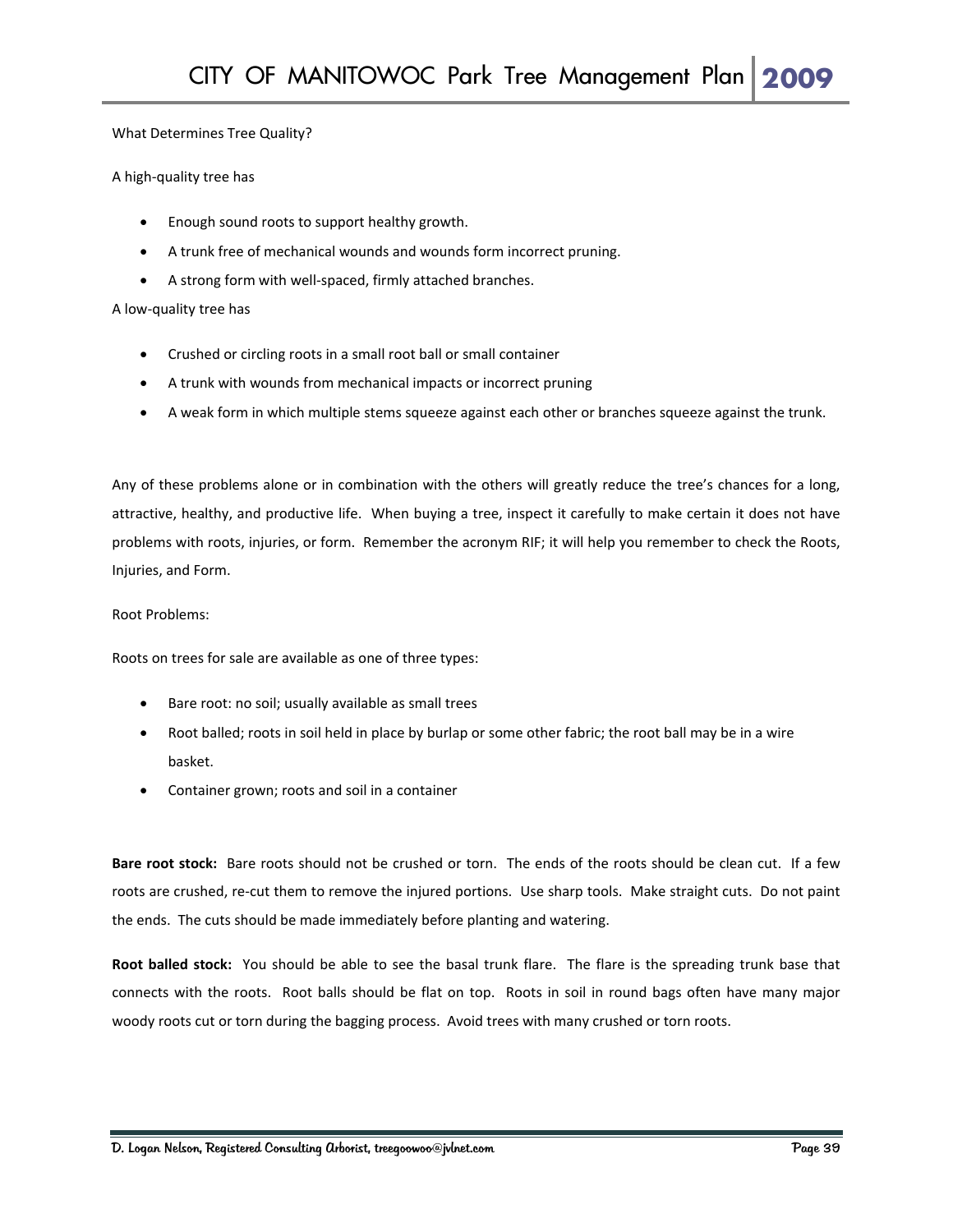The diameter of the root ball should be at least 10 to 12 times the diameter of the trunk as measured 6 inches above the trunk flare. Examine any roots that protrude from the soil. If many roots are obviously crushed or torn, the tree will have severe growth problems. If only a few roots are injured, cut away only the injured portions.

**Container grown stock:** Roots should not twist or circle in the container. Remove the root ball from the container. Inspect the exposed larger roots carefully to see whether they are twisting or turning in circles. Circling roots often girdle and kill other roots. If only a few roots are circling, cut them away with a sharp tool. The trunk flare should be obvious. Be on alert for trees planted too deeply in containers or trees buried in fabric bags. As with rootballed stock, you should be able to see the basal trunk flare with container grown plants.

#### Injuries:

Never buy a tree without thoroughly checking the trunk and branches for injuries. If the tree is wrapped, remove the wrap and inspect the trunk and branches for wounds, incorrect pruning cuts, canker injuries caused from disease, and boring insect injuries.

#### Form:

Good, strong form, or architecture, starts with branches evenly spaced along the trunk. The branches should have firm, strong attachments with the trunk.

Squeezed branches signal problems. Weak branch unions occur where the branch and trunk squeeze together. As the squeezing increases during diameter growth, dead spots or cracks often begin to form below where the branch is attached to the trunk. Once this problem starts, the weak branch attachment could lead to branches cracking or breaking during mild to moderate storms.

When several branches are on the same position on the trunk, the likelihood of weak attachments and cracks increases greatly. As the branches grow larger and tighter together, the chances for splitting increase. Avoid trees with two or more stems squeezing together.

Tree planting specifications for purchasing street trees, adopted by the City of Manitowoc in 2000, is also included in the Supporting Materials Section of this plan.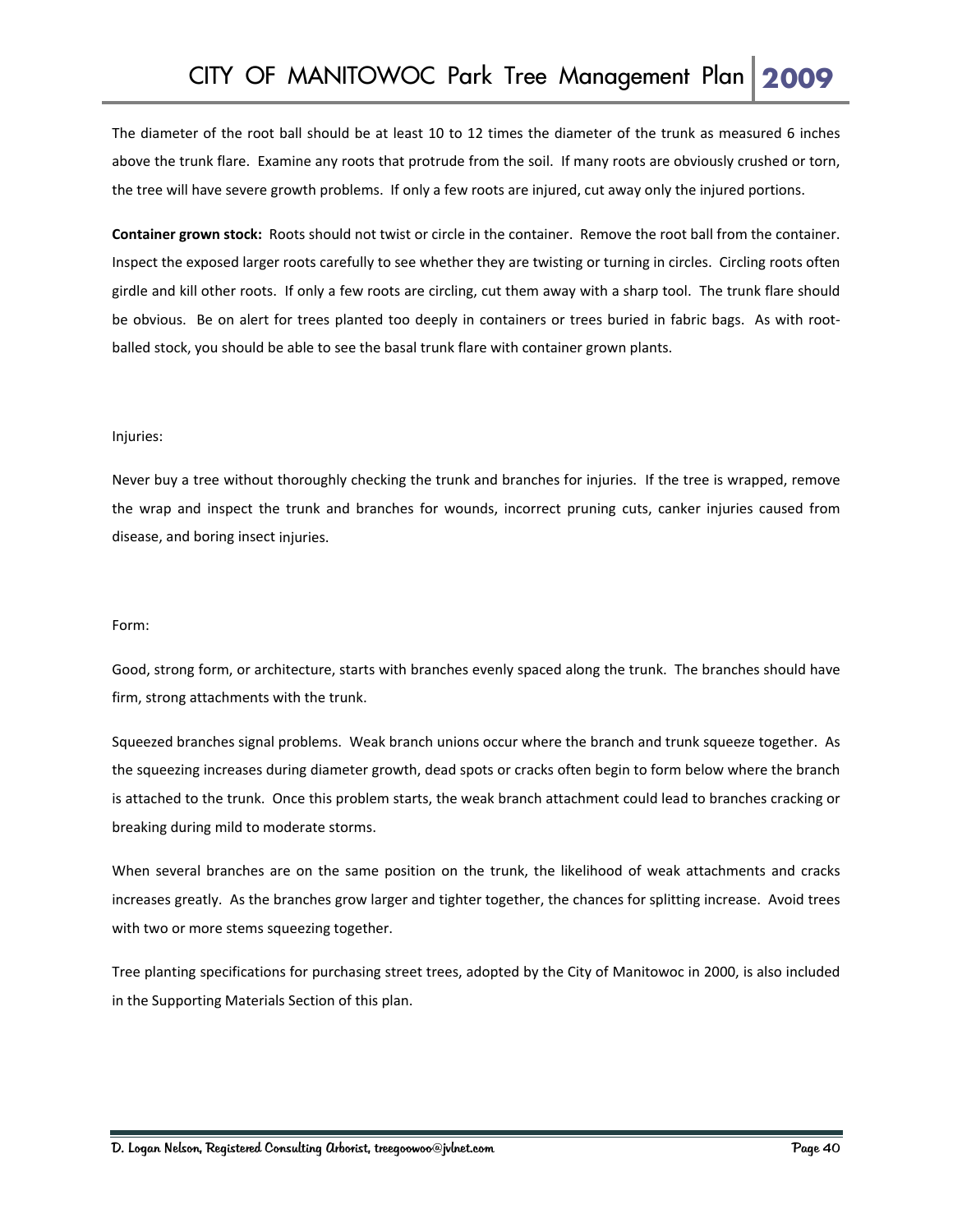#### Proper Handling, Storing, and Planting of Trees

Proper planting techniques set the stage for a tree's overall health throughout its life. Most tree health problems are related to the condition of the root system, and planting trees too deep is a common mistake that predisposes a tree to an early death. The following general information adapted from an ISA tree planting publication is instructive.

Think of the tree you just purchased as a lifetime investment. How well your investment grows, depends on the type of tree and location you select for planting, the care you provide when the tree is planted, and follow‐up care the tree receives after planting.

#### Planting the Tree:

The ideal time to plant trees and shrubs is during the dormant season – in the fall after leaf drop or early spring before budbreak. Weather conditions during these times are cool and allow plants to establish roots in the new location before spring rains and summer heat stimulate new top growth.

However, trees properly cared for in the nursery or garden center, and given the appropriate care during transport to prevent damage, can be planted throughout the growing season. In either situation, proper handling during planting is essential to ensure a healthy future for new trees and shrubs.

Whether the tree you are planting is balled and burlapped or is bare root, it is important to understand that its root system has been reduced by 90‐95 percent of its original size during transplanting. As a result of the trauma caused by the digging process, trees commonly exhibit what is known as transplant shock. Transplant shock is indicated by slow growth and reduced vigor following transplanting. Proper site preparation before and during planting coupled with good follow‐up care reduces the amount of time the plant experiences transplant shock and allows the tree to quickly establish in its new location. Carefully follow the following ten simple steps, and you can significantly reduce the stress placed on the plant at the time of planting.

- **1. Call Diggers Hotline –** Before you begin planting your tree, be sure you have had all underground utilities located prior to digging.
- **2. Identify the trunk flare.** The trunk flare is where the roots spread at the base of the tree. This is NOT the same as the swelling at the base where many trees are grafted. If the trunk flare is not partially visible, you may have to remove some soil from the top of the root ball. Find it so you can determine how deep the hole needs to be for proper planting.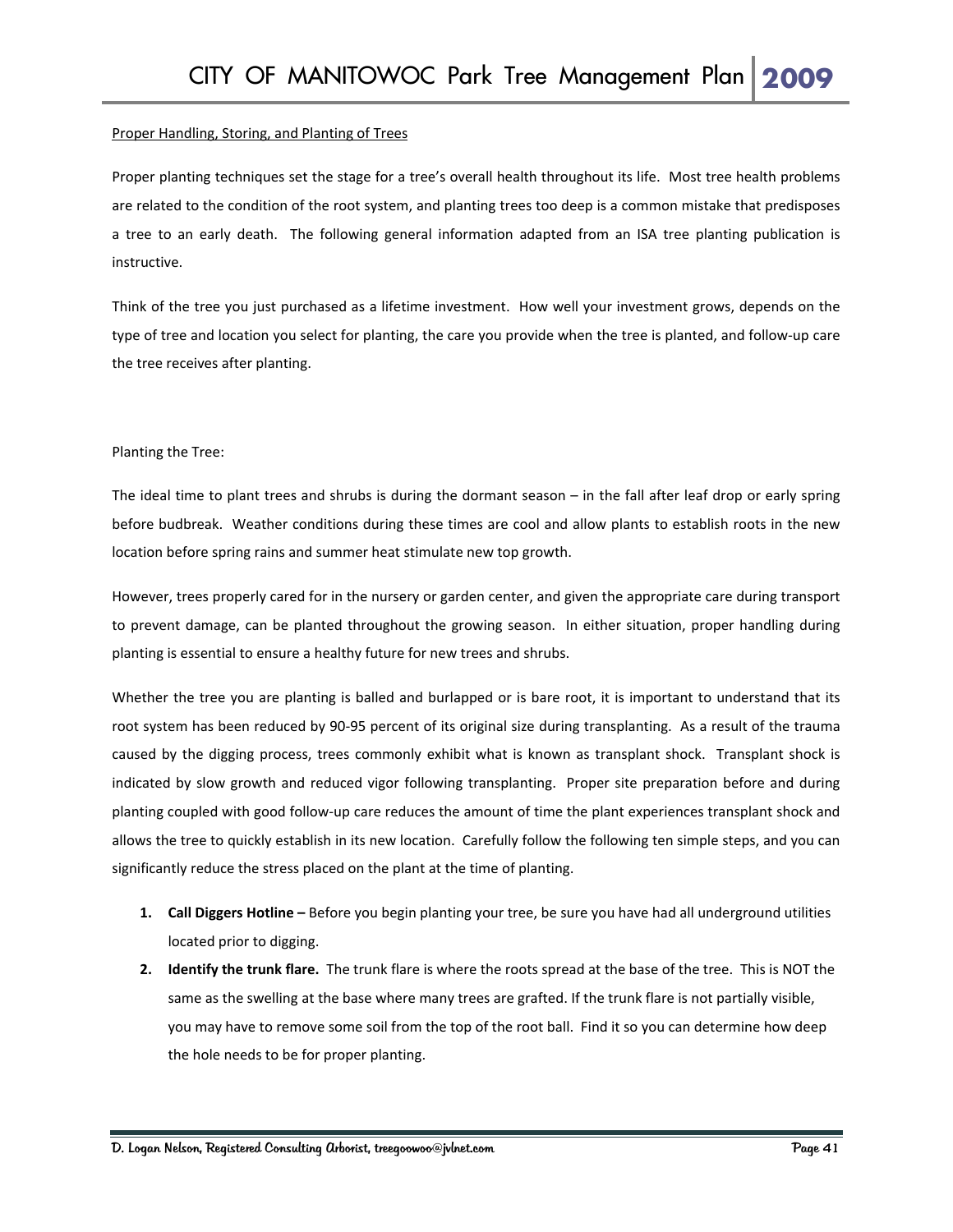- **3. Dig a shallow, broad planting hole.** Make the hole wide, as much as three times the diameter of the root ball but only as deep as the root ball. It is important to make the hole wide because the roots on the newly establishing tree must push through surrounding soil in order to establish. On most planting sites in new developments, the existing soils have been compacted and are unsuitable for healthy root growth. Breaking up the soil in a large area around the tree provides the newly emerging roots room to expand into loose soil to hasten establishment.
- **4. Place the tree at the proper height.** Before placing the tree in the hole, check to see that the hole has been dug to the proper depth – and no more. The majority of the roots on the newly planted tree will develop in the top 12 inches of soil. If the tree is planted too deep, new roots will have difficulty developing because of a lack of oxygen. It is better to plant the tree a little high, 1‐2 inches above the base of the root flare, than to plant it at or below the original growing level.
- **5. Remove root ball dressings.** Burlap, twine, and wire baskets should be cut away from the root ball. Do not leave any of these materials in the planting hole, as they too will hinder root growth and cause your tree to die prematurely.
- **6. Straighten the tree in the hole.** Before you begin backfilling, have someone view the tree from several directions to confirm that the tree is straight. Once you begin backfilling, it is difficult to reposition the tree.
- **7. Fill the hole gently but firmly.** Fill the hole about one‐third full and gently but firmly pack the soil around the base of the root ball. Fill the remainder of the hole, taking care to firmly pack soil to eliminate air pockets that may cause roots to dry out. To avoid this problem, add the soil a few inches at a time and settle with water. Continue this process until the hole is filled and the tree is firmly planted. It is not recommended to apply fertilizer at the time of planting.
- **8. Stake the tree, only if necessary.** If the tree is grown and dug properly in the nursery, staking for support will not be necessary in most landscape situations. Studies have shown that trees establish more quickly and develop stronger trunk and root systems if they are not staked at the time of planting. However, protective staking may be required on sites where lawn mover damage, vandalism, or windy conditions are concerns. But remember to remove support staking and ties after the first year of growth.
- **9. Mulch the base of the tree.** Mulch is simply organic matter applied to the area at the base of the tree. It acts as a blanket to hold moisture, it moderates soil temperature extremes, and it reduces competition from grass and weeds. A 2‐4 inch layer is ideal. When placing mulch, be sure that the actual trunk of the tree is not covered. A mulch‐free area, 1‐2 inches wide at the base of the tree, is sufficient to avoid moist bark conditions and prevent decay.
- **10. Provide follow‐up care.** Keep the soil moist but not soaked; overwatering causes leaves to turn yellow or fall off. Water trees at least once a week, barring rain, and more frequently during hot weather. When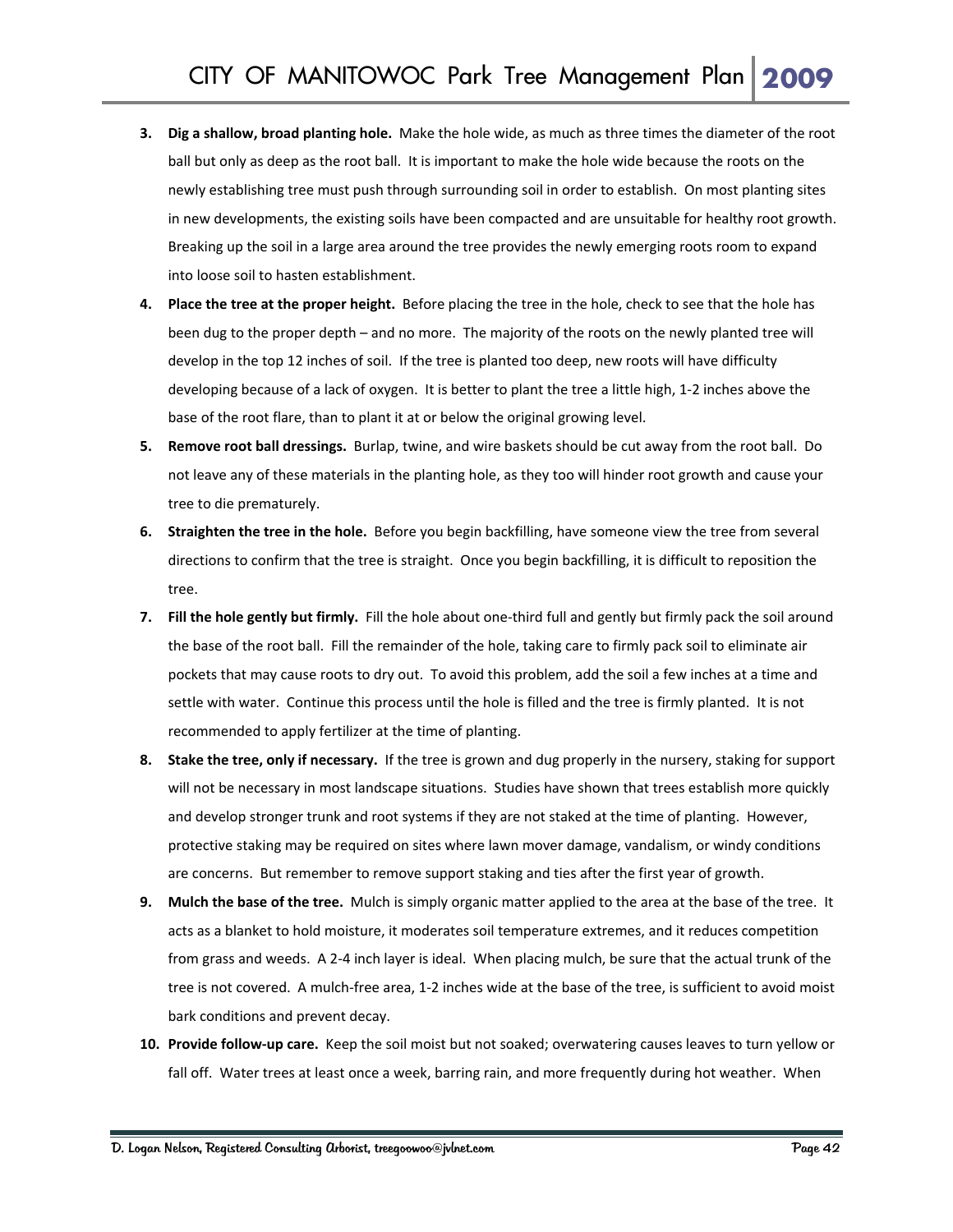the soil is dry below the surface of the mulch, it is time to water. Continue until mid‐fall, tapering off for lower temperatures that require less frequent watering.

Other follow‐up care may include minor pruning of branches damaged during the planting process. However, if possible, try not to prune any branches until after a full season of growth in the new location.

Additional supporting materials at the conclusion of this plan include an illustration of proper tree planting.

#### Ensuring Tree Establishment

#### Watering**:**

Every tree should be watered at the time of planting to settle the soil and to assure adequate soil moisture. Then watering should be continued throughout the growing season. Trees must be watered for two to three years after transplanting to provide adequate soil moisture while root systems are becoming established, longer for trees over four caliper inches A newly planted tree is most easily watered if a raised ring of soil (approximately 4" high) is formed around the edge of the root ball to create a basin for water. The basin should be filled with six to eight gallons of water (4 gallons per caliper inch for trees over 3 caliper inches), twice each week during periods of hot, dry weather; once each week during cooler, wetter periods (Watson and Himelick 1997). Adding large quantities of water too frequently to heavy clay soils is detrimental and may result in death of the tree. Conversely, waiting to water until the tree wilts and the leaves start to turn brown is too late.

Leave the basin for watering the tree in place for two years before removing it. Applying two to four inches of wood chips or composted leaf mulch over the planting hole (inside and outside the basin soil ring) is greatly beneficial for water retention and other needs for tree establishment and longevity.

#### Mulching**:**

Mulches are materials placed over the soil surface to maintain moisture and improve soil conditions. Mulching is one of the most beneficial things a tree owner can do for the health of a tree. Mulch can reduce water loss from the soil, minimize weed competition, and improve soil structure. Properly applied, mulch can give landscapes a handsome, well-groomed appearance. Mulch must be applied properly; if it is too deep or if the wrong material is used, it can actually cause significant harm to trees and other landscape plants.

Benefits of Proper Mulching:

• Helps maintain soil moisture. Evaporation is reduced, and the need for watering can be minimized.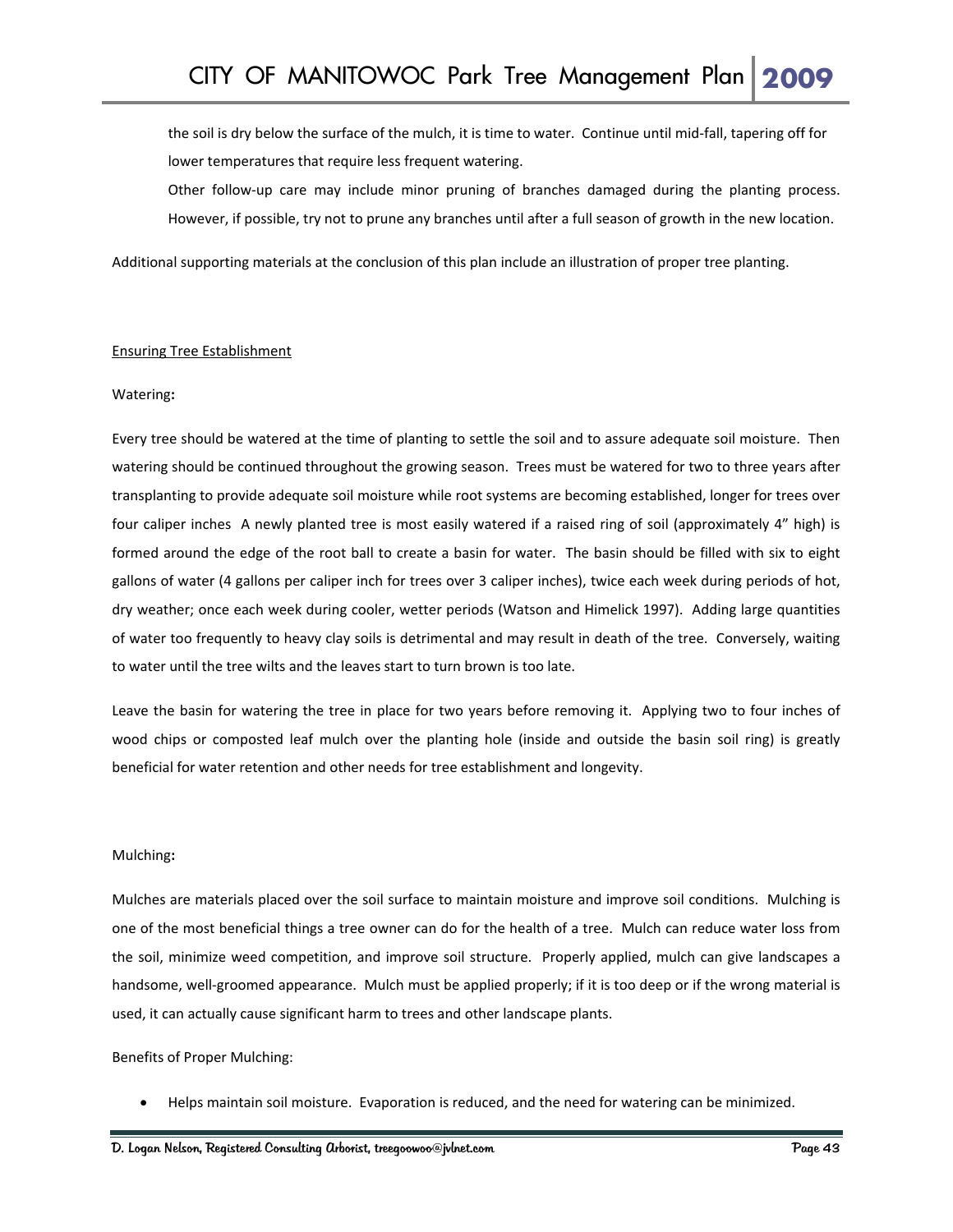- Helps control weeds. A 2-4 inch layer of mulch will reduce the germination and growth of weeds.
- Mulch serves as nature's insulating blanket. Mulch keeps soils warmer in the winter and cooler in the summer.
- Many types of mulch can improve soil aeration, structure (aggregation of soil particles), and drainage over time.
- Some mulches can improve soil fertility.
- A layer of mulch can inhibit certain plant diseases.
- Mulching around trees helps facilitate maintenance and can reduce the likelihood of damage from weed whackers or the dreaded lawn mower.
- Mulch can give planting beds a uniform, well-cared for look.

#### Proper Mulching:

It is clear that the choice of mulch and the method of application can be important to the health of landscape plants. The following are some guidelines to use when applying mulch.

- Inspect plants and soil in the area to be mulched. Determine whether drainage is adequate. Determine whether there are plants that may be affected by the choice of mulch. Most commonly available mulches work well in most landscapes. Some plants may benefit from the use of slightly acidifying mulch such as pine bark.
- If mulch is already present, check the depth. Do not add mulch if there is a sufficient layer in place. Rake the old mulch to break up any matted layers and to refresh the appearance. Some landscape maintenance companies spray mulch with a water soluble, vegetable‐based dye to improve the appearance.
- If mulch is piled against the stems or tree trunks, pull it back several inches so that the base of the trunk and the root crown are exposed.
- Organic mulches usually are preferred to inorganic materials due to their soil‐enhancing properties. If organic mulch is used, it should be well aerated and, preferably, composted. Avoid sour‐smelling mulch.
- Composted wood chips can make good mulch, especially when they contain a blend of leaves, bark, and wood. Fresh wood chips also may be used around established trees and shrubs. Avoid using composted wood chips that have been piled deeply without exposure to oxygen.
- For well‐drained sites, apply a 2‐4 inch layer of mulch. If there are drainage problems, a thinner layer should be used. Avoid placing mulch against the tree trunks. Place mulch out to the tree's drip line or beyond. REMEMBER: If the tree had a say in the matter, its entire root system would be mulched.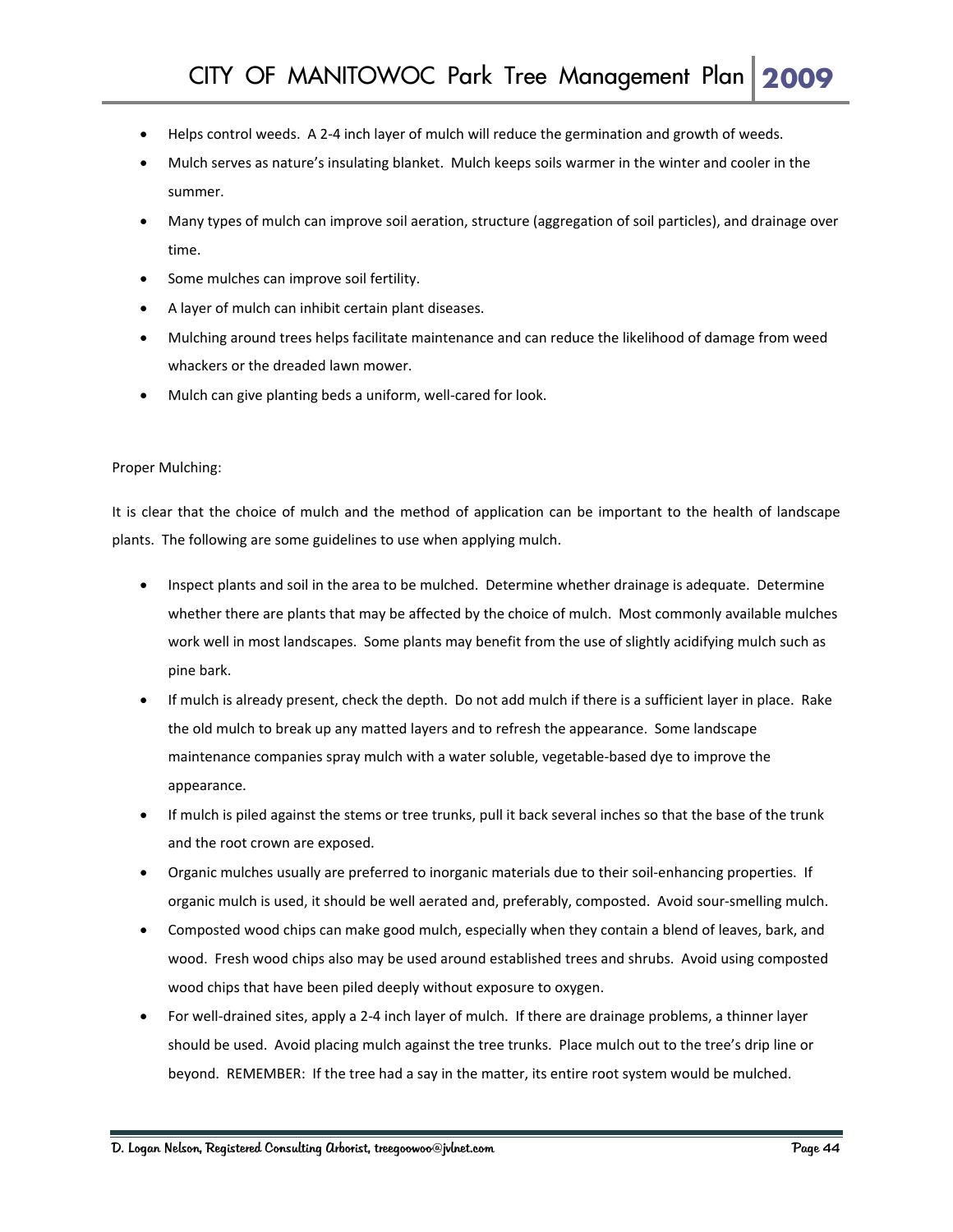Problems Associated with Improper Mulching:

- Deep mulch can lead to excess moisture in the root zone, which can stress the plant and cause root rot.
- Piling mulch against the trunk or stems of plants can stress stem tissues and may lead to insect and disease problems.
- Some mulches, especially those containing cut grass, can affect soil pH. Continued use of certain mulches over long periods can lead to micronutrient deficiencies or toxicities.
- Mulch piled high against the trunks of young trees may create habitats for rodents that chew the bark and can girdle the trees.
- Thick blankets of fine mulch can become matted and may prevent the penetration of water and air. In addition, a thick layer of fine mulch can become like potting soil and may support weed growth.
- Anaerobic "sour" mulch may give off pungent odor, and the alcohols and organic acids that build up may be toxic to young plants.

Costs associated with replacing park trees are based on the average cost associated with purchasing a 2" caliper balled and burlapped tree through a Wisconsin regional vendor, plus labor for installation and aftercare, making the average installed cost per tree approximately \$250. However, trees purchased in higher quantities may be purchased through wholesale dealers at wholesale costs. In addition, bare root trees are often less expensive for the initial purchase, but limited windows of opportunity for digging and shipping bareroot trees can sometimes create scheduling challenges.

#### **Objective C:** Prune trees for maintainability and sustainability

This management plan objective assists with meeting protection of existing tree needs identified in Section Three.

It incorporates an eight‐year pruning cycle (years 2‐5) for all inventoried park trees that have not been scheduled for removal. There are an estimated 3,333 park trees that are in need of routine pruning.

However, as mentioned, it is important to recognize that routine pruning should be carried out based on clear and documented objectives. Such objectives might be one or more of the following:

- Train for structure and form (structural prune or training prune)
- Reduce risk of failure (combination of what is necessary)
- Provide clearance (raise)
- Reduce shade and wind resistance (thin and/or reduce)
- Maintain health (combination of what is necessary)
- Improve a view (vista prune)
- Improve aesthetics (crown clean or deadwooding or restoration prune)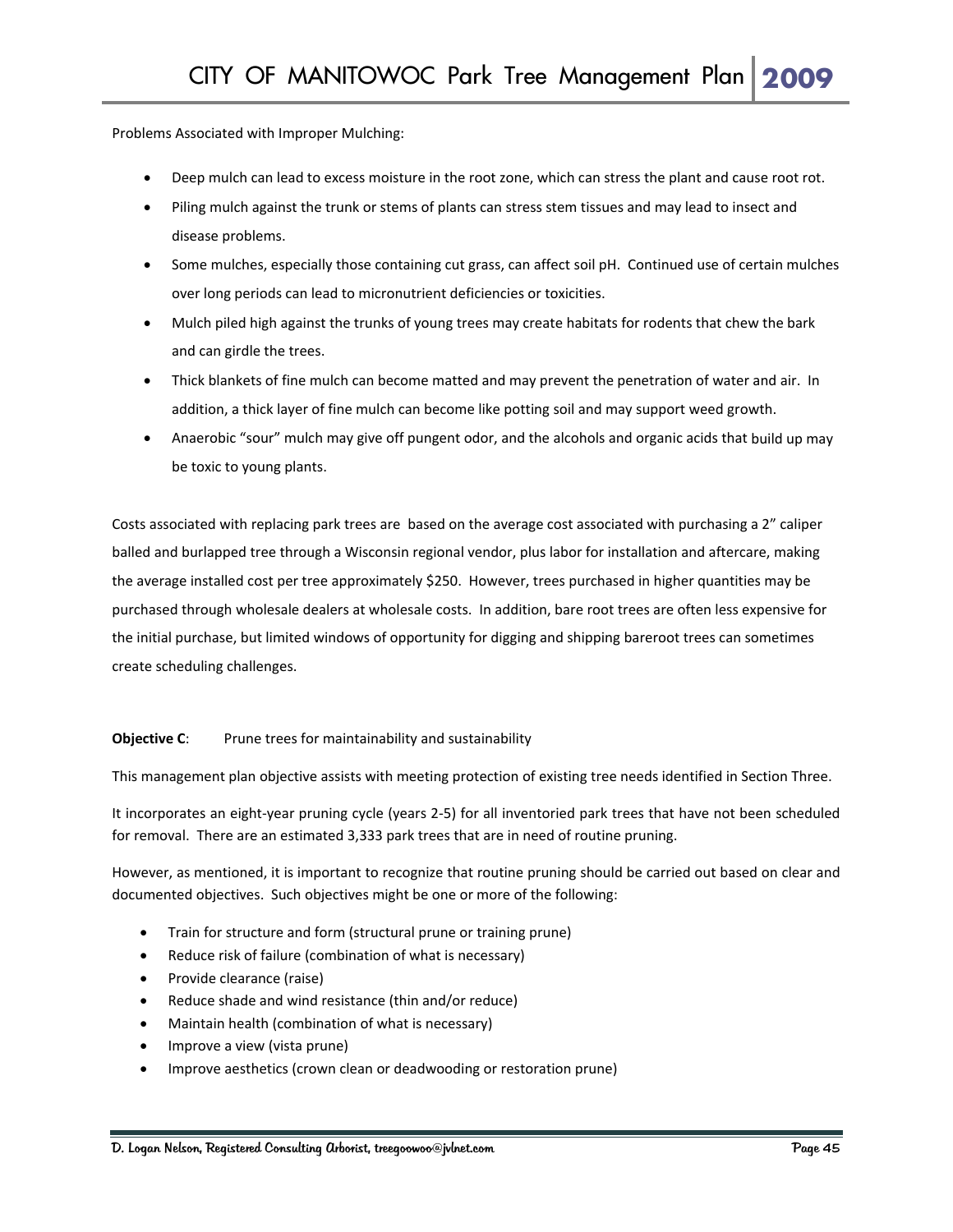These objectives and pruning types are discussed in ANSI A300 and the companion publication *Best Management Practices – Tree Pruning.* Of particular interest is that pruning early in a tree's life will have the greatest cost‐ benefit ratio than any other time in its life. Pruning for proper branch development and establishing clearance while a tree is small, significantly decreases future maintenance costs. Large trees which have not been maintained with routine structural training pruning practices often become candidates for removal at a younger age than those that receive regular pro-active maintenance prunes.

Also of particular importance for maintenance pruning in adherence to ANSI A300 is that no more than 25% of a tree's live crown should be removed in a single year. Energy reserves (starch, sugars, and oils) are stored in branches, stems, trunk, and roots. Excessive branch removal depletes these reserves and reduces the ability of the tree to photosynthesize more energy. Energy reserves can be preserved by removing the fewest number of live branches necessary to accomplish the desired objective.

Within the Sratapoint inventory database, inventoried park trees were assessed for current priority and maintenance pruning needs. Those that required some pruning at this time were given a maintenance pruning task that is currently desired. The following definitions will be helpful for understanding routine pruning needs for the current park tree population:

**Routine Pruning:** Trees receiving this rating include those trees, which would benefit from regular maintenance to limit the development of future problems or trees, which have problems that may become future risks if not corrected. This includes primarily large trees (over 20 feet in height) with minor amounts of deadwood and correctable structural problems. For conifers, routine pruning generally refers to raising (1-2ft) the crown to provide better clearance beneath the trees or the removal of broken or dead branches. This category also includes trees that may, already or without pruning, eventually interfere with the movement of citizens or where important visibility requirements are affected, such as playability or screening.

**Cleaning/Deadwood:** Cleaning refers to removing dead, dying, diseased and crossing branches. Thinning of the crown may be necessary for light and air circulation for turf health.

**Training Pruning (TRP):** This includes trees less than 20 feet in height with minor amounts of deadwood, that pose little or no threat of personal injury or property damage, and trees with correctable structural problems. This category also includes trees with growth patterns that will eventually obstruct or interfere with the movement of important visibility requirements are affected.

**Raise Pruning:** Raise pruning refers to taking the lower branches and removing them to raise the crown of the tree. Situations for raising the crown would be if there is interference with maintenance equipment or if it obstructs views.

As with priority pruning, maintenance pruning should be done in adherence to ANSI Z133 and A300. Pruning can be accomplished throughout the year other than during leaf development and leaf drop. However, to avoid an increase in tree susceptibility to Oak Wilt or Dutch Elm Disease, oaks and elms should only be pruned during the tree dormant season (November – April in the upper Midwest). Further, all maintenance pruning is often easiest to schedule, and very beneficial for trees if done during dormancy.

Costs for maintenance pruning were estimated for a two‐person crew spending an average of fifteen minutes for pruning each tree, at a rate of \$35 per worker hour.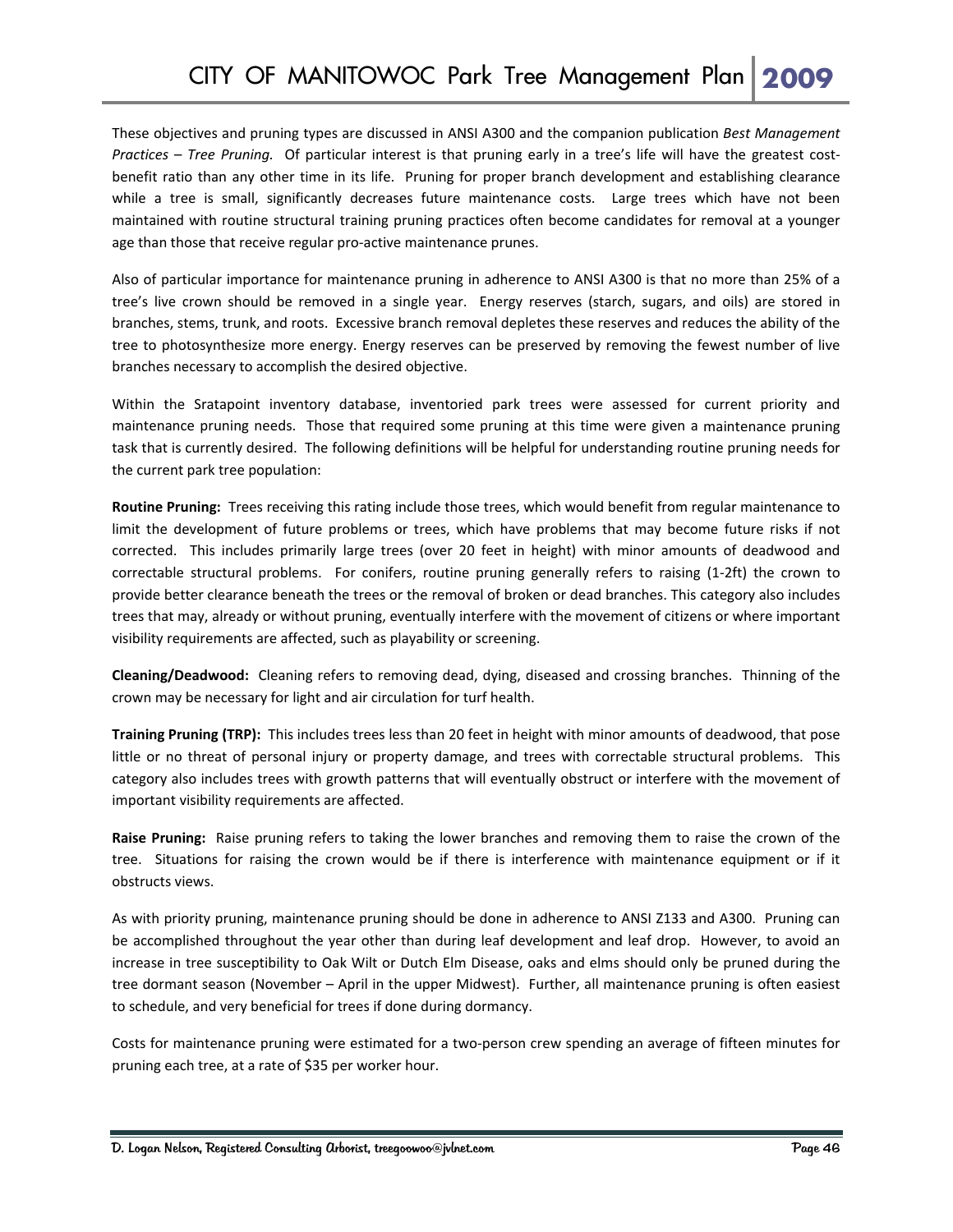#### **Objective D:** Develop park tree management policies and procedures

This management plan objective assists with meeting many of the needs identified in Sections One, Two, and Three.

Park Administration, in collaboration with the Manitowoc Tree Commission, is strongly advised to develop an EAB Management Plan for the city's entire ash population and a Tree Health and Risk Assessment Program.

Key elements for developing an EAB Management Plan include:

- Purpose and Scope of Plan
- History description and life cycle of EAB
- Public ash tree assessment (number, size, and condition of ash trees; associated removal, disposal, replacement, and treatment costs)
- Assessment of staff training and equipment needs for monitoring, removal and planting
- Process for incorporating EAB authority into community tree ordinances
- Ash management recommendations, preparations, or actions
- Staff hours, contract and equipment costs, and funding methods for all recommended plan elements
- Community outreach strategy

Supporting materials for developing an EAB Management Plan can be found at the conclusion of this park tree management plan.

Key elements for developing a Tree Health and Risk Assessment Program include:

- Policy statement
- Goals of the program
- Standard of Care Statement
- Determination of acceptable risk
- Training and qualifications of health and risk assessors
- Rating system for assessment
- Assessment procedures
- Frequency of assessments
- Management options based on assessed needs
- Record‐keeping protocols
- Funding solutions
- Program evaluation

Supporting materials for developing Tree Health and Risk Assessment Program can also be found at the conclusion of this park tree plan.

Annual costs for policy and procedure development were estimated for one administrator to spend 40 hours annually at \$40 per hour.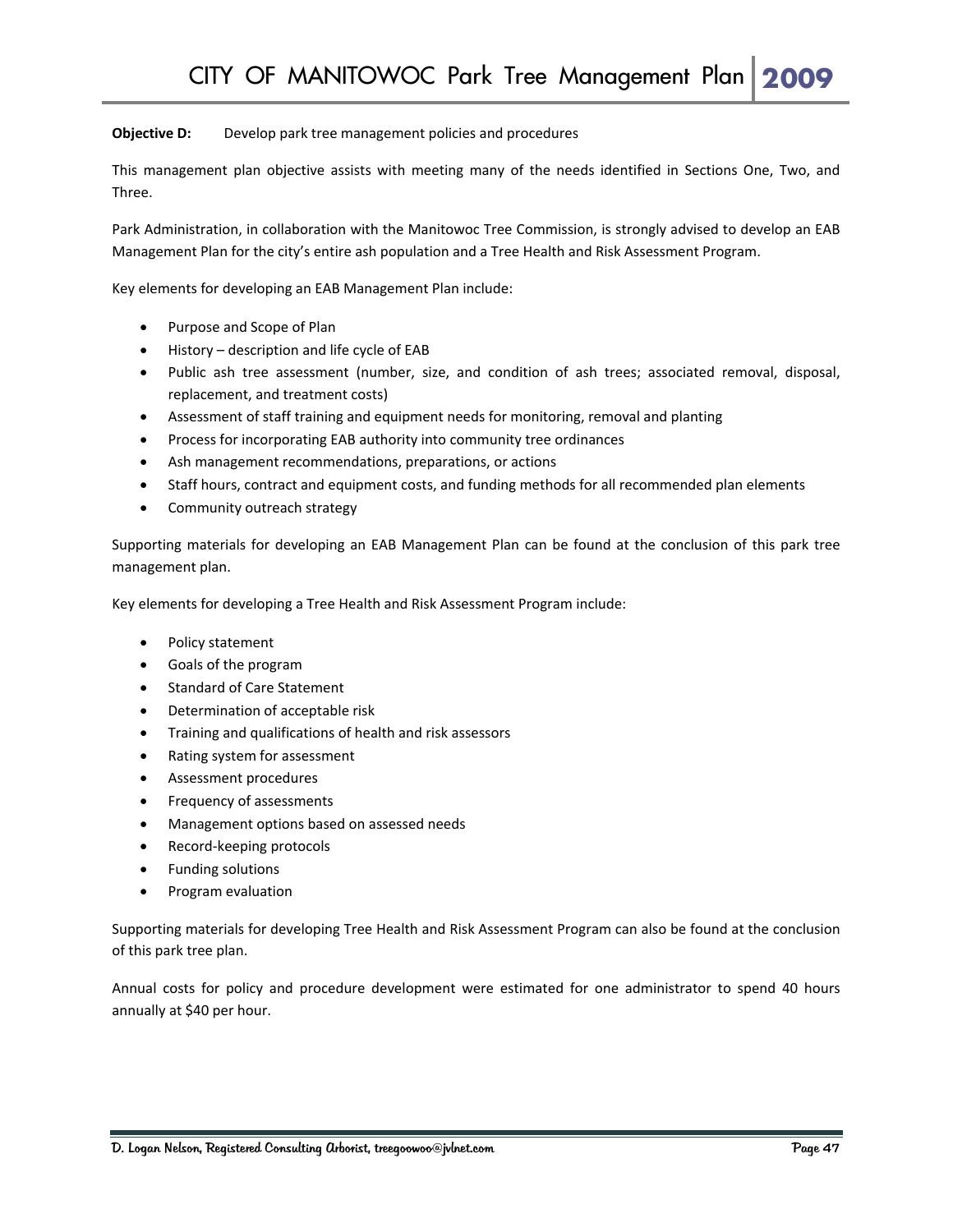#### **Objective E:** Develop marketing tools for advertising the benefits of trees

While this management plan objective directly assists with meeting community and administrative support needs identified in Section One, marketing the benefits of trees has an indirect effect on meeting needs for protecting and managing the park tree resource.

An estimated 24 hours have been included in the action plan for marketing park and other community trees. In cooperation with the tree commission, commercial businesses, schools, and volunteer support groups such as those listed in Section One, Park Administration should create a marketing scheme for urban trees.

See Supporting Materials for a list of publicity and marketing ideas, and an Urban and Community Forestry Appreciation Tool Kit. The toolkit includes:

- Publicity Brochure of the, "Top 10 Reasons We Need Trees"
- Sample letter to your local newspaper editor
- Sample Action Alert
- Tree Benefit Statistics Sheet
- Six articles for publishing in local news
- A website to download other materials, including a power‐point presentation for marketing the benefits of community trees

Annual costs for developing marketing tools were estimated for one administrator to spend 24 hours annually at \$40 per hour.

#### **Objective F:** Develop adequate annual budgets for implementing the management plan and sustaining the park tree population

Developing adequate budgets assists with meeting community and administrative support needs, protecting, and managing the park tree resource.

Annual budgets should be based on annual needs assessments. These assessments should come from this management plan, and routine staff, equipment, and tree condition assessments. Substantiated cost estimates should be used for estimating annual budget needs, and quantified park tree benefits should be used to justify investment dollars needed to sustain the park tree population. Adequate time should be allotted for analyzing annual needs and substantiating estimated costs.

Supporting materials are provided for developing adequate budgets and exploring other funding ideas.

Annual costs for developing adequate park tree budgets were estimated for one administrator to spend 16 hours annually at \$40 per hour.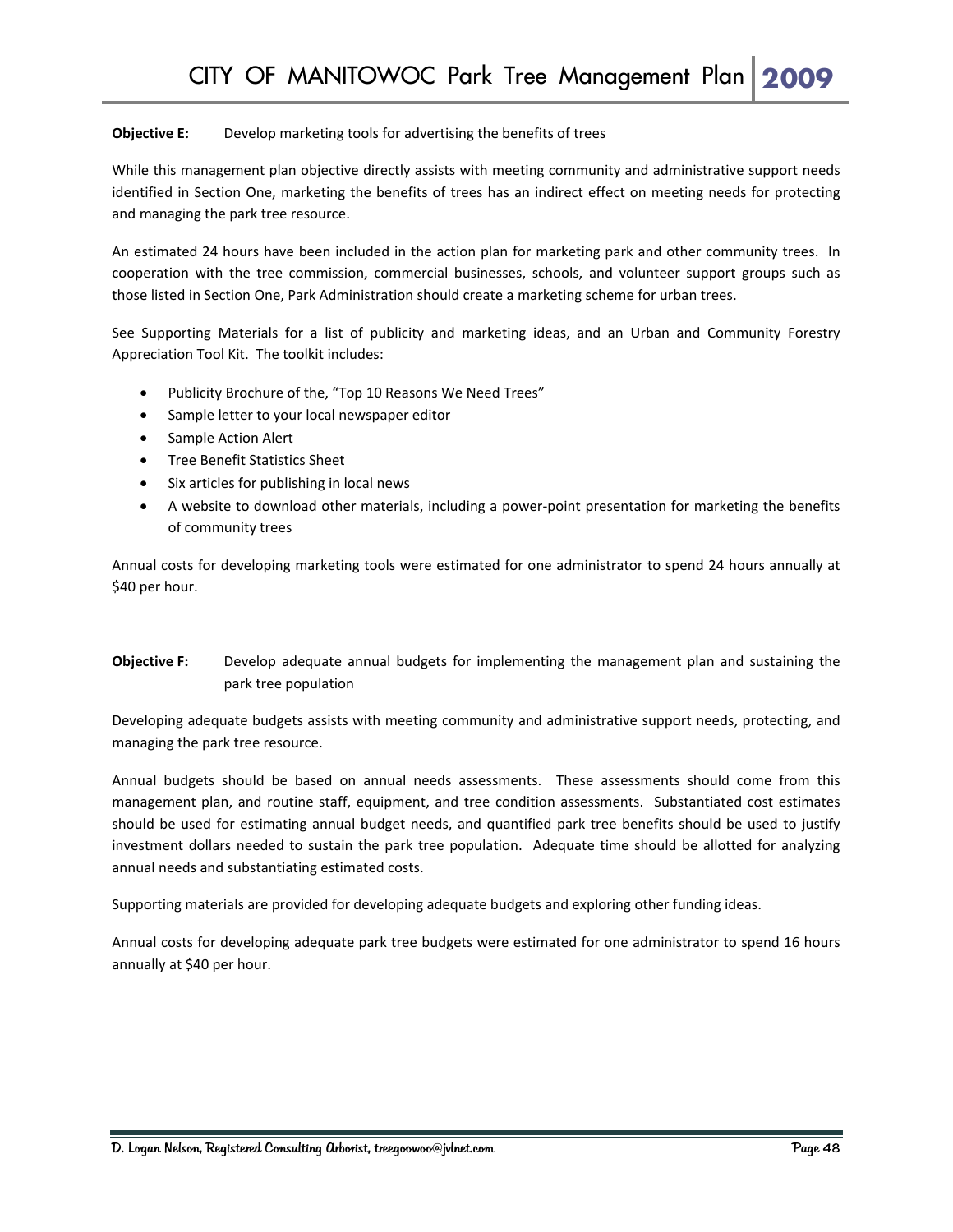#### PLAN OF ACTION

The Action Plan, contained in the Supporting Materials Section, is a break‐down of the actions and associated costs necessary for achieving the goals and objectives discussed in the Manitowoc Park Tree Management Plan in a five year time period.

Listed actions were prioritized from year one to year ten, with the first two year's priorities being removal and pruning of high risk trees, the third through sixth year focusing on ash removal and replacement in the most threatened Manitowoc parks, and the seventh through tenth year concentrating on ash removal and replacement in Manitowoc's more viable parks.

Further, a break‐down of park data and management needs has been created for each park to use as a quick reference prior to working at various sites. However, the most updated and accurate data for individual trees in each park can be found in the Stratapoint inventory database.

## SECTION FIVE: COST/BENEFIT ANALYSIS

### BENEFITS ASSOCIATED WITH TREES

A park tree cost/benefit analysis was prepared using the i‐Tree STRATUM model, which can be accessed using the i-Tree software program provided with this plan. Within the Cost/Benefit Analysis the park tree inventory was analyzed to estimate five annual benefits currently being provided by Manitowoc's park tree canopy cover. Each benefit is quantified in terms of resource units and a dollar value is assigned to the resource units. This allows Manitowoc Park Tree Managers to understand the *functional value* of the park trees derived from associated benefits being provided by the total population of park trees, the *importance values* for the most abundant species within the total population of park trees, and the *replacement values* associated with costs for replacing trees within the total park tree population.

#### DEFINITION OF VALUES

**Functional Value** – Five annual benefits are assessed in a STRATUM‐based benefit analysis. Each benefit is quantified in terms of resource units and a dollar value is assigned to the resource unit. The dollar value of total resource units is often referred to as the Functional Value of an urban tree.

**Importance Value** – Within a STRATUM‐based benefit analysis an Importance Value is displayed for all species that make up more than one percent of the population. The STRATUM Importance Value is the mean of three relative values (percent of total trees, percent of total leaf area, and percent of canopy cover). An Importance Value of 100 suggests total reliance on one tree species, whereas an Importance Value of 0 suggests no reliance. Importance Values are particularly meaningful to urban forest managers because they suggest a community's reliance on the functional benefits of particular tree species.

**Replacement Value** – Within a STRATUM‐based benefit analysis Replacement Values are estimates of the full costs of replacing trees in their current condition, should they be removed for some reason. Species ratings,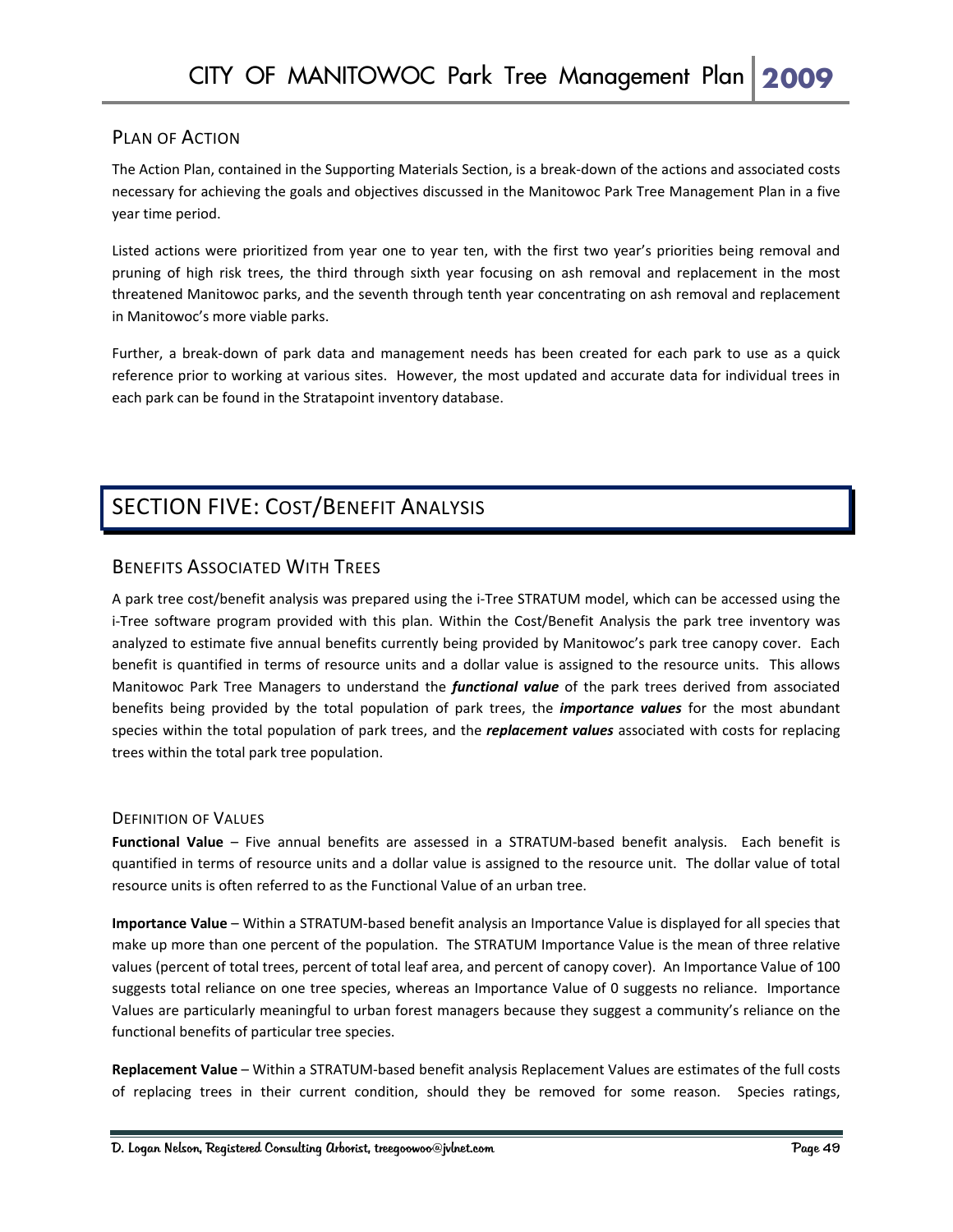replacement costs, and basic prices were obtained for each species in each reference city from regional appraisal guides. Because of the approximations used in these calculations, replacement values are first-order estimates for the population, and are not intended to be definitive on a tree-by-tree basis. Replacement Values can be meaningful to urban forest managers looking to establish a basis for fines associated with removing trees. However it is important to carefully define Replacement Value, based on this analysis, as an estimated depreciated reproduction cost.

In the Supporting Materials Section are analysis reports that allow us to understand the benefits and different types of values associated with overall park tree canopy cover in Manitowoc. Of significant importance is the following:

- **Annual Functional Value associated with the benefit of energy reduction is estimated at \$ 126,501**
- **Annual Functional Value associated with the benefit of carbon sequestration is estimated at \$ 15,613**
- **Annual Functional Value associated with the benefit of air quality control is estimated at \$ 18,896**
- **Annual Functional Value associated with the benefit of storm water uptake is estimated at \$ 140,054**
- **Annual Functional Value associated with aesthetic contribution is estimated at \$ 136,247**
- **Annual Functional Value associated with total park tree population is estimated at \$ 437,311 which is estimated to be an average functional value of \$ 90.78 per park tree**
- **The species of tree currently contributing the highest percentage of Importance Value derived from the benefits of park trees is green ash which is currently providing approximately 27.2% of the park tree population's canopy cover**
- **Total Replacement Value derived from depreciated costs for reproducing the current park tree population is estimated at \$ 3,703,820**

#### **Saving Energy**

Conserving energy by greening our cities is important because it is often more cost effective than building new power plants. In the Midwest region, there is ample opportunity to retrofit communities with more sustainable landscapes through strategic tree planting and stewardship of existing trees. Strategically located tree plantings could reduce annual heating and cooling costs by 20‐25 percent for typical households. Trees modify climate and conserve building energy use in three principal ways:

- Shading reduces the amount of heat absorbed and stored by built surfaces.
- Evapotranspiration (ET) converts liquid water to water vapor and thus cools the air by using solar energy that would otherwise result in heating of the air.
- Wind speed reduction reduces the infiltration of outside air into interior spaces and reduces conductive heat loss, especially where conductivity is relatively high (e.g. glass windows) (Simpson 1998).

The benefit of energy savings is calculated by estimating the sum of energy savings due to reduced natural gas use in winter (measured in MBtu/tree/year) and reduced electricity use for air conditioning in summer (measured in kWh/tree/year).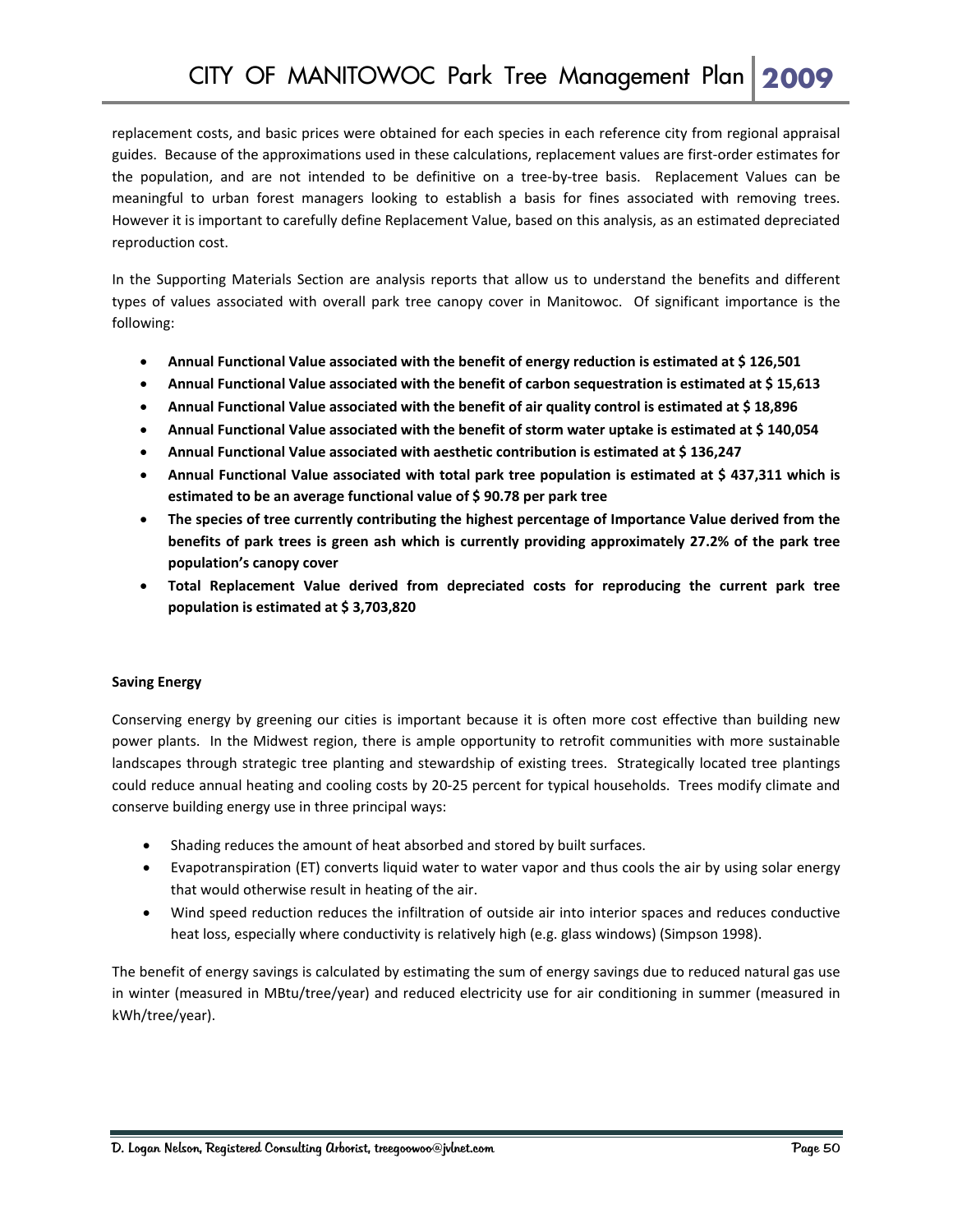#### **Reducing Atmospheric Carbon Dioxide**

Human activities, primarily fossil‐fuel consumption, are adding greenhouse gases to the atmosphere, resulting in gradual temperature increases. This warming is expected to have a number of adverse effects. Melting polar ice caps are predicted to raise sea level by 6 to 37 inches. With 50 to 70 percent of the world's population living in coastal areas, the effects could be disastrous. Increasing frequency and duration of extreme weather events will tax emergency management resources. Some plants and animals may become extinct as habitat becomes restricted.

Urban forests have been recognized as important storage sites for carbon dioxide, the primary greenhouse gas. At the same time, private markets dedicated to economically reducing carbon dioxide emissions are emerging. Carbon credits are selling for \$ .11 to \$20 per metric tonne (McPherson and Simpson 1999). As carbon reductions become accredited and prices rise, carbon credit markets could become monetary resources for community forestry programs.

Trees can reduce atmospheric carbon dioxide in two ways:

- Trees directly sequester carbon dioxide in their stems and leaves while they grow.
- Trees near buildings can reduce the demand for heating and air conditioning, thereby reducing emissions associated with power production.

The benefit of reducing atmospheric carbon dioxide is calculated by estimating the sum of decreased atmospheric carbon dioxide due to sequestration by trees and reduced emissions from power plants due to reduced energy use. The model accounts for carbon dioxide released as trees die and decompose and carbon dioxide released during the care and maintenance of trees.

#### **Improving Air Quality**

Approximately 159 million people live in areas where ozone concentrations violate federal air quality standards, and 100 million people live in areas where dust and other small particles exceed levels for healthy air. Air pollution is a serious health threat to many city dwellers, causing coughing, headaches, respiratory and heart diseases, and cancer. Impaired health results in increased social costs for medical care, greater absenteeism on the job, and reduces longevity.

Recently, the Environmental Protection Agency recognized tree planting as a measure for reducing ozone in State implementation plants. Air‐quality‐management districts have funded tree planting projects to control particulate matter. These policy decisions are creating new opportunities to plant and care for trees as a method for controlling air pollution (Luley and Bond 2002).

Urban forests provide four main air quality benefits:

- They absorb gaseous pollutants (e.g. ozone, nitrogen oxides, and sulfur dioxide) through leaf surfaces.
- They intercept particulate matter (e.g. dust, ash, pollen, smoke).
- They release oxygen through photosynthesis.
- They transpire water and shade surfaces, which lowers air temperatures, thereby reducing ozone levels.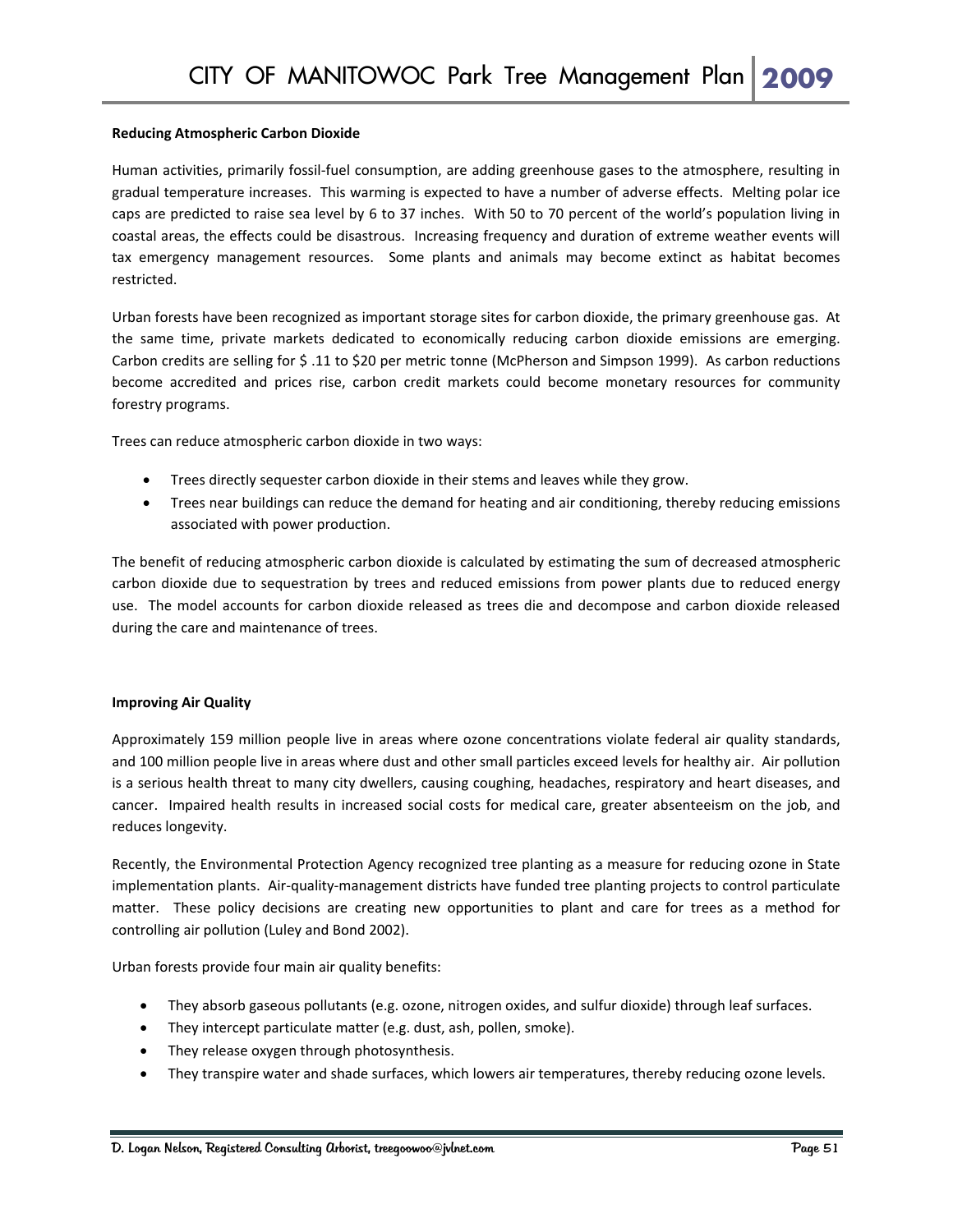The benefit of improving air quality is calculated by estimating the sum of air pollutants (O3, NO2, SO2, PM10) deposited on tree surfaces and reduced emissions from power plants (NO2, PM10, VOCs, SO2) due to reduced electricity use (measured in pounds/tree/year) The model accounts for potential negative effects of trees on air quality due to BVOC emissions.

#### **Reducing Stormwater Runoff and Improving Hydrology**

Urban stormwater runoff is a major source of pollution entering wetlands, streams, lakes, and oceans. Healthy trees can reduce the amount of runoff and pollutants loading lakes and oceans. This is important because federal law requires states and localities to control nonpoint‐source pollution, such as from pavements, buildings, and landscapes.

Trees are mini‐reservoirs, controlling runoff at the source because their leaves, branches, and roots intercept and store rainfall, thereby reducing runoff volumes and erosion of watercourses, as well as delaying the onset of peak flows.

Trees reduce runoff in several ways:

- Leaves and branch surfaces intercept and store rainfall, thereby reducing runoff volumes and delaying the onset of peak flows.
- Roots increase the rate at which rainfall infiltrates soil and the capacity of soil to store water, thereby reducing overland flow.
- Tree canopies reduce soil erosion by diminishing the impact of raindrops on barren surfaces.
- Transpiration through tree leaves reduces soil moisture, increasing the soil's capacity to store rainfall.

The benefit of reducing stormwater runoff is calculated by estimating a measure of reduced annual stormwater runoff due to trees (measured in hundred cubic feet CCF/tree/year)

#### **Aesthetic and Other Benefits**

Trees provide a host of aesthetic, social, economic, and health benefits that should be included in any benefit analysis. One of the most frequently cited reasons that people plant trees is for beautification. Trees add color, texture, line, and form to the landscape. In this way, trees soften the hard geometry that dominates built environments.

Other benefits attributed to the aesthetic contribution of trees in urban interfaces include:

- Attractiveness of retail settings
- Increased property values
- Social and psychological benefits
- Human health benefits
- Noise reduction
- Wildlife habitat
- Jobs and environmental education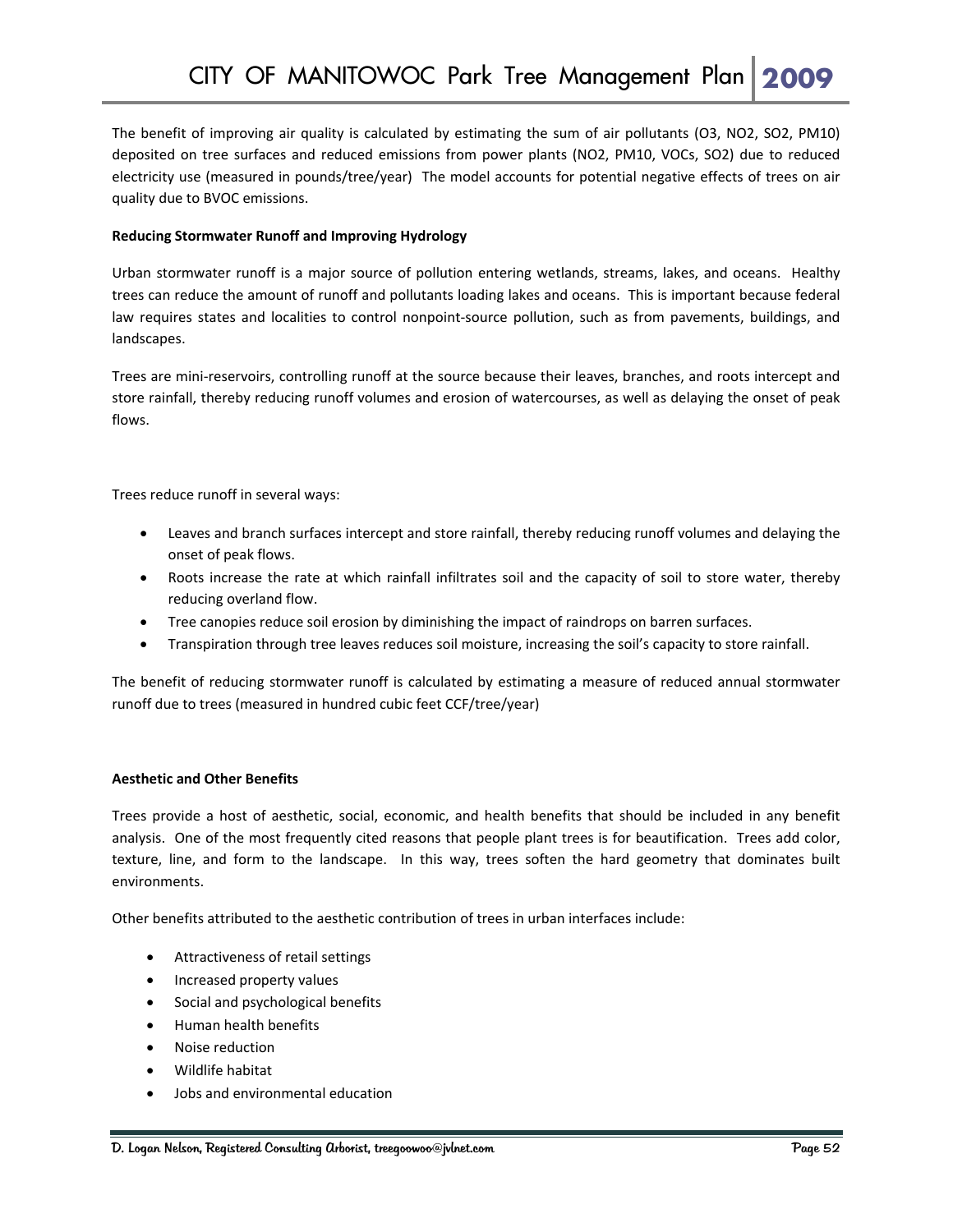Aesthetic and other benefits are calculated by estimating a measure of the tangible and intangible benefits of trees reflected in increases in property values due to trees.

#### COSTS ASSOCIATED WITH TREES

Within the Cost/Benefit Analysis the park tree inventory and past annual expenditures were analyzed to estimate the costs associated with currently managing the total park tree population. The costs analyzed were estimates provided by Manitowoc's Recreation and Parks Director, and currently reflect average annual expenditures within the restraints of a budget. Therefore, it is important to recognize that budget‐based expenditures may not reflect actual costs necessary to adequately sustain the current or recommended park tree population.

Costs that were considered within the cost analysis of Manitowoc's park tree population include:

- Planting
- Contract Pruning
- Pest Management
- **Irrigation**
- Removal
- Administration
- Tree Inspections
- Infrastructure Repairs
- Debris clean‐up and disposal
- Liability claims

In the Supporting Materials Section are analysis reports that allow us to understand the costs associated with overall park tree canopy cover in Manitowoc. However, these estimates are based on the amount of dollars that were allocated to park tree management and maintenance in 2008, and do not reflect the annual proposed costs reflected in this ten‐year plan. Of significant importance is the following:

• Total park tree expenditures for 2008 were estimated at \$25,840 (\$5.41 per tree and \$.75 per capita)

#### NET BENEFITS BASED ON ANNUAL BENEFITS AND COSTS

As mentioned, using the collected inventory data, benefits and costs were measured and analyzed in an i‐Tree STRATUM model to estimate the net benefits (benefits minus costs) being provided by Manitowoc park trees. However, it is important to recognize that STRATUM is not intended to account to the penny for every benefit that trees produce. Reported benefits and costs are initial approximations as some benefits and costs are intangible or difficult to quantify (e.g., impacts on psychological health, crime, and violence). Also, limited knowledge about the physical processes at work and their interactions makes estimates imprecise (e.g., fate of air pollutants trapped by trees and then washed to the ground by rainfall). Further, tree growth and mortality rates are highly variable and benefits and costs depend on the specific conditions at the site (e.g., tree species, growing conditions, maintenance practices). Finally, as was mentioned previously, not all park trees were inventoried; as inventorying large tracts of woodland areas were not included in the Stratapoint inventory assignment.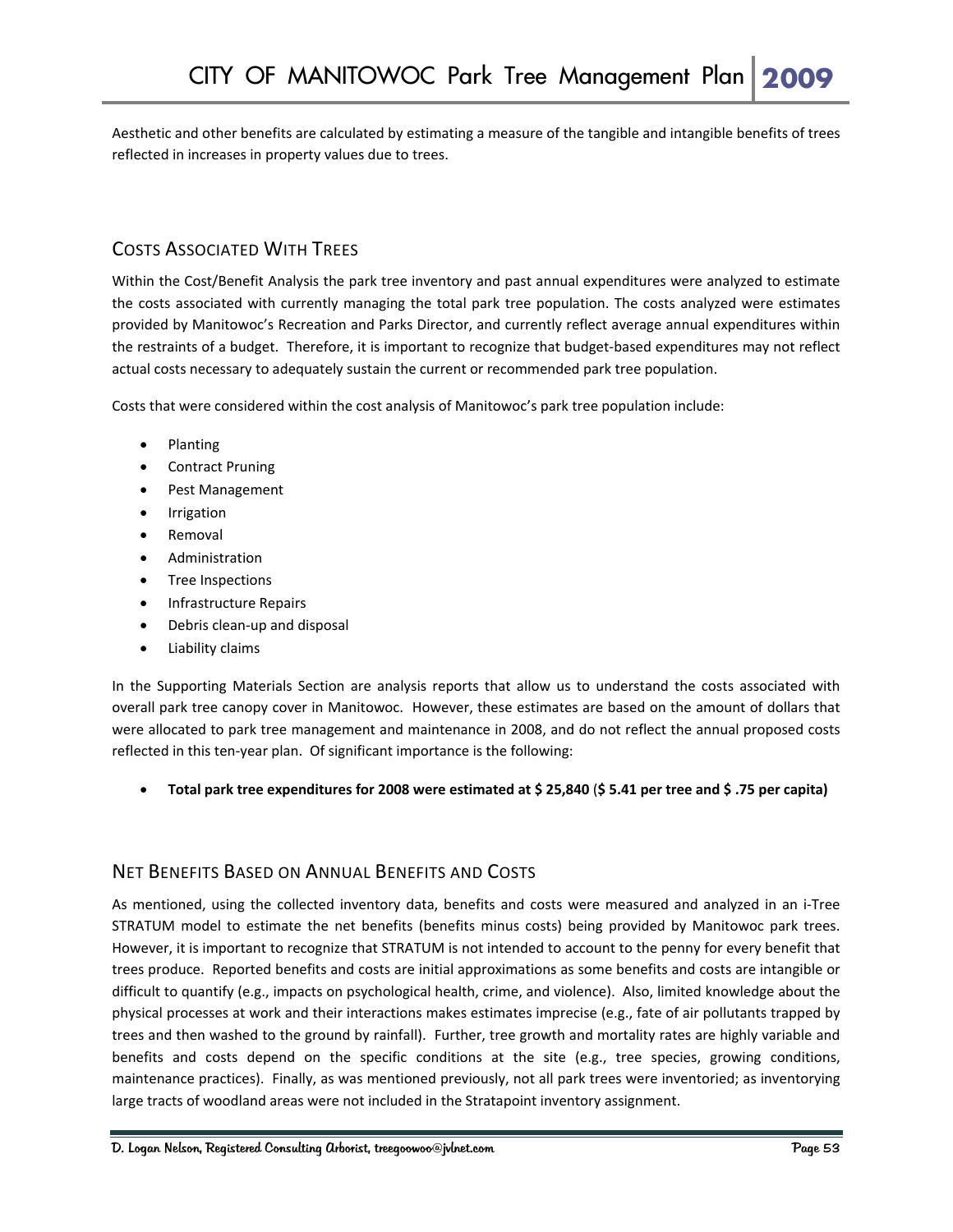Therefore, STRATUM provides a general accounting of the benefits urban trees produce and costs necessary to manage urban trees given limited knowledge of site‐specific conditions – an accounting with an accepted degree of uncertainty that can nonetheless provide a platform on which urban forest management and funding decisions can be made.

In the Supporting Materials Section are analysis reports that allow us to understand the net benefits associated with overall park tree canopy cover in Manitowoc. Of significant importance is the following:

• **When dollar amounts reflecting annual costs are subtracted from dollar amounts reflecting functional** value, total park tree net benefits are estimated at \$409,526 (\$87.67 per tree and \$11.83 per capita)

## SECTION SIX: EVALUATING SUCCESS

#### ARE YOU GETTING WHAT YOU NEED?

The most important tools you have for measuring success are routine updating of your inventory database and routine assessments of tree, staff, and equipment needs.

The most important tools you have for evaluating success are questions. The Tree Commission and City Council should be routinely asking for updates from the Parks Department to understand what is getting accomplished in the Manitowoc Park Tree Management Plan and how that is affecting park tree sustainability. The questions below are provided for routine monitoring of your success, and identifying challenges or weaknesses.

#### ARE YOU ACHIEVING GOALS AND OBJECTIVES?

#### **GOAL #1: REDUCE RISK ASSOCIATED WITH PARK TREES**

#### **Objective A: Train staff and purchase adequate equipment**

- How many staff are getting certified or receiving training this year?
- What are they getting trained in?
- What new equipment purchases were made this year? Is it adequate?

#### **Objective B: Remove and prune high‐risk park trees**

- How many high risk trees have been removed and pruned this year?
- What is needed to make this happen in a time efficient manner?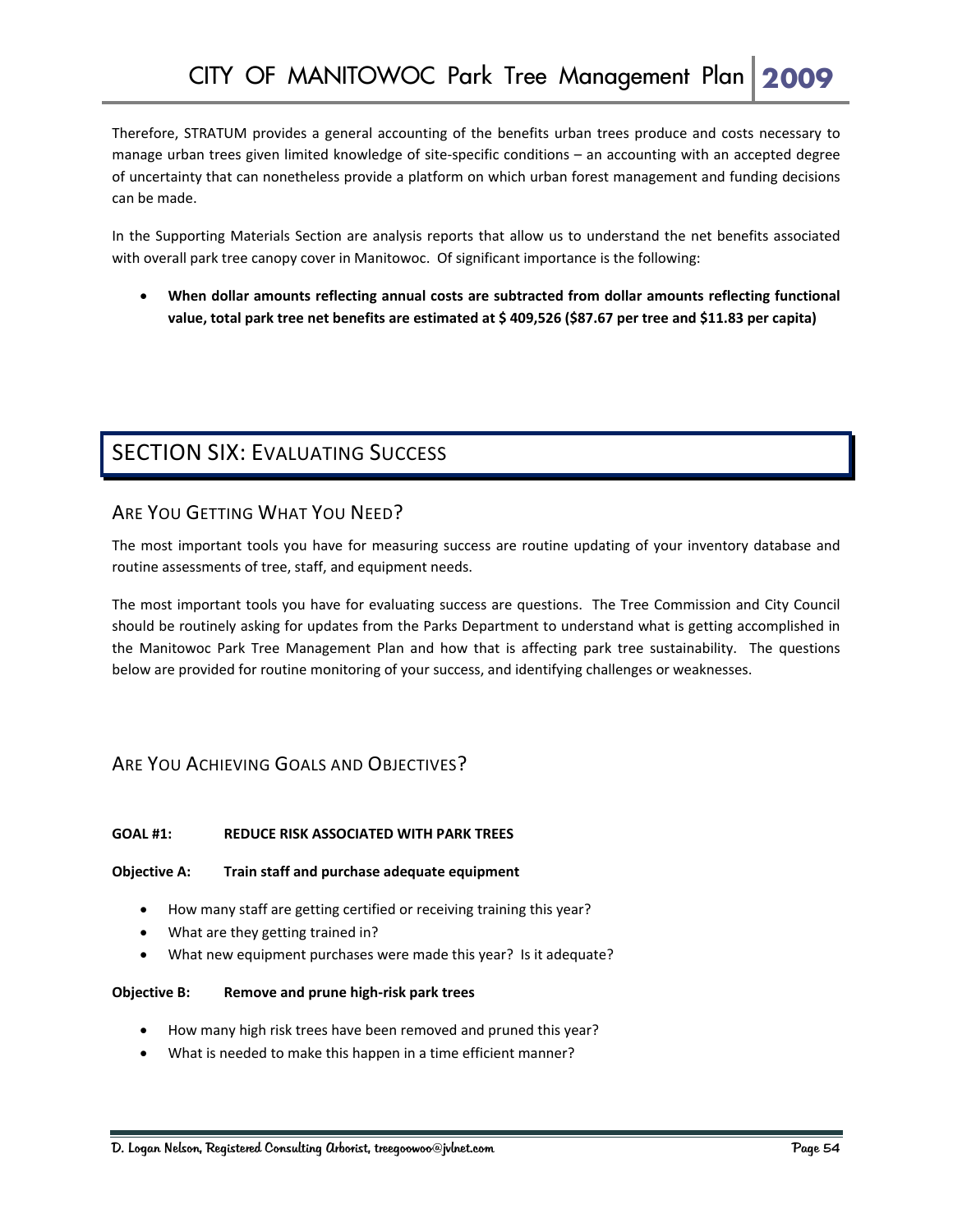#### **Objective C: Grind stumps on a routine basis**

- Are stumps getting ground shortly after removal?
- How many this year?

#### **Objective D: Inspect park trees on a routine basis**

- Are park trees getting routinely inspected to assess structural risk and health problems?
- Which parks and which trees have been assessed?
- What are the results?
- Is the average condition rating of park trees getting better over time?

#### **GOAL #2: INCREASE BENEFITS ASSOCIATED WITH PARK TREES**

#### **Objective A: Remove ash trees**

- How many ash trees have been removed this year?
- In which parks?

#### **Objective B: Replace trees**

- Are removed trees getting replaced in a timely manner?
- How many trees have been planted this year? In which parks?
- Are we optimizing diversity of tree species within the parks?
- How many different species have been utilized this year?

#### **Objective C: Prune trees for maintainability and sustainability**

- Is routine maintenance pruning occurring in the parks?
- How many young trees have been trained this year?
- Is there enough time being allotted annually for 3‐5 year pruning cycles?

#### **Objective D: Develop park tree management policies and procedures**

- Has an EAB Management Plan been developed for all of the city's ash population?
- Will any ash trees be receiving annual chemical treatment to protect against EAB infestation?
- Does the EAB plan affect the Action Plan for park trees?
- Has a Tree Health and Risk Assessment Plan been developed?
- Have any new trees been identified with health or structural problems?
- Does this affect the Action Plan for park trees?

#### **Objective E: Develop marketing tools for advertising the benefits of trees**

- What tools are being used to publicize and market the benefits of park trees?
- Do any of them seem more effective than others? If so, how so?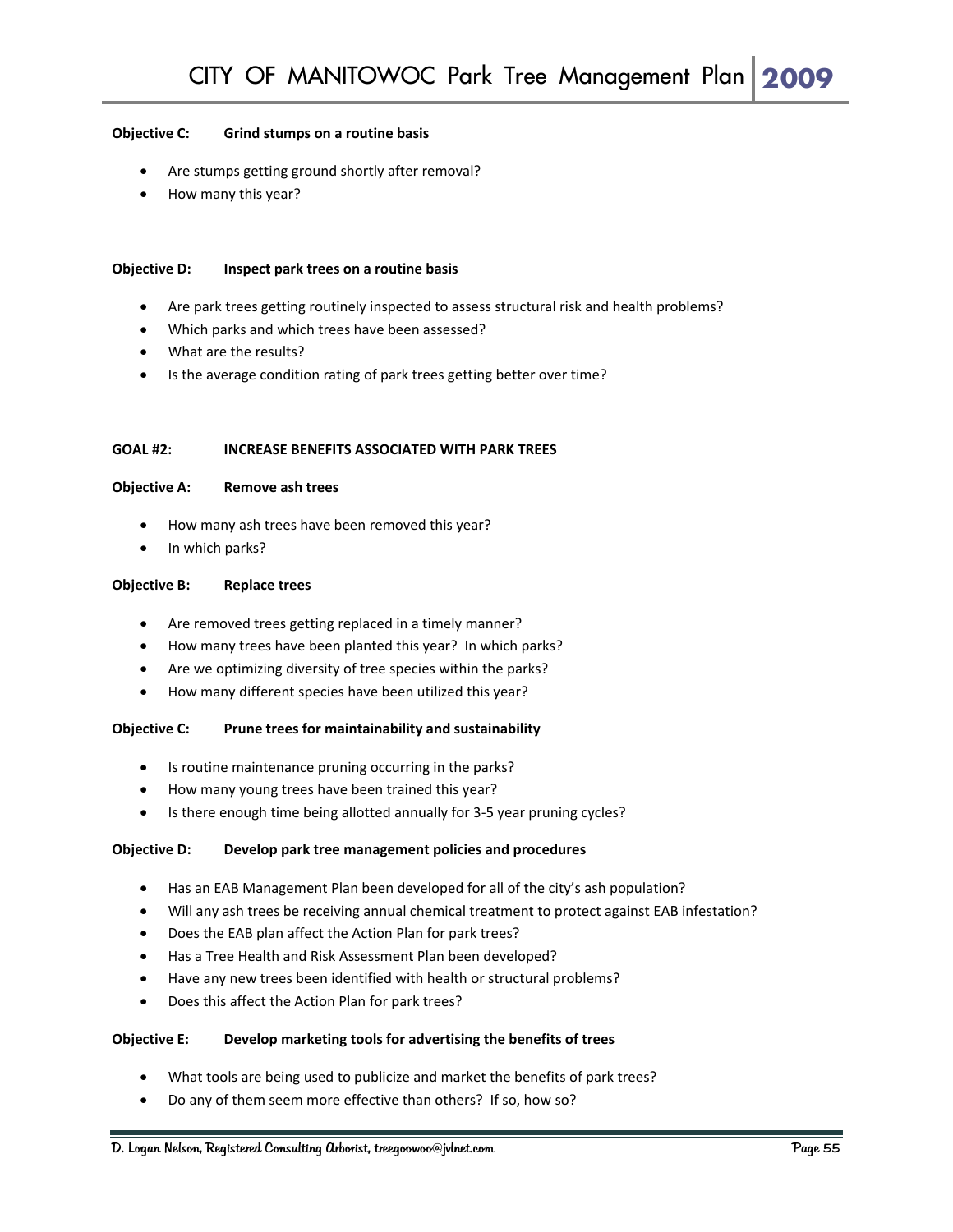• Have we extended these tools to include regional community partners?

#### **Objective F: Develop adequate annual budgets for implementing the management plan and sustaining the park tree population**

- Have we been able to accomplish actions in the Management Plan within the suggested time frame?
- If not, is this attributed to an insufficient amount of time, staff, funds, or all the above?
- How do you know this?
- What are the identified and substantiated needs and associated costs for the proposed budget this year?
- Based on the quantified benefits, what is the return on the dollar per tree and per capita?

#### COMMUNITY AND ADMINISTRATIVE SUPPORT

- **1. Public Agency Cooperation:** Are all city departments operating with common goals and objectives?
- **2. Involvement of Large Private and Institutional Land Holders:** Do you have large private land holders who have embraced city-wide goals and objectives through specific resource management plans?
- **3. Green Industry Cooperation:** Are your green industry associates and contractors operating with high professional standards and commitment to city‐wide goals and objectives?
- **4. Neighborhood Action:** Are neighborhood citizens understanding of and participating in greenspace management?
- **5. Citizen‐Government‐Business Interaction:** Are all constituencies in the community interacting for the benefit of greenspaces?
- **6. General Awareness of Trees as a Community Resource:** Does the general public understand the value of greenspace to the community?
- **7. Regional Cooperation:** Is there cooperation and interaction for sustaining greenspace among neighboring communities and regional groups?

#### TREE RESOURCE

- **1. Canopy Cover:** Have you achieved a climate‐appropriate degree of tree cover in the parks?
- **2. Age Distribution of Trees in the Parks:** Are you providing for uneven age distribution of trees in the parks?
- **3. Species Mix:** Are you providing for species diversity of trees in the parks?
- **4. Native Vegetation:** Are you preserving and managing regional biodiversity? Are you maintaining the biological integrity of native remnant forests? Are you maintaining wildlife corridors to and from the city?

#### TREE RESOURCE MANAGEMENT

- **1. Park Tree Management Plan:** Have you developed and implemented a management plan for trees and forests in the parks?
- **2. Park Tree Funding:** Do you have adequate funding to implement and continue development of a park tree management plan?
- **3. Staffing:** Do you have an adequate amount of trained staff to implement and continue development of a park tree management plan?
- **4. Assessment Tools:** Have you developed methods/procedures for collecting information about park trees on a routine basis?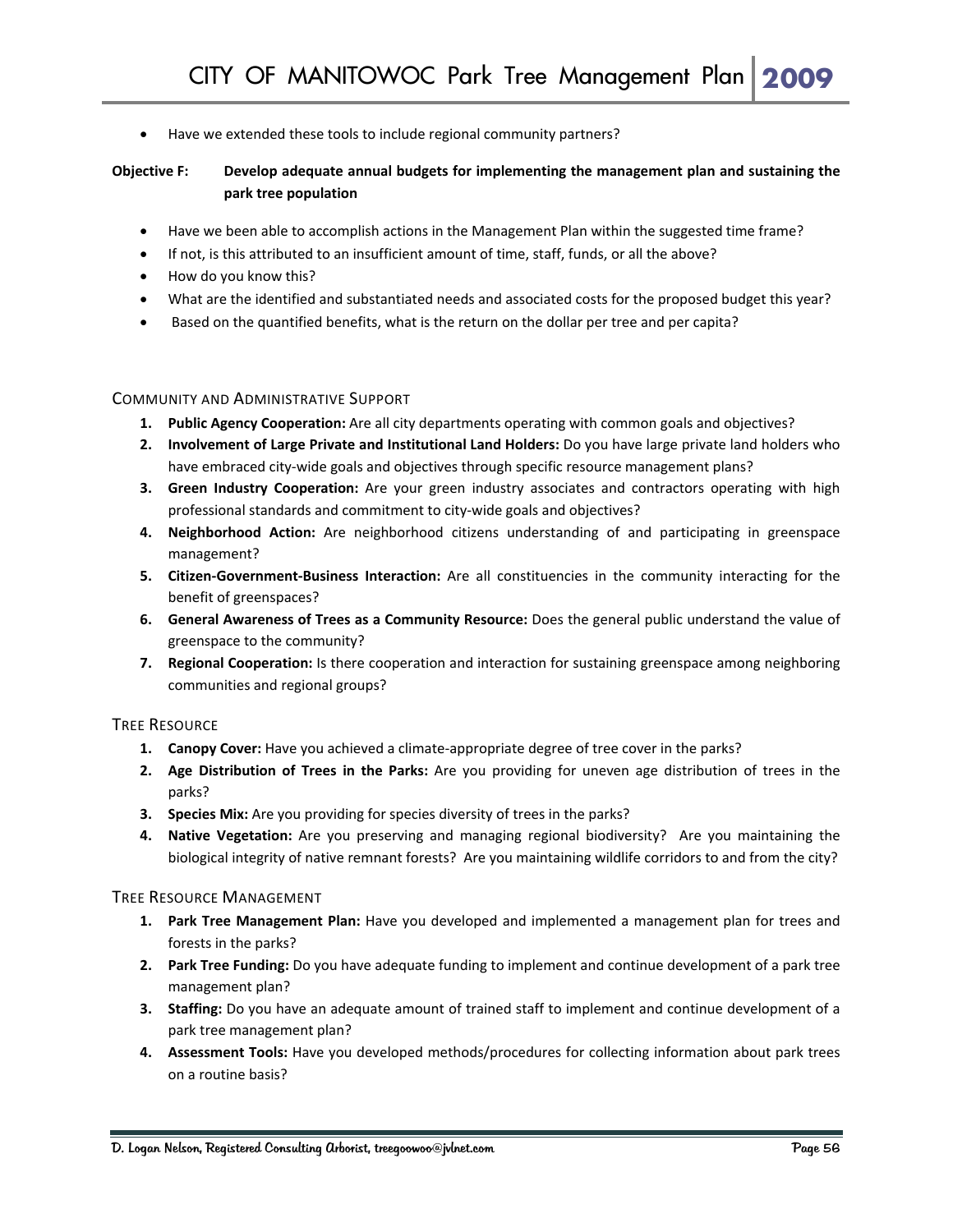- **5. Protection of Existing Trees:** Have you developed and enforced policies to conserve and ensure longevity of the existing park tree resource?
- **6. Species and Site Selection:** Have you developed and followed guidelines and specifications for species use, including a mechanism for evaluating planting sites in the parks?
- **7. Standards for Tree Care:** Have you adopted and adhere to professional standards for tree care?
- **8. Citizen Safety:** Have you developed and implemented a risk management plan to maximize public safety with respect to trees?
- **9. Recycling:** Have you created a closed system for tree waste (all tree material is getting recycled or used with no outside disposal)?

#### FUTURE PLANNING

As mentioned, this park tree management plan focuses on sustaining Manitowoc's current park tree benefits by managing a large population of park trees that need to be removed and replaced.

Future management plans should analyze and account for tree attrition rates and the costs associated with removals and replacements, along with stocking and planting in available sites.

Future planning should also consider the strengths and weaknesses of your ability to implement this management plan identified in your evaluation process, and identified needs associated with your routine inventory updates and tree assessments.